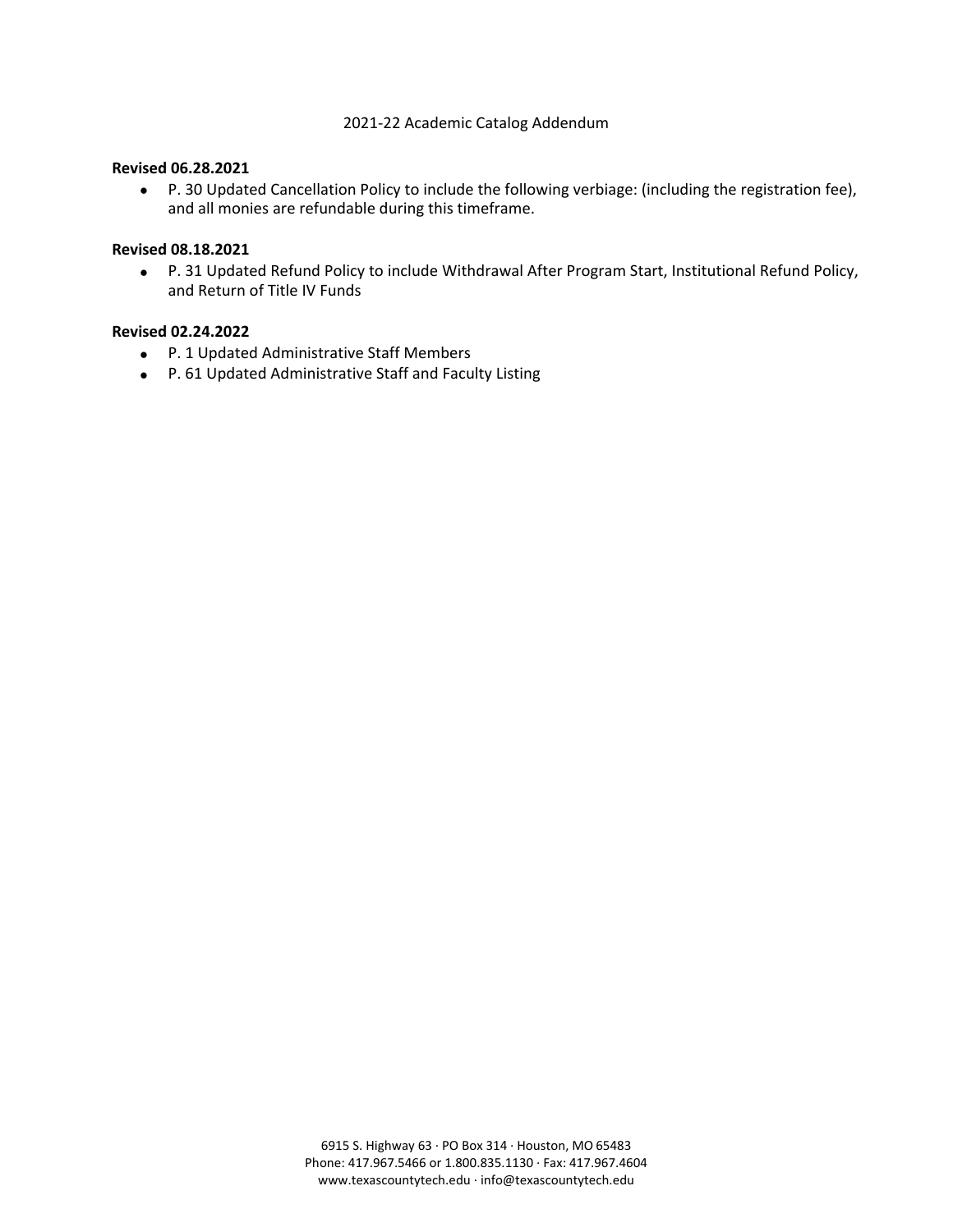

# **Texas County Technical College**

**Student Catalog** 

**2021-2022**

**Effective July 01, 2021**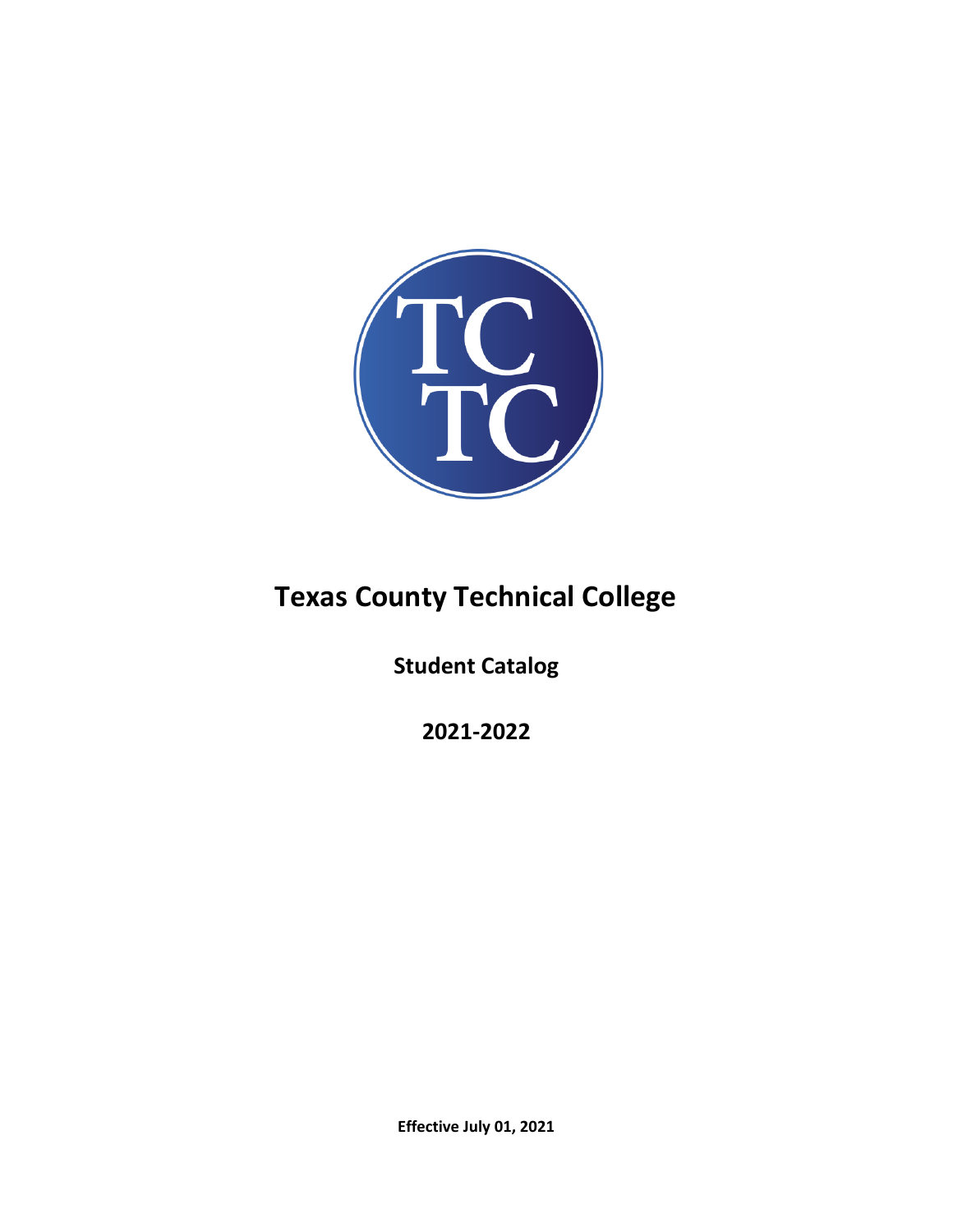# **Academic Calendar**

| <b>Fall 2021</b> |       |                                 | Summer 2022 |    |                               |
|------------------|-------|---------------------------------|-------------|----|-------------------------------|
| August           |       |                                 | May         |    |                               |
|                  | 23    | First Day of Fall Semester      |             | 09 | First Day of Summer Semester  |
|                  |       |                                 |             | 27 | End of Drop/Add Period        |
| September        |       |                                 |             | 30 | Memorial Day - No Classes     |
|                  | 06    | Labor Day - No Classes          |             |    |                               |
|                  | 10    | End of Drop/Add Period          | June        |    |                               |
|                  |       |                                 |             | 17 | Last day to drop a course     |
| October          |       |                                 |             |    | without receiving a grade     |
|                  | 01    | Last day to drop a course       |             |    |                               |
|                  |       | without receiving a grade       | July        |    |                               |
|                  | 11    | Columbus Day - No Classes       |             |    |                               |
|                  |       |                                 |             | 04 | Independence Day - No Classes |
| November         |       |                                 |             |    |                               |
|                  | 11    | Veteran's Day - No Classes      |             |    |                               |
|                  | 24    | Last day to drop a course       |             |    |                               |
|                  | 25-26 | Thanksgiving Break - No Classes | August      |    |                               |
|                  | 29    | Classes resume                  |             | 05 | Last day to drop a course     |
|                  |       |                                 |             | 19 | Last day of semester          |

### *December*

10 Last day of semester

## *Spring 2022*

*January*

| 10  | First day of Spring Semester             |
|-----|------------------------------------------|
| -17 | Martin Luther King, Jr. Day – No Classes |
| -28 | End of Drop/Add Period                   |

## *February*

| 18 | Last day to drop a course    |  |
|----|------------------------------|--|
|    | without receiving a grade    |  |
| 21 | President's Day - No Classes |  |

### *April*

| -15 | Last day to drop a course |
|-----|---------------------------|
|     |                           |

29 Last day of semester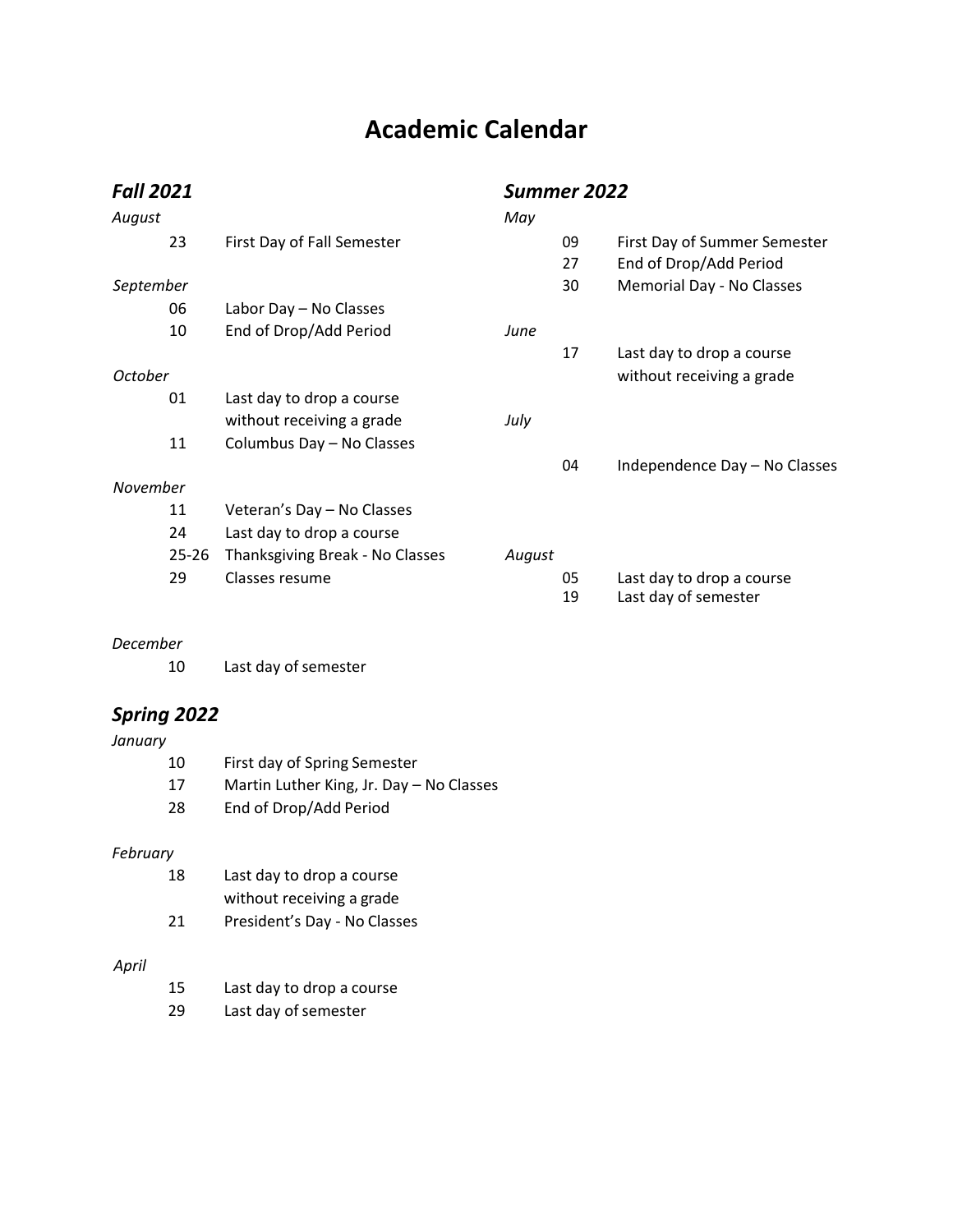| Cohort requirements for the Accelerated LPN to RN program (Associate of Science Degree in Nursing): |  |
|-----------------------------------------------------------------------------------------------------|--|
|                                                                                                     |  |
|                                                                                                     |  |
|                                                                                                     |  |
|                                                                                                     |  |
|                                                                                                     |  |
|                                                                                                     |  |
|                                                                                                     |  |
|                                                                                                     |  |
| Grade Point Average for the Accelerated LPN to RN cohort and Practical Nursing cohort courses  12   |  |
|                                                                                                     |  |
|                                                                                                     |  |
|                                                                                                     |  |
|                                                                                                     |  |
| Rate of Pace toward Completion Requirements (Percent successfully completed)  14                    |  |
|                                                                                                     |  |
|                                                                                                     |  |
|                                                                                                     |  |
|                                                                                                     |  |
|                                                                                                     |  |

### **Table of Contents**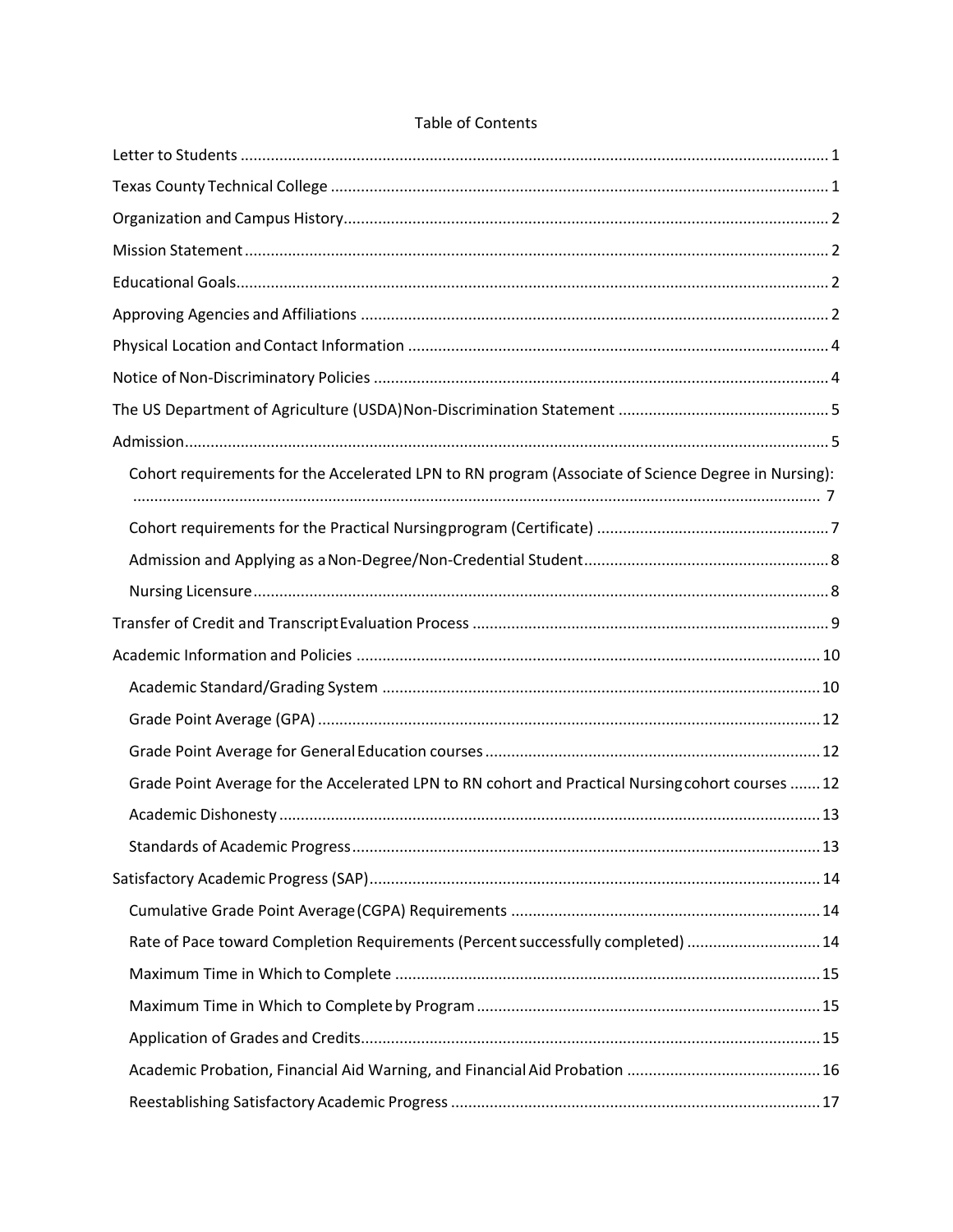| Clock to Credit Hour Definition for the Purpose of Awarding Federal Financial Aid 23 |  |
|--------------------------------------------------------------------------------------|--|
|                                                                                      |  |
|                                                                                      |  |
|                                                                                      |  |
|                                                                                      |  |
|                                                                                      |  |
|                                                                                      |  |
|                                                                                      |  |
|                                                                                      |  |
|                                                                                      |  |
|                                                                                      |  |
|                                                                                      |  |
|                                                                                      |  |
|                                                                                      |  |
|                                                                                      |  |
|                                                                                      |  |
|                                                                                      |  |
|                                                                                      |  |
|                                                                                      |  |
|                                                                                      |  |
|                                                                                      |  |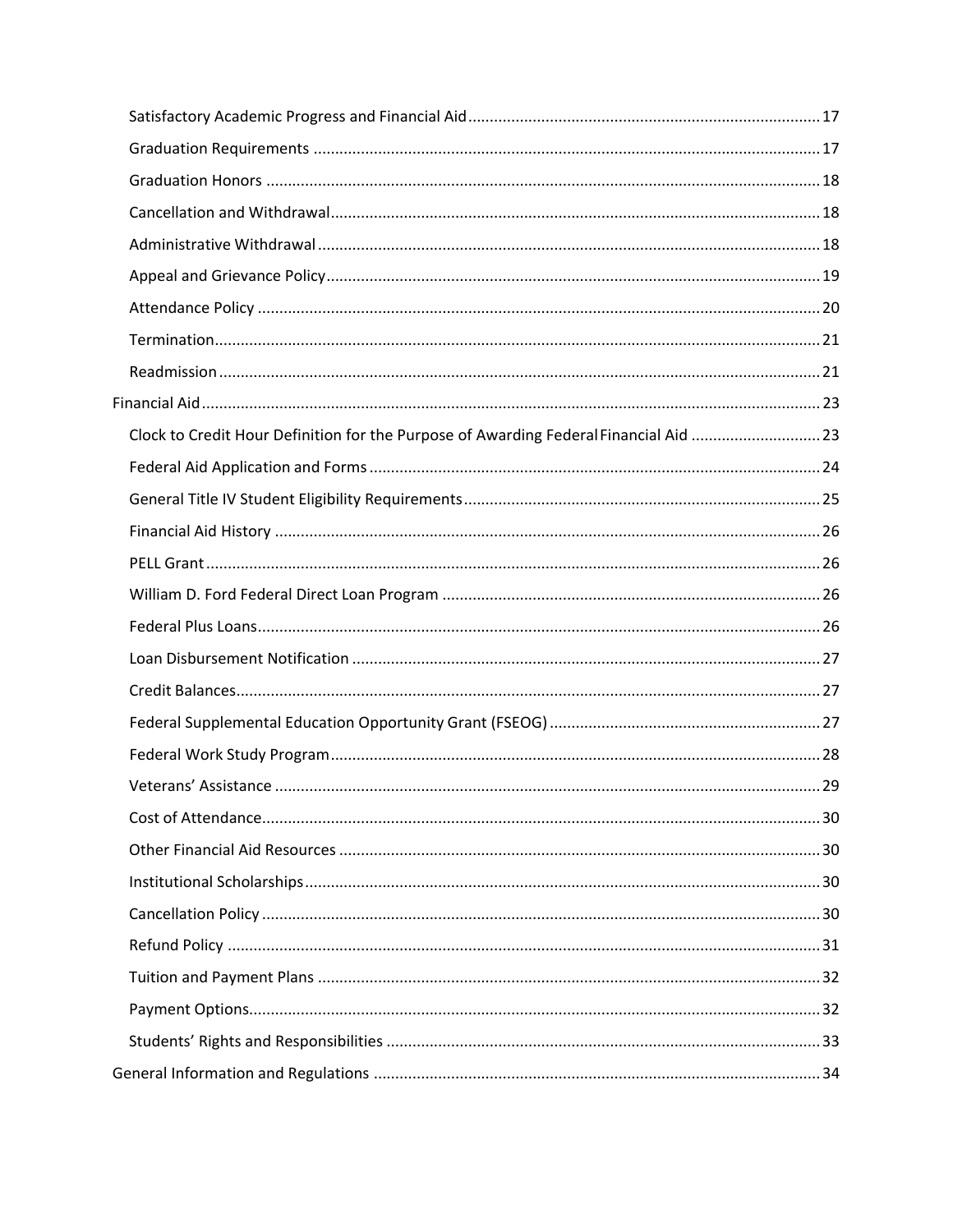| Testing, Tuition, Books, Supplies, Application, Lab, and Equipment Usage fees 40 |  |
|----------------------------------------------------------------------------------|--|
|                                                                                  |  |
|                                                                                  |  |
|                                                                                  |  |
|                                                                                  |  |
|                                                                                  |  |
|                                                                                  |  |
|                                                                                  |  |
|                                                                                  |  |
|                                                                                  |  |
|                                                                                  |  |
|                                                                                  |  |
|                                                                                  |  |
|                                                                                  |  |
|                                                                                  |  |
|                                                                                  |  |
|                                                                                  |  |
|                                                                                  |  |
|                                                                                  |  |
|                                                                                  |  |
|                                                                                  |  |
|                                                                                  |  |
|                                                                                  |  |
|                                                                                  |  |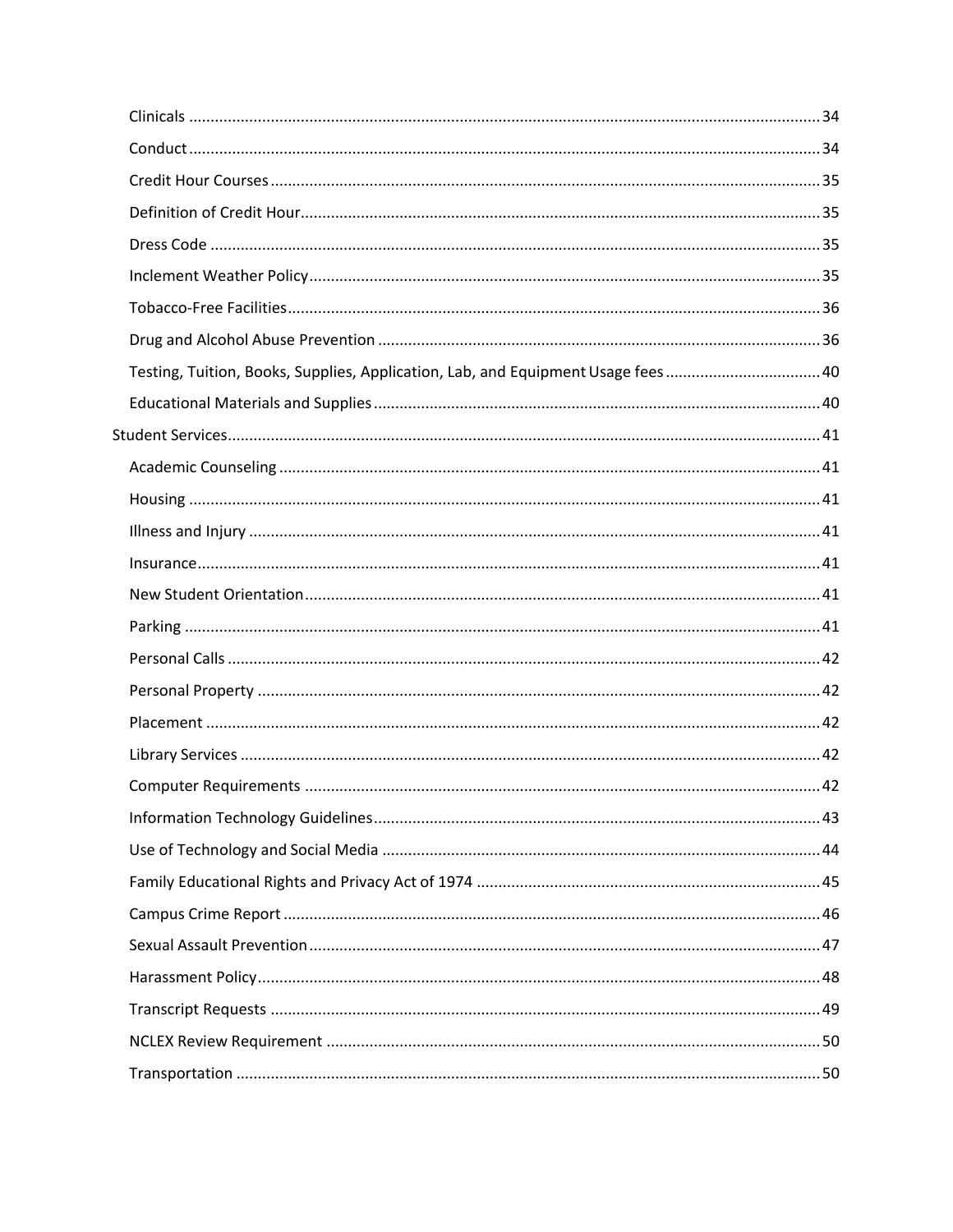Texas County Technical College reserves the right to modify the terms of this catalog including calendar, fees, tuition, and other items without prior notice. Should changes be necessary, appropriate notice will be given. The catalog is published for informational purposes only. Students are subject to the most recent catalog policies; however, if a student maintains continuous enrollment, every effort will be made to ensure the continuity of his/her degree/program. If a student does not maintain continuous enrollment, his/her degree/program is subject to change in alignment with the most recent provisions in the catalog. This catalog should not be construed as constituting a contract between Texas County Technical College andany person.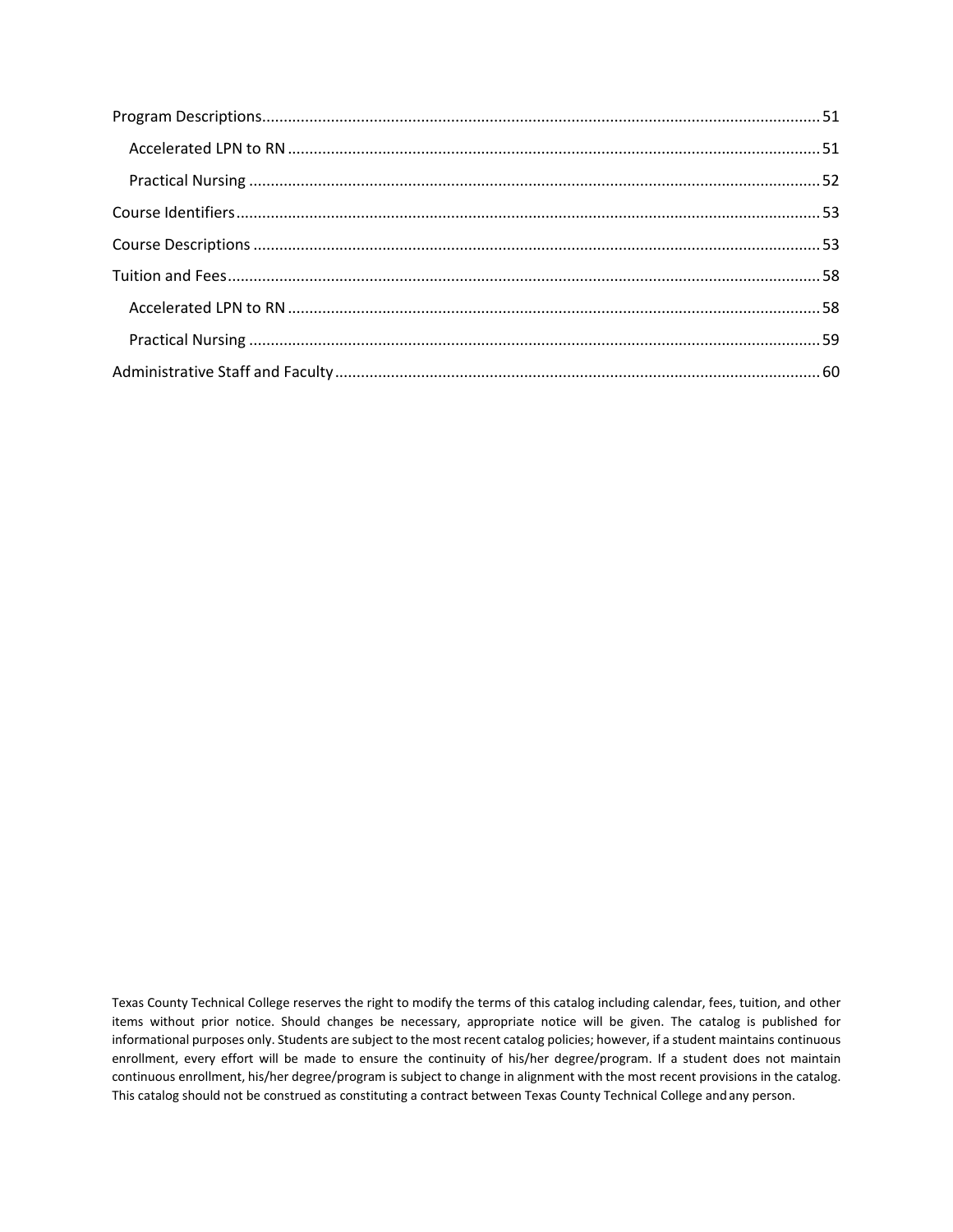## <span id="page-7-0"></span>Letter to Students

Welcome to Arizona College! We are glad you have chosen to attend or are considering attending our school. Our goal is to provide our students the opportunity to better their lives. We believe in a focused and structured educational environment. You will find this to be a positive learning atmosphere. We are here to serve you and help you reach your aspirations. At the same time, we require a meaningful effort from our students. The rewards are success, earning a diploma or degree, and achieving your goals. Arizona College focuses on careers that are in demand. The number of health care workers is growing and the US Bureau of Labor Statistics projects it will continue to grow. Our programs are designed to give you the technical knowledge, hands-on learning, and skills to prepare you to work in health care. We partner with health care and related organizations for internships and clinical experiences. This catalog is meant to give you detailed information and answers to your questions about our programs and Arizona College. It is available to all students and prospective students. Turn the page and learn about the opportunities at Arizona College! If you have made the commitment to attend Arizona College, congratulations! If you are deciding whether to enroll, I invite you to visit our school and meet with our staff. If you have any questions, do not hesitate to contact me personally. We are here to help!

Sincerely,

the ? With

**Nick Mansour President**

## <span id="page-7-1"></span>Texas County Technical College

#### *The administrative staff members are:*

Executive Director of Academic Operations Chelsye Scantlin Program Director **National Program Director** Joanna Patillo, MSN, RNC Accelerated LPN to RN Coordinator Jenny Sawyer, BSN, RN Practical Nursing Coordinator **Christy Henry, MSN, RN** 

Texas County Technical College provides quality instruction and an ideal learning environment both in the classroom and through hands-on experiences. The college offers an *Associate of Science Degree in Nursing*, and a *Certificate for Practical Nursing* upon satisfactory completion of a program.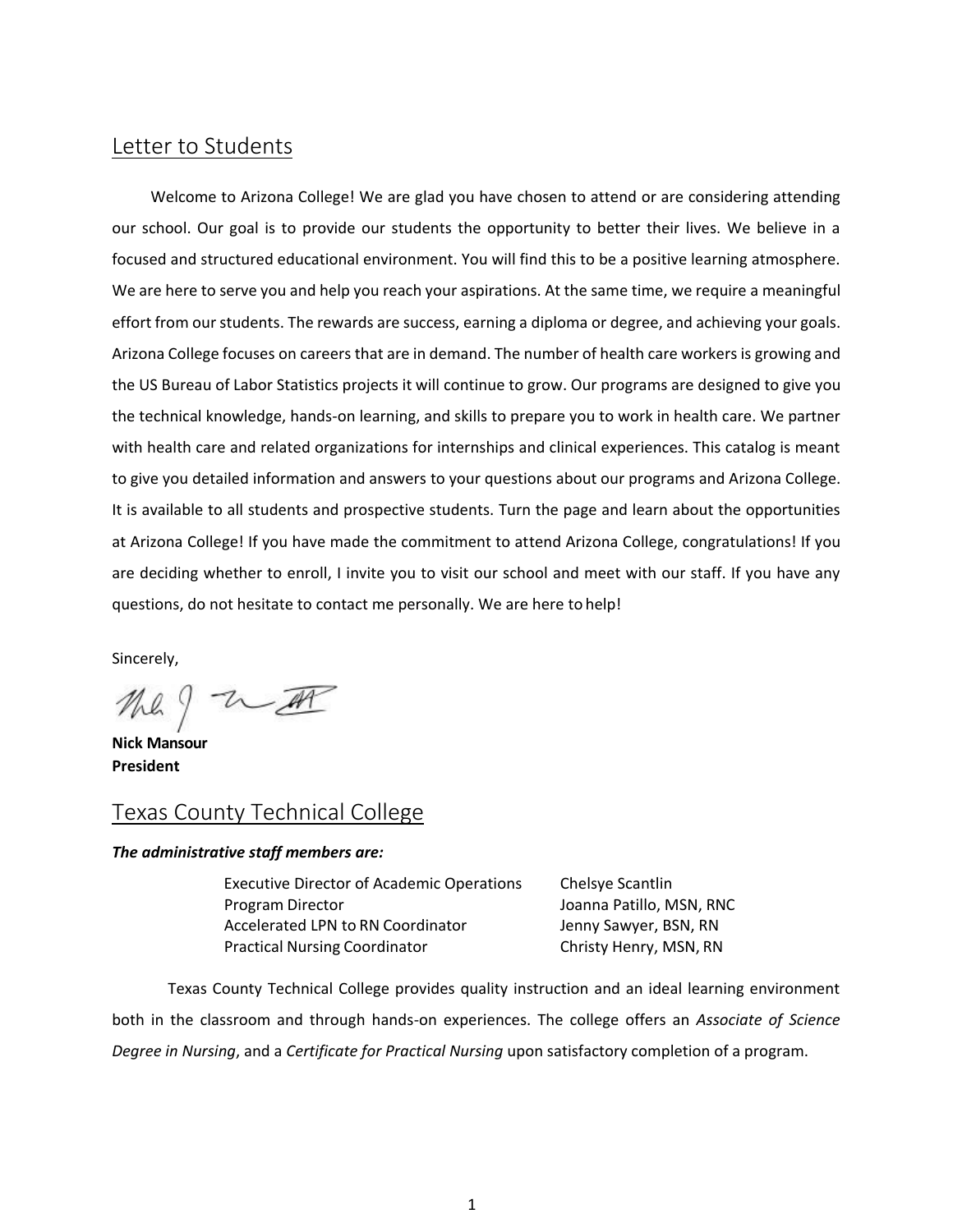## <span id="page-8-0"></span>Organization and Campus History

Texas County Technical College began classes on October 21, 1996, in a small rented office with a couple of classrooms. Understanding the value of higher education, Texas County embraced our vision and enrollment increased. Many of the TCTC students had jobs before enrolling but were looking to advance their skills or even change careers. In 2000, TCTC was awarded a state grant and now occupies its own facility located on South US 63 in Houston, Missouri. Due to the increased demand in the medical field, TCTC added the Practical Nursing program in 2000, a Paramedic program in 2003, a RN Bridge program in 2005, and an Accelerated LPN to RN program in 2009. In the spring of 2009, the name, Texas County Technical Institute was officially changed to Texas County Technical College, and the college continues to have a substantial impact on Houston and the surroundingareas.

## <span id="page-8-1"></span>Mission Statement

Texas County Technical College will provide the highest quality educational experience for individuals seeking affordable, personalized, technical programs and general education in response to the ever-changing employment needs of the community.

## <span id="page-8-2"></span>Educational Goals

The goals of Texas County Technical College's programs are:

- 1. To provide occupational and supplemental educational programs to serve theneeds of our community.
- 2. To provide retraining and career counseling for the labor force to meet today's changing technology.
- 3. To provide laboratories, classroom instruction, and work experience thatreflects current practices.
- 4. To provide adult advanced programs creating opportunity for personal andcareer growth.
- 5. To provide the student with potential employment opportunities, aid in securing employment, and continued employment opportunities after graduation.

## <span id="page-8-3"></span>Approving Agencies and Affiliations

Texas County Technical College is approved to operate or is recognized by the following agencies:

• Missouri State Board ofNursing 3605 Missouri Blvd Jefferson City, MO 65109 573-751-0681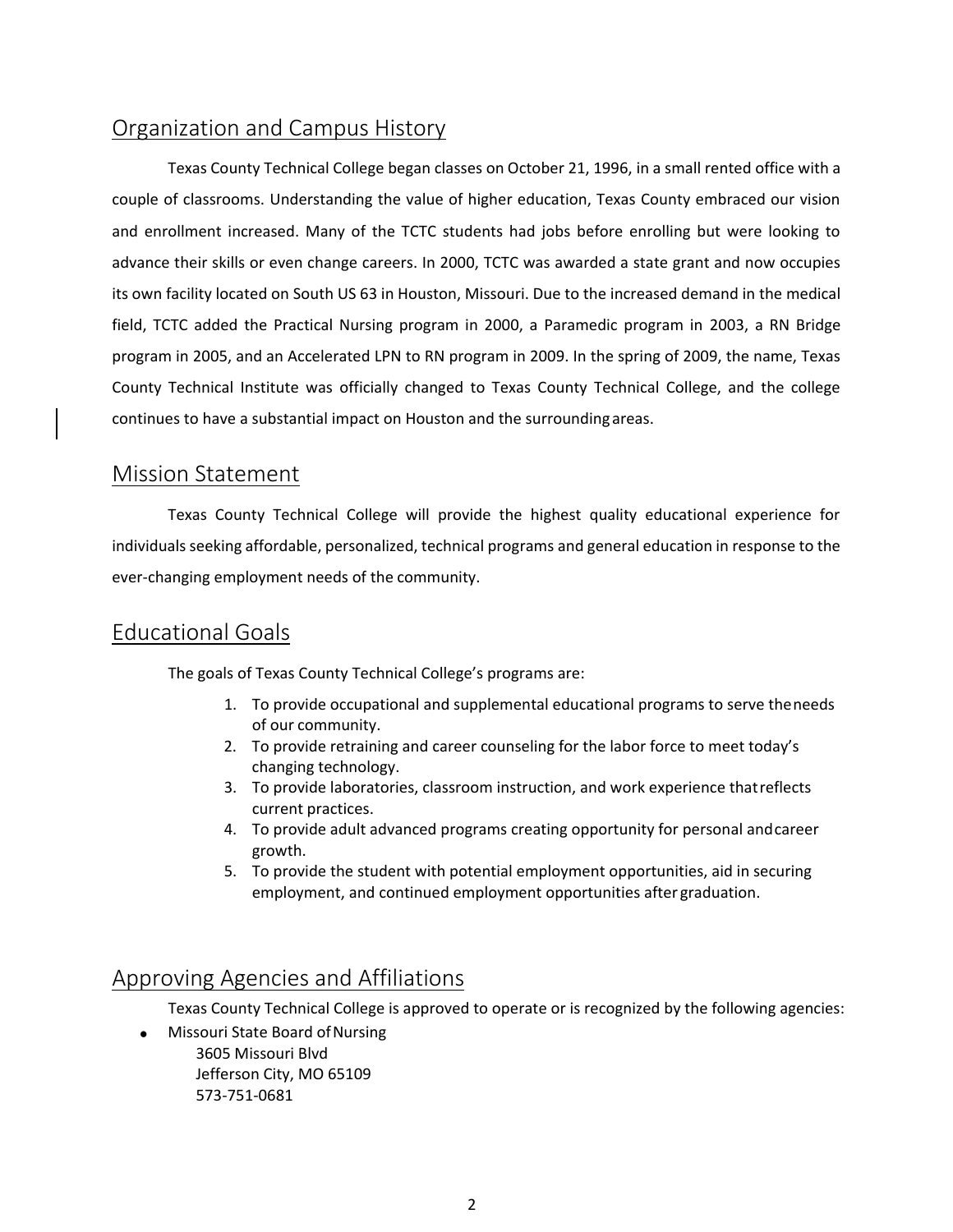- o Full approval for the Accelerated LPN to RN program
- o Full approval for the Practical Nursing program
- Missouri Department of Health and Senior Services Missouri Department of Aging 912 Wildwood PO Box 570 Jefferson City, MO 65102 573-751-6400
- Missouri State Department of Higher Education and WorkforceDevelopment 301 W. High Street (Suite 840) Jefferson City, MO 65102
- US Department of Veterans Affairs [http://www.benefits.va.gov/gibill/contact\\_us.asp](http://www.benefits.va.gov/gibill/contact_us.asp) 888-442-4551
- US Department of Education 400 Maryland Avenue, SW Washington, D.C. 20202 www2.ed.gov/about/contacts/gen
- Vocational Rehabilitation 220 S. Jefferson Ave #110 St. Louis, MO 63103 314-877-2940
- Missouri Career Center(WIOA) 3417 Division Drive, STE 1 West Plains, MO 65775 417-256-3158
- Missouri Health CareAssociation 236 Metro Dr. Jefferson City, MO 65109 573-893-2060
- Accrediting Bureau of Health Education Schools 7777 Leesburg Pike, Suite 314 N Falls Church, VA 22043 703-917-9503

Texas County Technical College is institutionally accredited by the Accrediting Bureau of Health Education Schools (ABHES). The Accrediting Bureau of Health Education Schools is listed by the U.S. Department of Education as a nationally recognized accrediting agency.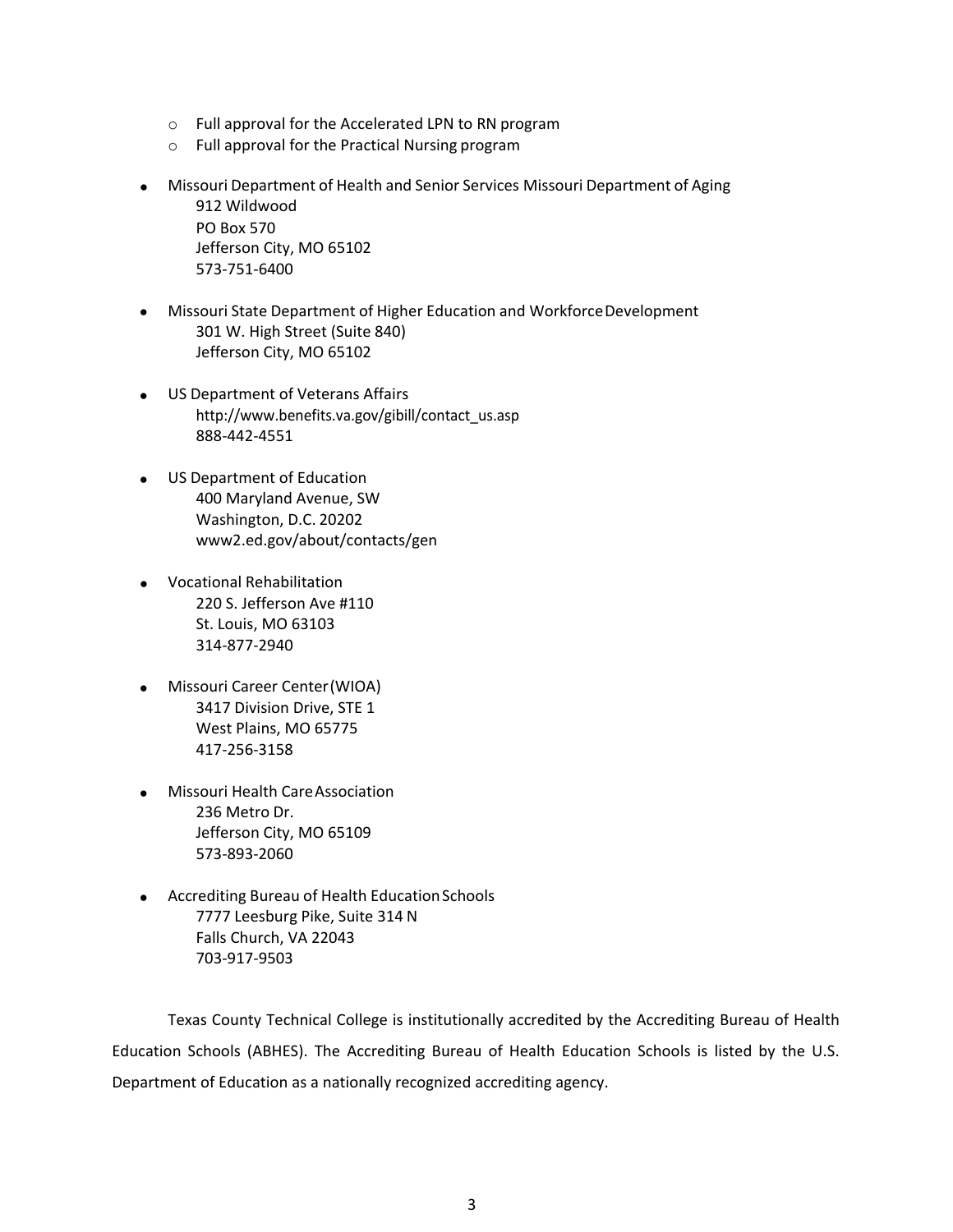The college is approved by the US Department of Education to participate in federally funded financial aid programs.

Texas County Technical College holds memberships or affiliations in several educational or professional organizations, which include:

> American Association of Collegiate Registrars and Admission Officers Missouri Association of Collegiate Registrars and Admissions Officers Missouri Association of Student Financial Aid Professionals Missouri League of Nursing

## <span id="page-10-0"></span>Physical Location and Contact Information

The Texas County Technical College campus is located at: 6915 S. Hwy 63 P.O. Box 314 Houston, MO 65483

The main campus telephone number is: 417-967-5466 1-800-835-1130 (toll free) FAX: 417-967-4604

The TCTC World Wide Web address is[:](http://www.texascountytech.edu/) [www.texascountytech.edu](http://www.texascountytech.edu/)

The TCTC physical facility consists of classrooms, skills labs, computer labs, and a library. Students engage in hands-on learning scenarios with science labs, clinical skills instruction, and simulation experiences.

## <span id="page-10-1"></span>Notice of Non-Discriminatory Policies

The college affirms a policy of equal employment opportunity, and nondiscrimination in the provision of educational services to the public. The college makes all decisions regarding recruitment, hiring, promotion, and all other terms and conditions of employment without discrimination on grounds of race, color, creed, religion, sex, sexual orientation, ancestry, national origin, age, genetic marker, disability, or any other characteristic which lawfully cannot be the basis for an employment decision by state, local, or federal law.

The college is obligated by and adheres to the provisions of:

- Section 493A, Title IV, Higher Education Act of 1965 as amended
- Title 38, United States code, Veterans' Benefits
- Title IX, Education Amendments of 1972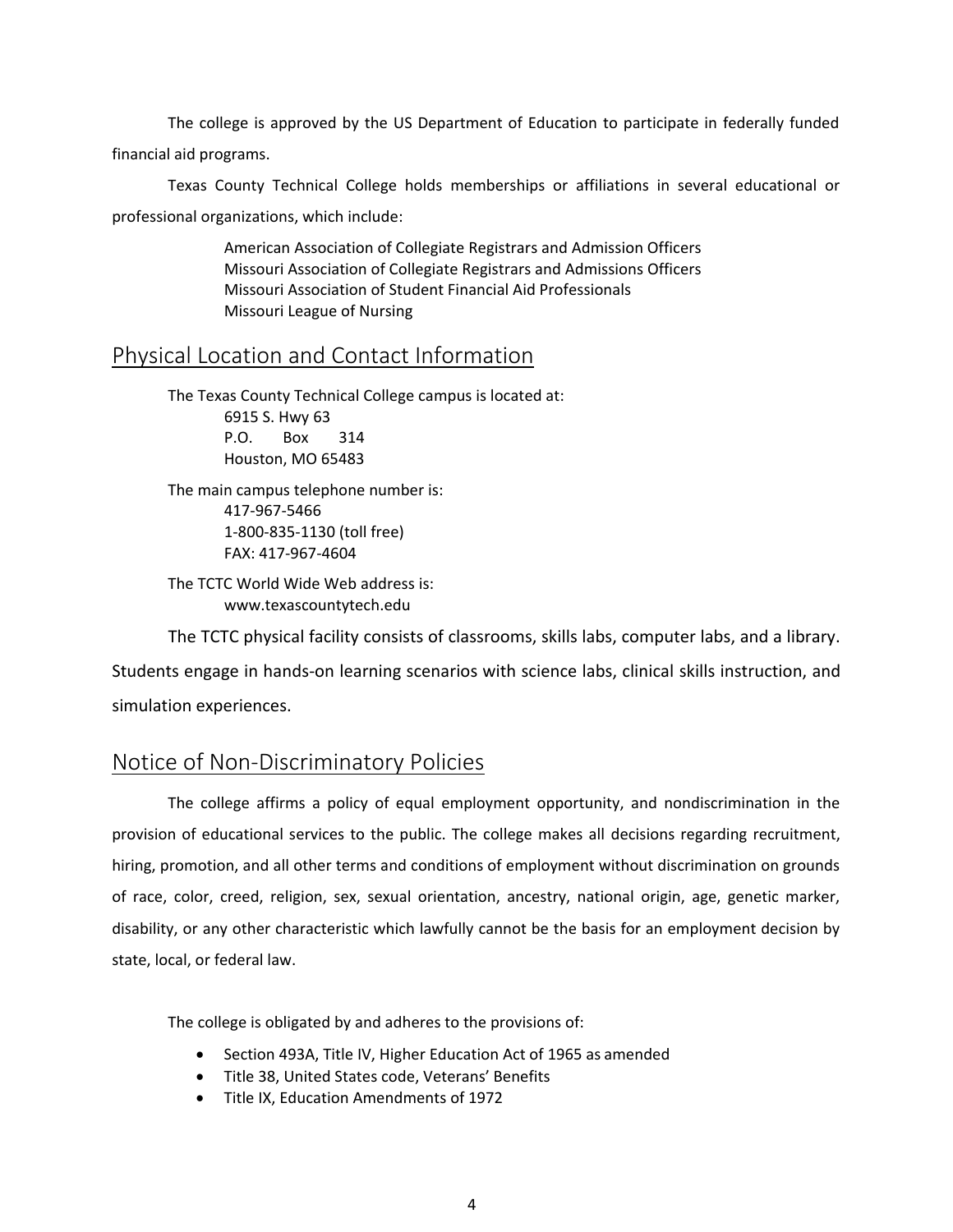- Section 504, Rehabilitation Act of 1973
- Family Educational Rights and Privacy Act of 1974 as amended
- Drug-Free Schools and Communities Act Amendments of1989

Inquiries concerning the application of these laws and their implementing regulations may be referred to the college president.

Texas County Technical College complies with Section 504 of the Rehabilitation Act of 1973 and makes every effort to ensure disabled persons admitted as students or employed by the college are afforded all of the rights and privileges provided to them by thisstate and federal laws. TCTC is committed to providing a sound learning environment to academically qualified students with disabilities. Students must provide complete current documentation to the administrative office prior to beginning the program, and accommodations will be determined based on documentation, then communicated to the instructor with the consent of the student.

## <span id="page-11-0"></span>The US Department of Agriculture (USDA) Non-Discrimination Statement

#### *This institution is an equal opportunity provider and employer.*

If you wish to file a Civil Rights program complaint of discrimination, complete the USDA Program Discrimination Complaint form found at http://www.ascr.usda.gov/complaint filing cust.html, or at any USDA office, or call (866) 632-9992 to request the form. You may also write a letter containing all of the information requested in the form.

Send your completed complaint form or letter to us by mail at:

U.S. Department of Agriculture Director Office of Adjudication 14000 Independence Ave, S.W. Washington, D.C. 20250-9410 By Fax: (202) 690-7442

Or by email: [program.intake@usda.gov](mailto:program.intake@usda.gov)

## <span id="page-11-1"></span>Admission

Admission requirements are based on current admissions policies and are aligned with the college's practices on equal opportunity. All students seeking admission to TCTC must complete requirements listed below and must be admitted into a degree or certificate program. Additional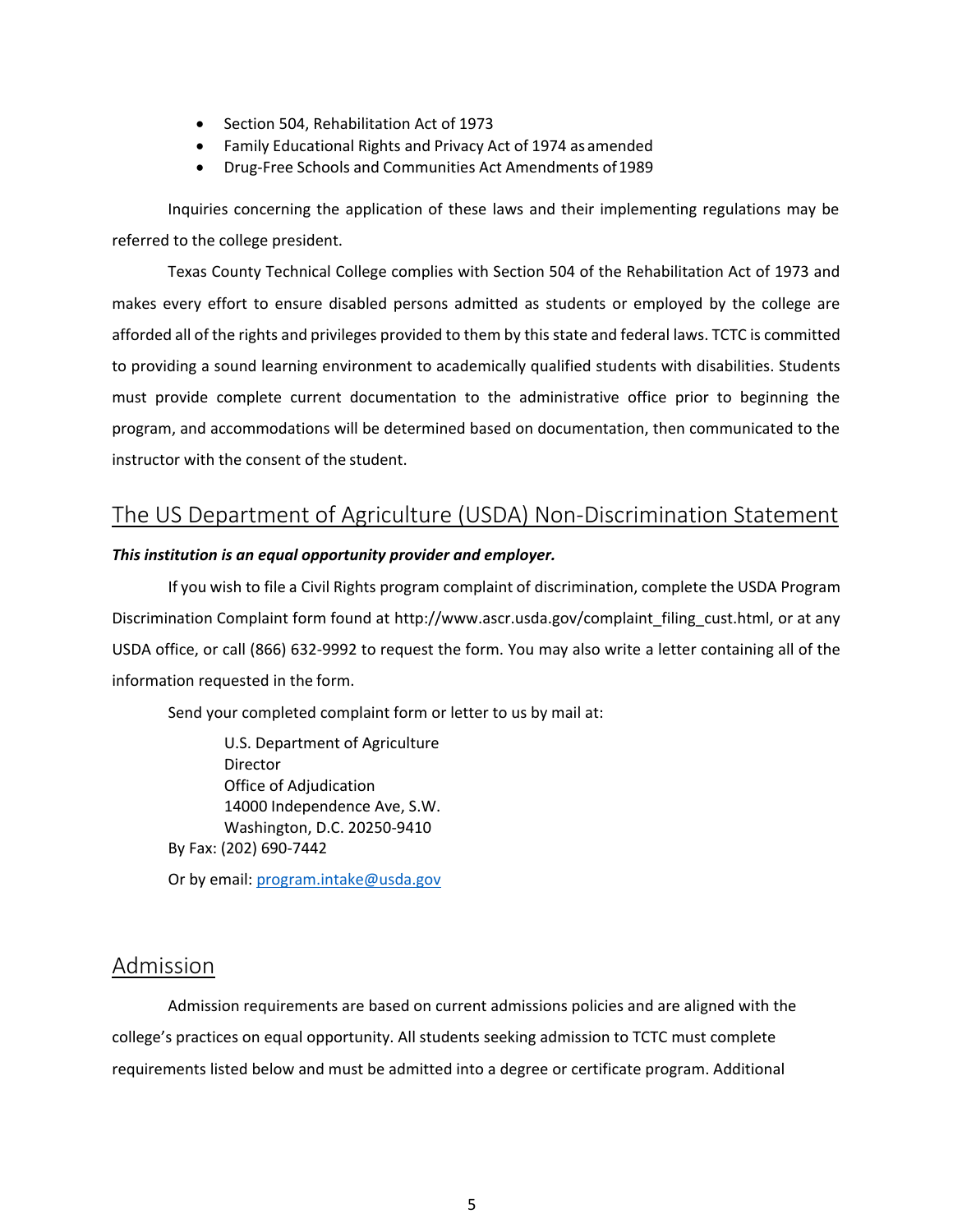requirements are in place for the Accelerated LPN to RN and Practical Nursing programs and students must be able to attend all clinical sites. NO exceptions.

If a period of one year elapses during which an admitted student is not enrolled, the student must reapply for admission. Students receiving financial aid and/or students using veterans' assistance must be admitted to the college prior to receiving aid.

For admissions the requirements are:

- 1. Complete an application for admission to Texas County Technical College and submit with non-refundable \$50.00 application fee.
- 2. Submit proof of high school graduation with official transcript forwarded to Texas County Technical College directly from the institution granting the diploma/credits or an official GED transcript from the state administering the test.

The two most common alternatives to attending an accredited high school or earning a GED are: (1) completing a homeschool curriculum that is the equivalent of a high school diploma, (2) earning a high school diploma from a school that has not received accreditation from the state or regionally accrediting association (non-accredited high schools).

TCTC welcomes applications from all qualified students, including students who have chosen to complete high school course work through an alternate means. For admission criteria, these students may present the following documentation:

- Supply an official transcript or equivalent.
- Submit a homeschool transcript showing all courses/credits/grades earned from ninth grade through graduation. Transcripts may be signed by parent or legal guardian administering the program and show date of completion.
- Submit an official transcript from the institution issuing the high school diploma.

Documentation must be presented during the application process, and the Registrar will make the determination of acceptance.

3. Take the Wonderlic verbal skills test **and** the Wonderlic quantitative skills test. Prospective students are limited to three attempts to pass the basic entrance examination. If a prospective student fails to achieve this standard after three attempts, he/she is not eligible to apply for any TCTC programs until the next admission period. Retest fees apply. Minimum Verbal score: 265

Minimum Quantitative score: 250

- 4. Receive a satisfactory clearance on a Missouri Family Care Safety Registry Background Screening and criminal background check \*\*
- 5. Students for whom English is a second language shall meet the same general admission/program requirements as other students.

Anyone seeking admission into TCTC must have a copy of a government issued photo ID on file with the college.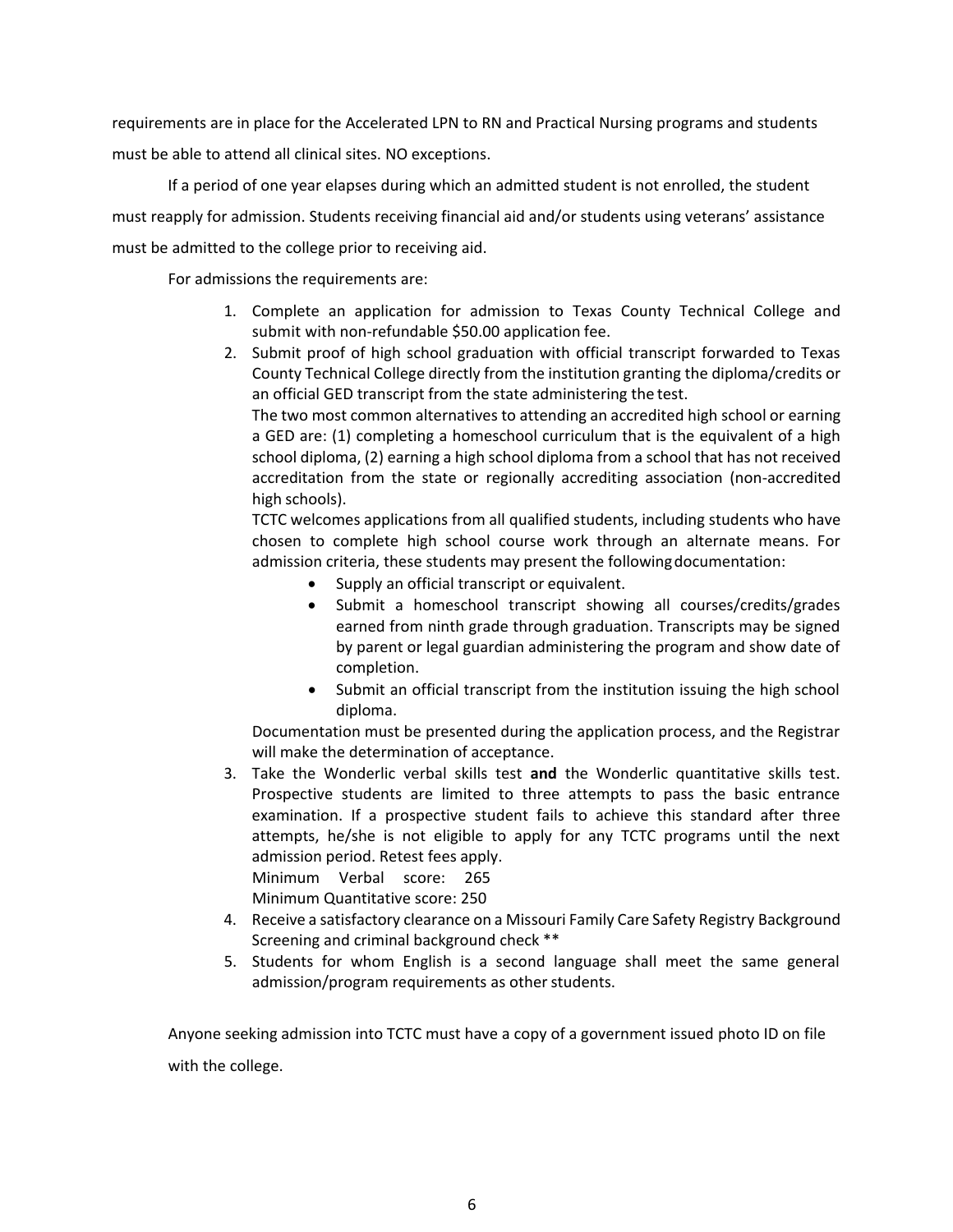<span id="page-13-0"></span>*Cohort requirements for the Accelerated LPN to RN program (Associate of Science Degree in Nursing):* 

- 1. College admission completed.
- 2. Official post-secondary transcript(s) showing completion of prerequisite courses.
- 3. Satisfactory nursing exam score.
- 4. A satisfactory background screening through Validity Screening Solutions. \*\*

Candidates must have an undisciplined Licensed Practical Nursing license from the state of Missouri or hold a current undisciplined Nursing Licensure Compact State license and be IV certified.

<span id="page-13-1"></span>*Cohort requirements for the Practical Nursing program (Certificate):* 

- 1. College admission completed.
- 2. Satisfactory ATI TEAS test score.
- 3. A satisfactory background screening through Validity Screening Solutions. \*\*

The Admissions Office will review completed student applicationsfor the nursing programs. Upon meeting minimum cohort standards or higher, qualified applicants will be offered a seat in the Accelerated LPN to RN cohort or Practical Nursing cohort as long as there are seats available. Once the class has been filled, qualified applicants will be offered an alternate position.

All students accepting a position in the Accelerated LPN to RN cohort or the Practical Nursing cohort must meet the following clinical requirements:

- 1. Proof of current American Heart Association Basic Life Support CPRcertification.
- 2. A satisfactory drug screening. \*\*\*
- 3. A satisfactory health physical.
- 4. Current immunization record.\*

\*Students accepted into the Accelerated LPN to RN cohort or the Practical Nursing cohort must

provide proof of the following immunizations (**NO** Exceptions):

Tuberculosis Testing (two step test required) Diphtheria/Tetanus Booster Measles/Mumps Rubella (MMR) Hepatitis B Flu Shot Other immunizations if requested by clinical site/facility All students accepted into the college are subject to the most current catalog policies and must

adhere to the rules, regulations, and policies, as well as maintain a satisfactory background screening. Furthermore, students accepted into the Accelerated LPN to RN cohort and Practical Nursing cohort are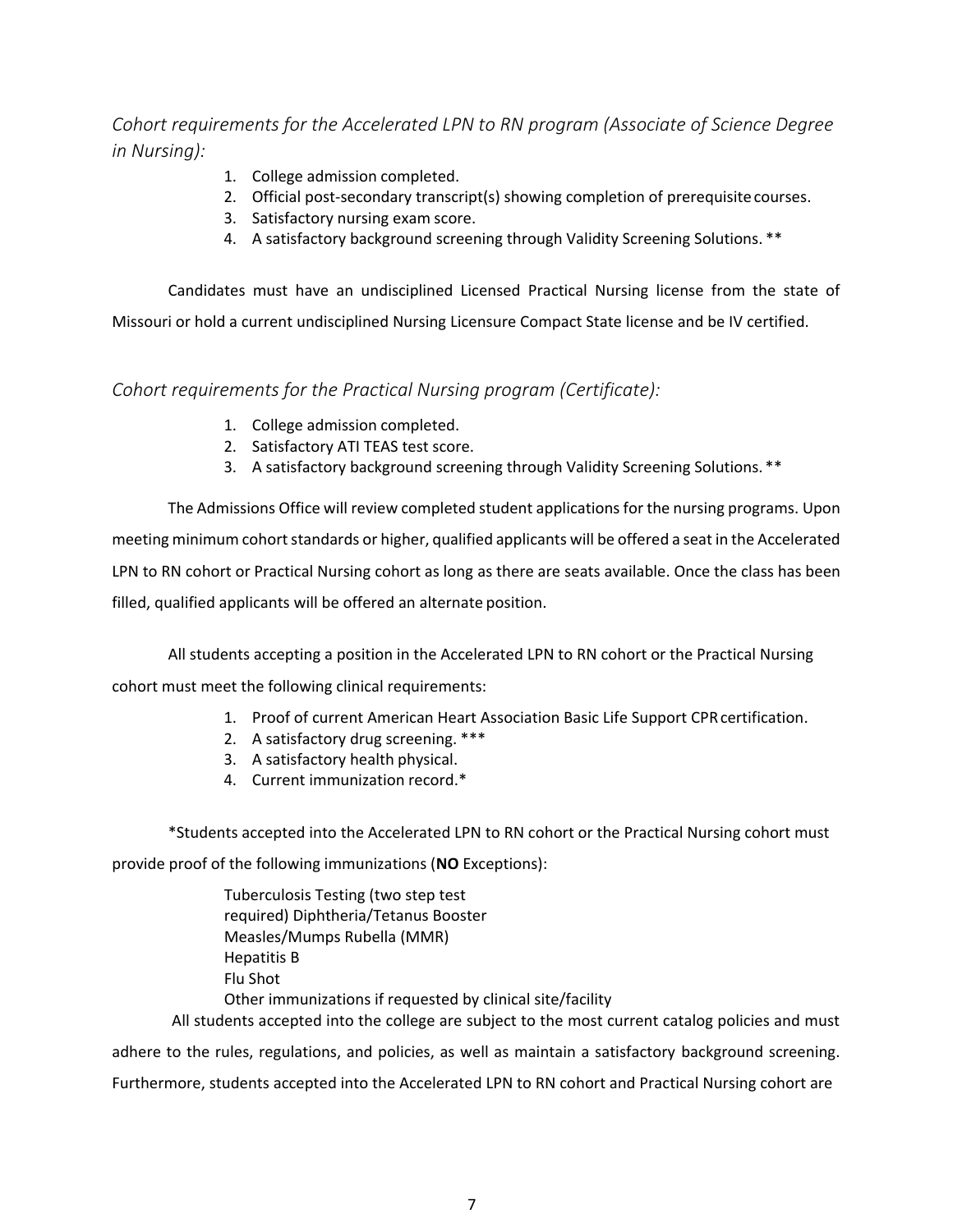REQUIRED to maintain current immunizations, CPR certification, and satisfactory background screenings for the duration of the cohort.

\*\*Students must have background screening results that meet satisfactory requirements of the college. Due to the variety and complexity of background results, "satisfactory," will be determined on a case by case basis and in accordance with state and federal licensing agencies, and clinical sites. All documentation will be required in order to evaluate. Applicants will not be considered for acceptance into the college until all documentation has been evaluated and a determination has beenmade.

\*\*\*If positive results on the drug screening occur, a Medical Review Officer (MRO) will review the results; additional fees may apply.

#### <span id="page-14-0"></span>*Admission and Applying as a Non-Degree/Non-Credential Student*

The institution is not precluded from admitting, under different requirements, students who are considered to be specially circumstanced due to unsuccessful attempts to pass NCLEX-RN testing. Following Missouri State Board of Nursing guidelines, such students may apply to take COMM 103, Personal and Vocational Concepts.

Requirements for admission in COMM 103 not leading to an academic credential are:

- 1. Complete the general application for admissions.
- 2. Submit application with \$50.00 fee.
- 3. Submit a copy of a government issued photo ID and copy of social security card.
- 4. Submit proof of high school completion with official transcript forwarded to Texas County Technical College directly from the institution granting the diploma/credits or an official GED transcript from the state administering the test.
- 5. Submit official transcript from institution granting the associate degree innursing.
- 6. Submit official proof of unsuccessful attempt at NCLEX-RN.
- 7. Take, and successfully pass, the Wonderlic entrance exam.
- 8. Receive a satisfactory clearance on a Missouri Family Care Safety Registry Background Screening.
- 9. Submit a letter explaining the purpose of attending TCTC as a non-degree seekingstudent.

Financial aid nor scholarships are available to non-degree/non-credential seeking students.

#### <span id="page-14-1"></span>*Nursing Licensure*

Nursing is a licensed profession with nurses practicing according to state-specific provisions outlined in the Nursing Practice Act, Missouri Statutes Chapter 335, RSMO and Missouri Code of State Regulations 20CSR 2200-1.010 to 20CSR 2200-8.180.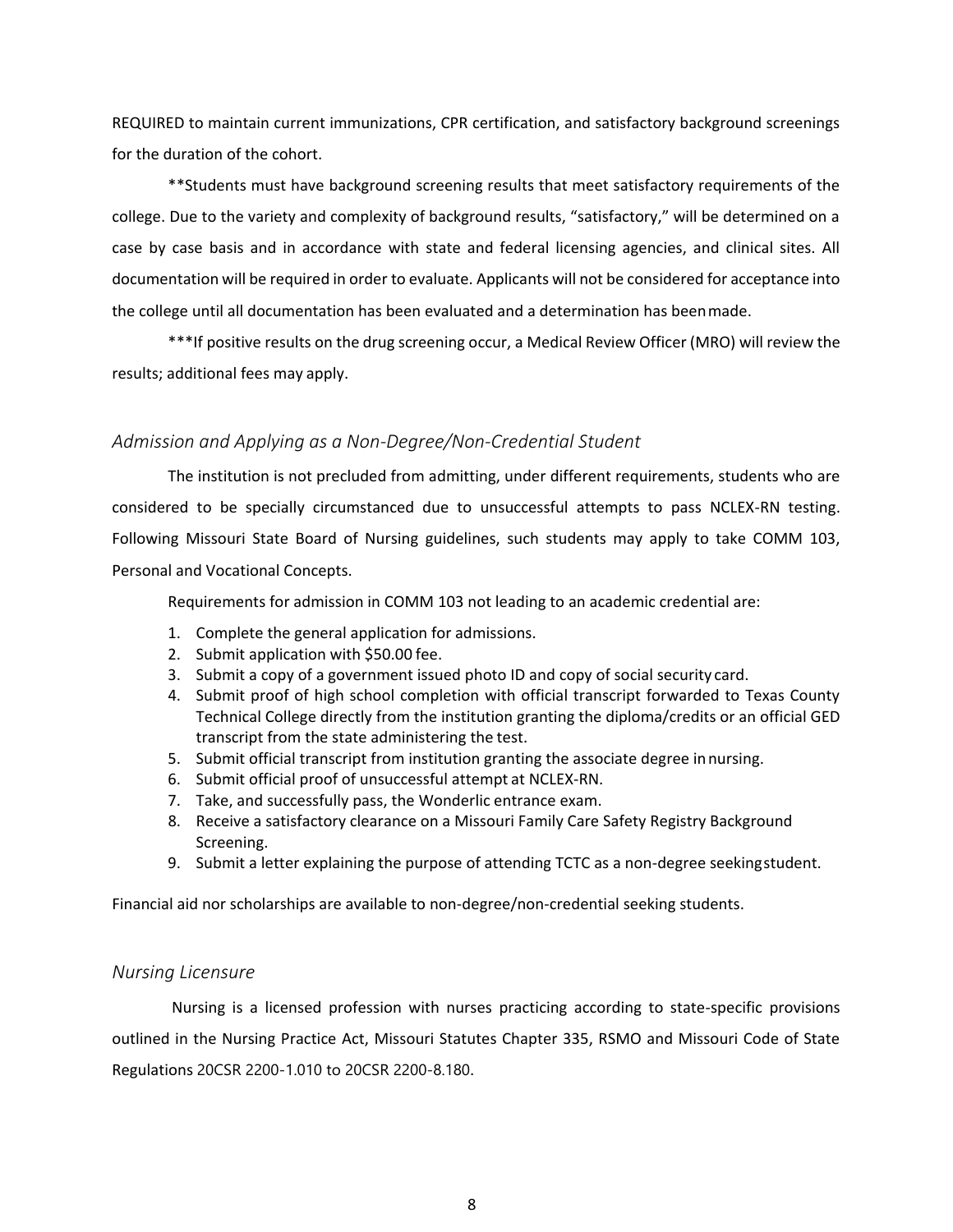Graduates of Texas County Technical College nursing programs are eligible to apply to take the National Council Licensure Examination (NCLEX®). This is a computer-adapted examination and may be taken at testing centers locally and across the United States. Successful completion of this examination will allow the graduate to begin practicing as a nurse (LPN or RN depending on course of study). Students may obtain information about licensure in other states by contacting boards of nursing in the individual state.

All applicants to Texas County Technical College nursing programs are hereby notified that the Missouri State Board of Nursing may refuse to issue a license for specific reasons related to moral turpitude, intemperate use of alcohol or drugs, or conviction of a crime.

**See State of Missouri Nursing Practice Act: Section 335.066 Denial, revocation, or suspension of license, grounds for, civil immunity for providing information-complaint procedures. Completion of program does not guarantee eligibility to take the licensure exam.**

Applicants who meet all requirements and are accepted into Texas County Technical College will be enrolled in their program of choice. Students will be notified by email and mail of their acceptance status.

Texas County Technical College reserves the right to add or terminate classes/programs, update classes/programs, amend rules and regulations, change texts or faculty, and modify tuition and fees with adequate notice to the students.

## <span id="page-15-0"></span>Transfer of Credit and Transcript Evaluation Process

To transfer credits from another post-secondary institution to Texas County Technical College, the student must provide an official transcript and catalog course description(s), if requested, from the school attended. Transfer credits must have been earned from a post-secondary institution recognized by the U.S. Department of Education. Transfer grades must be a "C" or higher, and courses must be equivalent to those offered at TCTC. Transfer equivalencies are based on current policies and courses at the time of the evaluation is conducted. TCTC courses and course numbers are subject to change; thus, transfer equivalencies are subject to change as well. ALL transcripts for transfer course evaluation MUST be submitted to the Registrar PRIOR to beginning a cohort. NO exceptions.

Transfer credit is not awarded for remedial courses. Texas County Technical College does not award credit for experiential learning. Texas County Technical College does not accept credit by exams.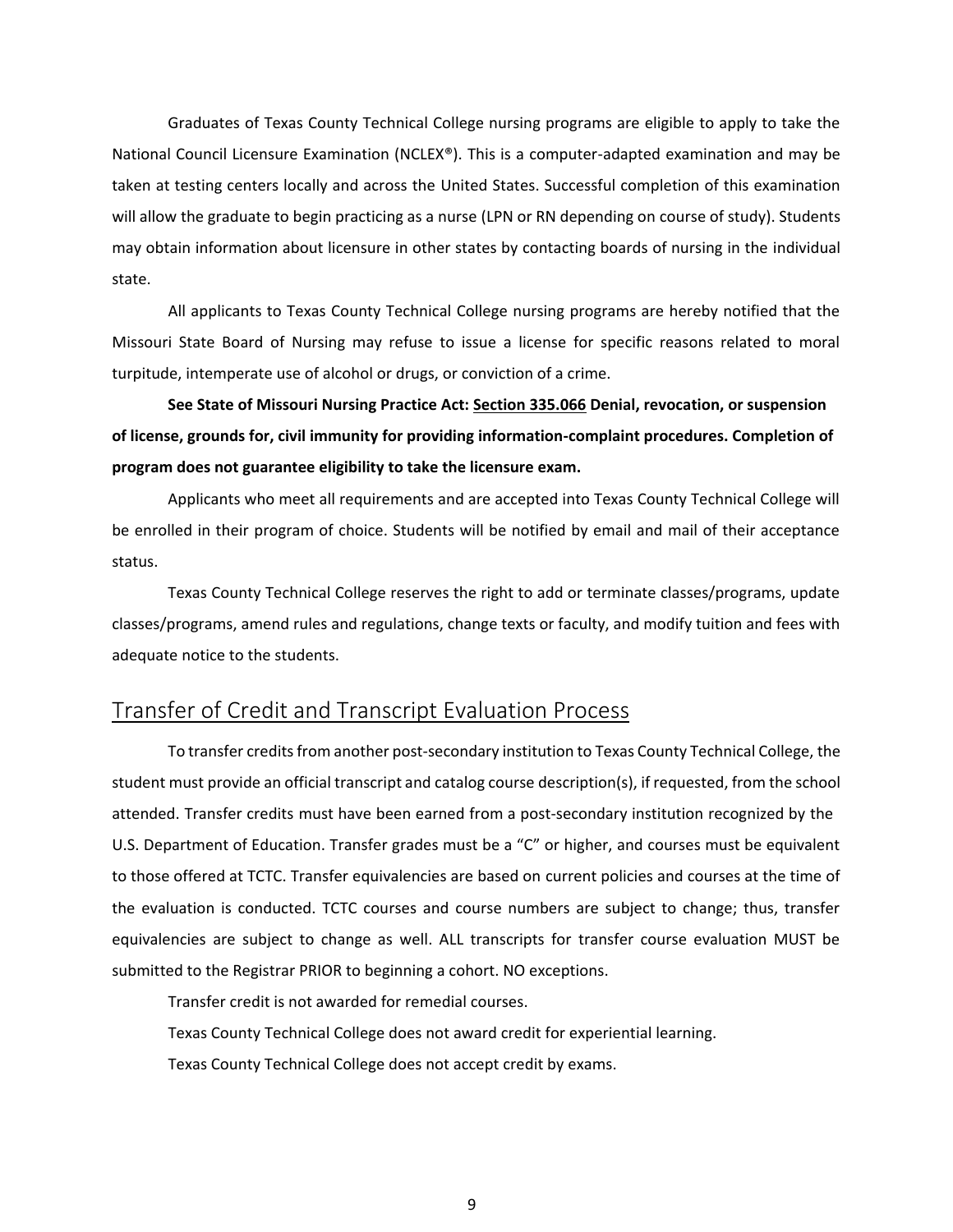To be granted a certificate or associate degree, a student must complete a minimum of 50% of a program's total credit hours with TCTC. Transferred grades are not computed in the student's grade point average, and thus, do not affect satisfactory academic progress.

Consideration for transfer of credit hours earned over five years prior to admission to TCTC will require a review and evaluation by the Registrar. Science courses over ten (10) years old are not eligible for transfer of credit.

Advanced placement credit for the Accelerated LPN to RN program will be awarded on a case by case basis. Qualified LPNs may receive up to a total of eighteen (18) credit hours for LPN education. Advanced placement credit will be awarded on the transcript as a transfer grade.

Any transferability of credits from TCTC to another post-secondary school is up the receiving school. Students are encouraged to discuss transferring credit with that institution.

TCTC has an articulation agreement with the University of Phoenix, Purdue Global University (formerly Kaplan University), Southwest Baptist University, Chamberlain College of Nursing, and Cox College.

## <span id="page-16-0"></span>Academic Information and Policies

### <span id="page-16-1"></span>*Academic Standard/Grading System*

Credits are expressed in semester hours and are based on a four-point system.

| A         | 4.00                                                                                |
|-----------|-------------------------------------------------------------------------------------|
| B         | 3.00                                                                                |
| C         | 2.00                                                                                |
| D         | 1.00                                                                                |
| F         | 0.00                                                                                |
| P         | 0.00                                                                                |
| W         | 0.00                                                                                |
|           |                                                                                     |
| A         | Superior                                                                            |
| В         | Above Average                                                                       |
| C         | Average                                                                             |
| D         | <b>Below Average</b>                                                                |
| F         | Failure                                                                             |
| P         | Pass. Used only in the pass/fail grading system and is not calculated in the GPA.   |
| ı         | Incomplete. Students have a specified time to complete course work, or the grade is |
|           | changed to a failing grade.                                                         |
| ΙP        | Course in progress.                                                                 |
| W         | Withdraw. Authorized withdrawal before the sixth week of a semester.                |
| <b>WP</b> | Withdraw passing after the sixth week of a semester.                                |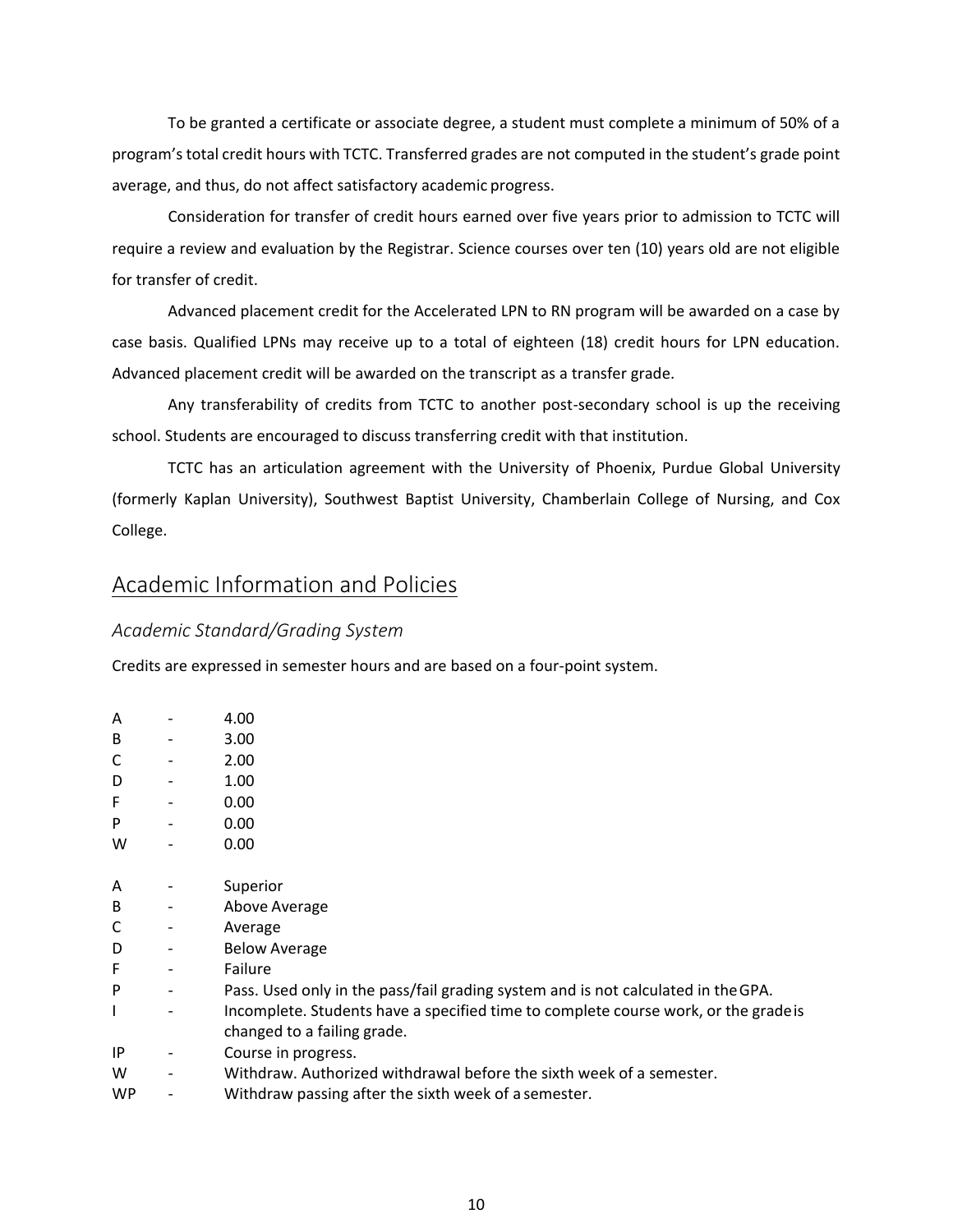| WF |  | Withdraw failing after the sixth week of a semester. |
|----|--|------------------------------------------------------|
|----|--|------------------------------------------------------|

T - Transfer. Indicates credit transferred from anotherinstitution.

R - Repeated class.

"F" Course Failure: A course failure is a grade of "F". A grade of "F" will be figured into the cumulative grade point average. Should a student receive a failing grade, it becomes part of the student's record until the course has been retaken and successfully completed. When a student repeats a course, the higher of the two grades will be used in computing the cumulative grade point average. To qualify for graduation, the student must retake and pay additional tuition for any required course that was failed. If the course is a prerequisite for other courses, no subsequent course may be taken until the failed course has been retaken and successfully completed.

"I" Incomplete: If a student is unable to complete assigned work during regular course due to mitigating circumstances such as extended illness, personal tragedy, accident, death in the immediate family or other special circumstances, a grade of "I" may be assigned by the course instructor with administrative approval. Any incomplete work must be completed within fifteen (15) business days from the end of the semester or grading period. Required classwork will be determined by the instructor. An "I" grade is not figured into the cumulative grade point average. If the incomplete is not removed at the end of fifteen (15) business days, the grade will be converted to an "F" and will be calculated into the cumulative grade point average. An "I" grade is not an option in the Accelerated LPN to RN or Practical Nursing programs.

"W" Withdraw: A student may officially withdraw from TCTC up until the end of the sixth week of the semester or grading period and receive a grade of "W". A "W" grade will not affect the cumulative grade point average.

"WP" Withdraw Passing: A student may receive a grade of "WP" if he/she officially withdraws from TCTC after the end of the sixth week of a semester or grading period and is passing a course. "WP" does not affect the cumulative grade point average.

"WF" Withdraw Failing: A student may receive a grade of "WF" if he/she officially withdraws from TCTC after the end of the sixth week of a semester or grading period and is failing a course. "WF" will be figured into the cumulative grade point average.

"R" Repeated Class: Courses that a student chooses to repeat to improve a grade are shown on the transcript with the designation of "R" beside the repeated course. The original course then has hours attempted, hours earned, grade and grade points removed, and the course is no longer figured into the grade point average UNLESS the repeated course has a lower grade. ONLY the higher of a repeated course

11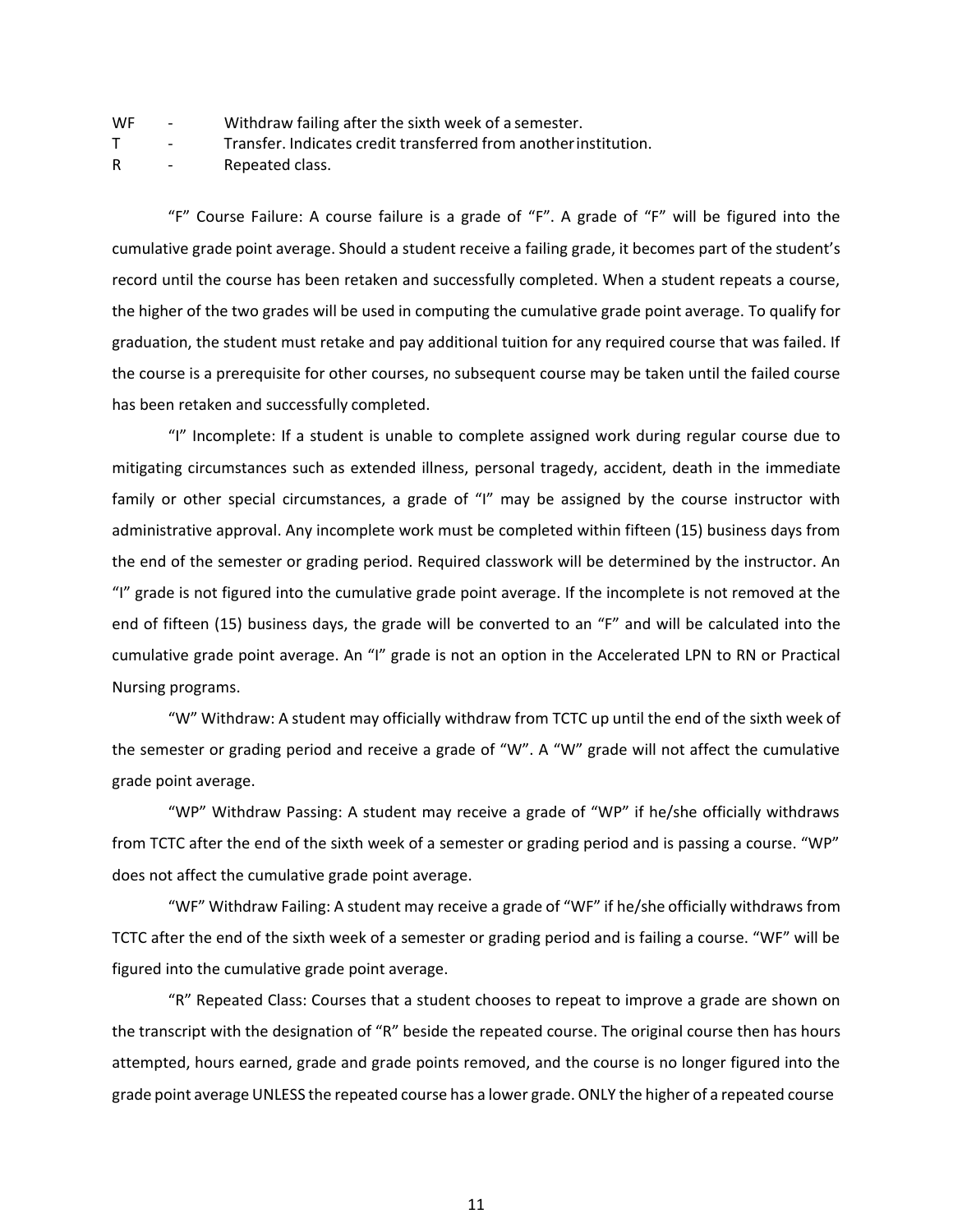grade is recorded on the transcript with hours attempted, hours earned, grade and grade points will be used to refigure the cumulative grade point average.

Good grades are usually correlated with regular attendance and with accurate and timely completion of all assignments. Poor grades are often correlated with frequent absences and incomplete and/or missing assignments.

#### <span id="page-18-0"></span>*Grade Point Average (GPA)*

Grades are based on total points possible. Total points earned are divided by the total points possible giving a percentage of the total points available. Total points awarded will be documented and demonstrate academic justification for assignments given. Students' homework will be factored in as points per assignment depending upon individual assignments given by instructors and will be counted into the total points possible in a class. The Practical Nursing certificate program course syllabi will articulate required course work including student assignments outside of class with specific requirements. Outside classwork will be consistent with program objectives, documented, assessed/graded and will be an integral part of the sequenced educational program.

#### <span id="page-18-1"></span>*Grade Point Average for General Education courses:*

| Letter Grade | <b>Percentile Grade</b> | <b>Grade Points</b> |
|--------------|-------------------------|---------------------|
| А            | $90\% - 100\%$          | 4.00                |
| в            | $80\% - 89\%$           | 3.00                |
| C            | 70% - 79%               | 2.00                |
| D            | $60\% - 69\%$           | 1.00                |
|              | Below 60%               | 0.00                |
|              |                         |                     |

Grades are not rounded for any class. 59.99 is less than 60.00 and is an "F" in general education classes.

<span id="page-18-2"></span>*Grade Point Average for the Accelerated LPN to RN cohort and Practical Nursing cohort courses:* 

| <b>Letter Grade</b> | <b>Percentile Grade</b> | <b>Grade Points</b> |
|---------------------|-------------------------|---------------------|
|                     | 94% - 100%              | 4.00                |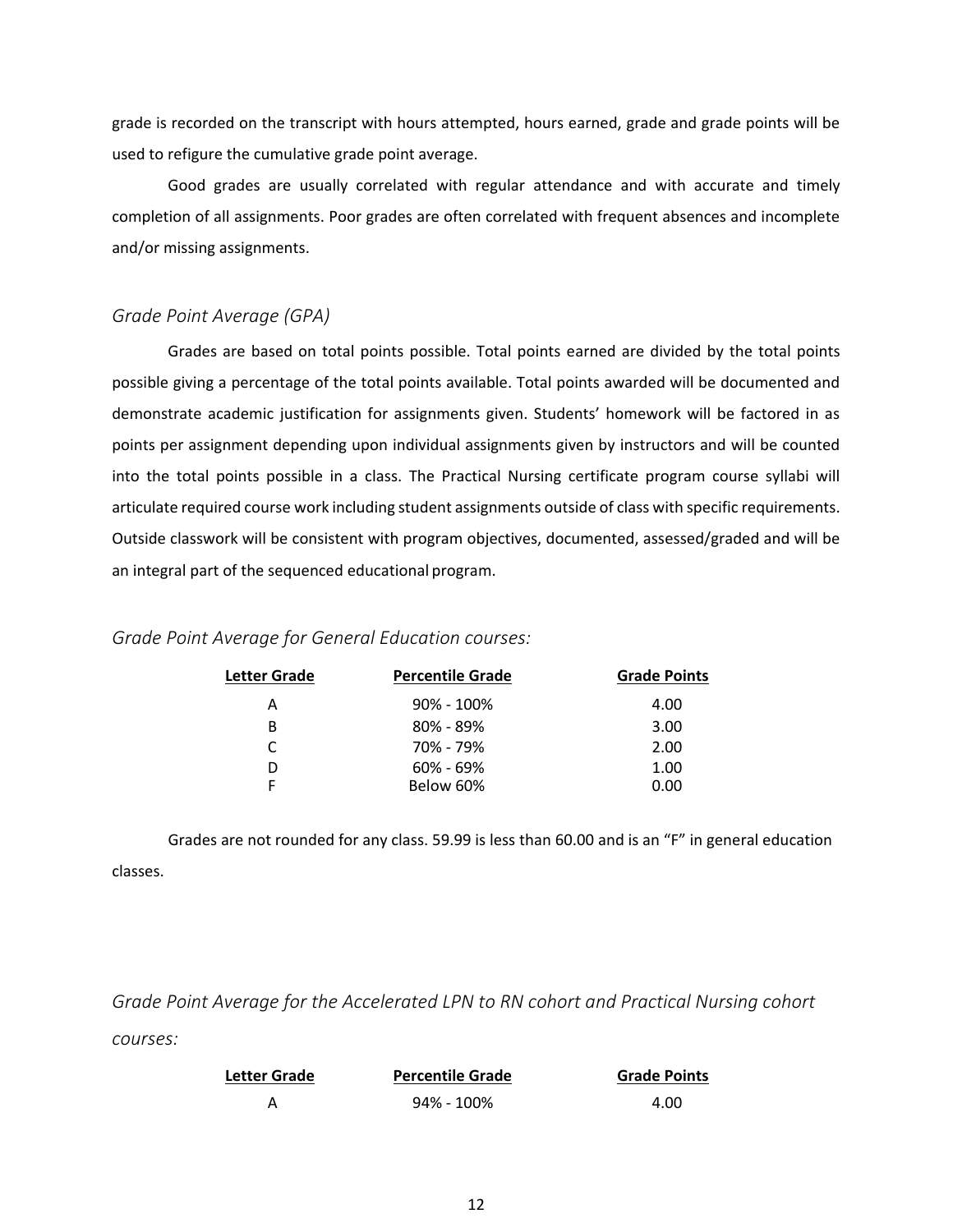| B | $86\% - 93\%$ | 3.00 |
|---|---------------|------|
| C | $80\% - 85\%$ | 2.00 |
| F | Below 80%     | 0.00 |

To determine the final grade, the same procedure stated above applies.

Grades are not rounded for any class. 79.99 is less than 80.00 and is an "F" in nursing classes.

#### <span id="page-19-0"></span>*Academic Dishonesty*

Academic dishonesty is any behavior on the part of a student that results in the student receiving unauthorized assistance on an academic exercise or receiving credit for work which is not his/her own. Such acts include, but are not limited to:

Cheating:

- Copying from another student's exam and/or work of any kind
- Allowing another student to copy from one's exam
- Using unauthorized study aids (such as a formula, a computer, a calculator or any other unauthorized material) for an in-class exam, take-home exam or otherwork

Cheating may be either premeditated (using cheat sheets, etc.) or opportunistic (looking at another student's test paper).

Plagiarism:

- Using another person's idea, opinion, or theory
- Using facts, statistics, graphs, drawings any information that is not common knowledge
- Using sources without proper citations
- Paraphrasing materials without proper citations
- Quoting another person's actual words without proper citations
- Purchasing a work and submitting it as one's own

Plagiarism may be deliberate or unwitting. It is the responsibility of a student to know what plagiarism is and avoid it at all costs.

Academic dishonesty is grounds for dismissal from the college.

#### <span id="page-19-1"></span>*Standards of Academic Progress*

Accelerated LPN to RN and Practical Nursing: Students must reach and maintain grades of "C" or higher in nursing core classes and general education classes**.** Grades will be monitored, and a written warning issued if a student's average falls below 82% in any core nursing class. The program director, program coordinator, or faculty member will counsel the student, and a written plan for improvement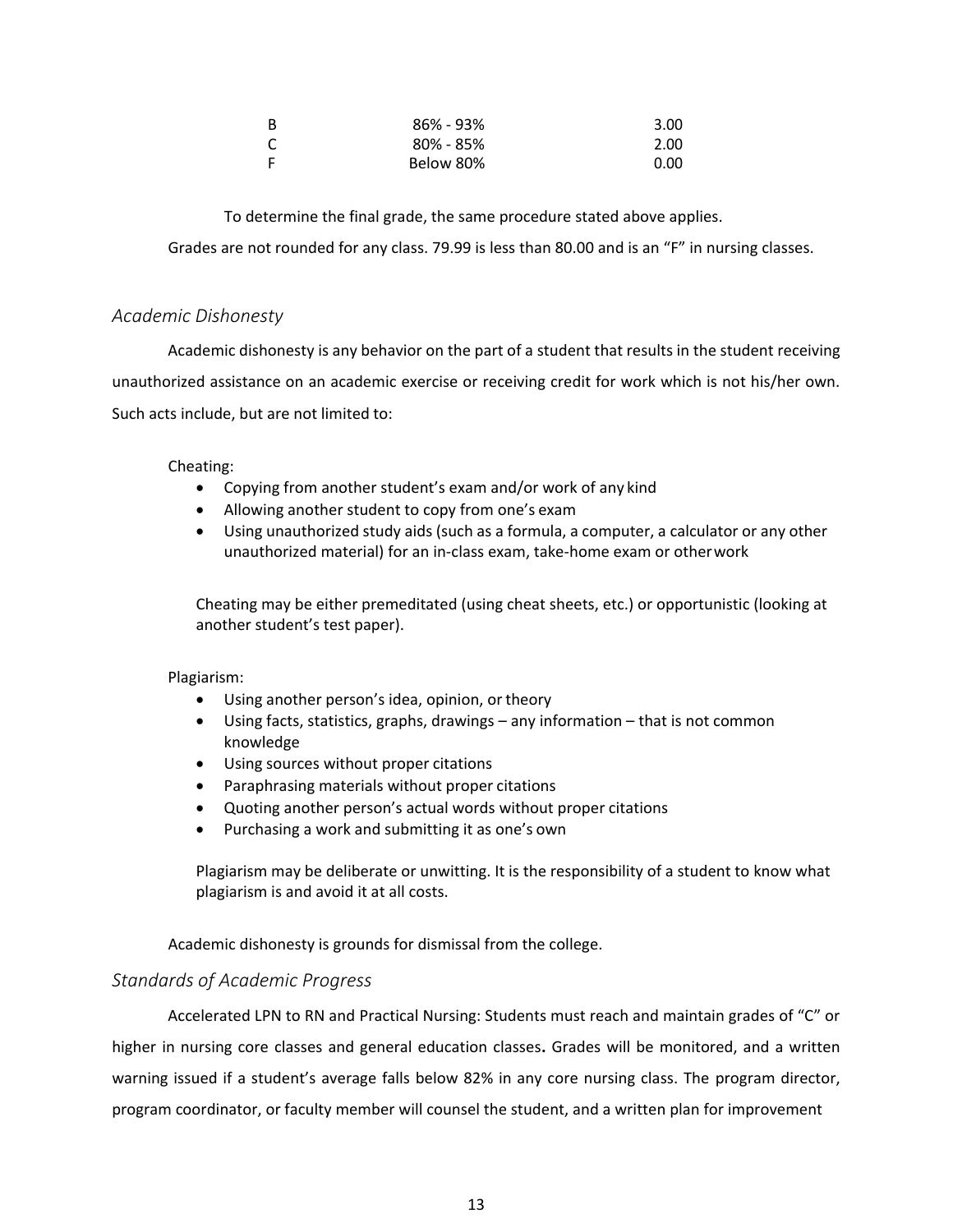will be formulated and placed in the student's file. Students who fail to achieve at least 80% in a core nursing class or a "C" grade in a general education class by the end of the semester will be terminated. Clinical components of theoretical courses are an integrated requirement for the specific course, and clinical components must be mastered in order to pass the corresponding course. Clinical evaluations will be completed regularly and be available for review. A student will be terminated if he/she failsclinicals.

## <span id="page-20-0"></span>Satisfactory Academic Progress (SAP)

Texas County Technical College requires students who are attending the school to be making satisfactory progress toward the completion of the educational objectives. All students must meet the minimum standardsset forth in the Satisfactory Academic Progressrequirements, orthey shall be deemed not making satisfactory progress, and those students previously eligible for specific financial aid will be considered ineligible for financial aid until satisfactory standards are met.

All programs at TCTC meet or exceed guidelines from the U.S. Department of Education regarding establishment of satisfactory academic progress. Students may contact administration for copy of these guidelines.

#### <span id="page-20-1"></span>*Cumulative Grade Point Average (CGPA) Requirements*

Students must meet specific cumulative grade point average requirements at specific points during their enrollment in order to be considered making satisfactory academic progress. These requirements are noted in the table. These requirements will be reviewed at the end of each semester to determine if a student's CGPA is in compliance.

#### <span id="page-20-2"></span>*Rate of Pace toward Completion Requirements (Percent successfully completed)*

In addition to the CGPA requirements, a student must successfully complete a certain percentage of the credits attempted to be considered making satisfactory academic progress (67% or higher). Credits attempted are defined as those credits for which students are enrolled at the end of the drop/add period of an academic term. As with the determination of the CGPA, the percentage completion requirements will be reviewed at the end of each semester to determine if the student is progressing satisfactorily.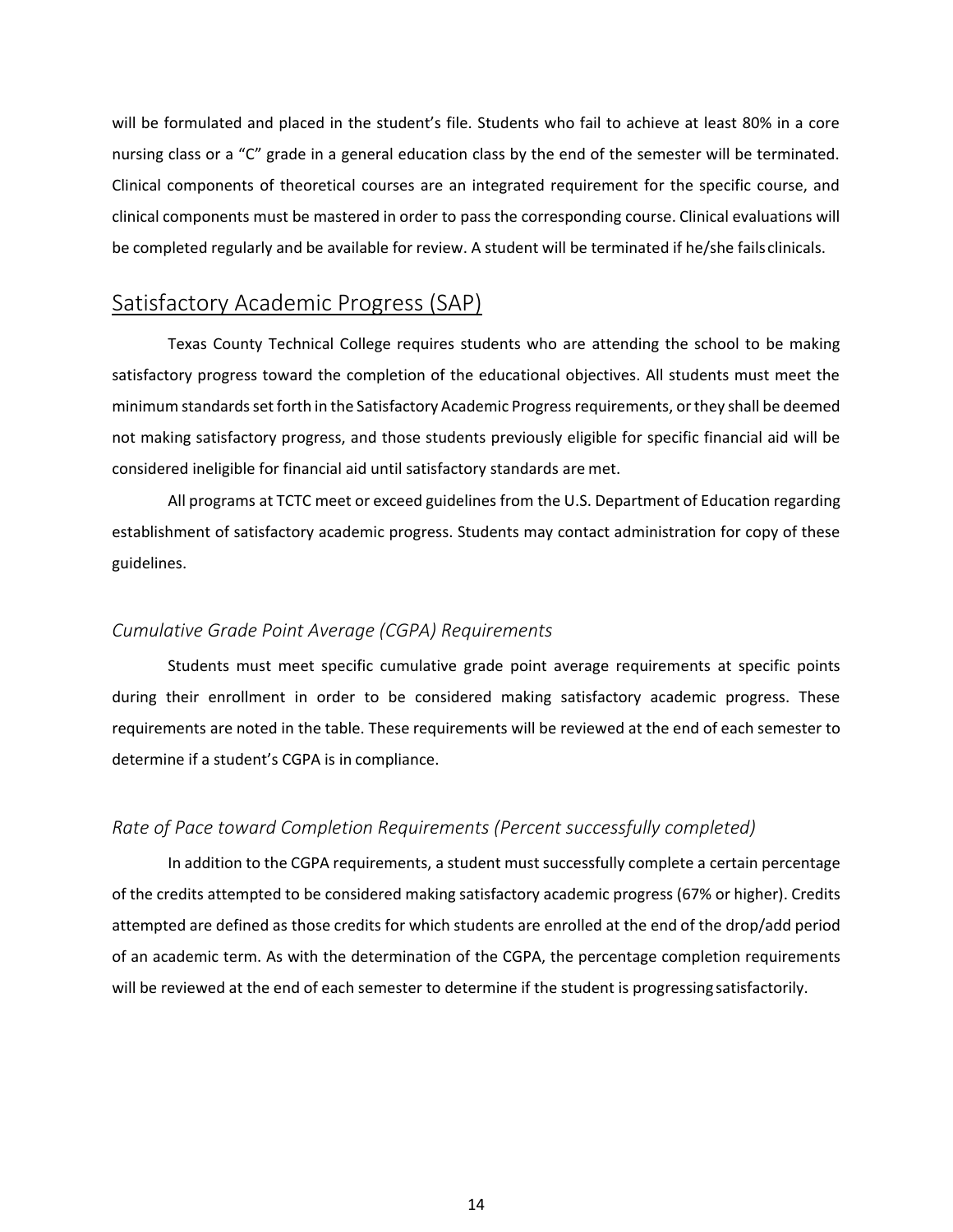#### <span id="page-21-0"></span>*Maximum Time in Which to Complete*

A student is not allowed more than 1.5 times, or 150%, of the standard length of the program in which to complete the requirements for graduation. This will be measured by limiting students to attempting 1.5 times, or 150%, of the number of credits in their program of study. Rate of pace measurements are to assure students are progressing at a rate that will enable them to complete their programs within the maximum time frame.

#### <span id="page-21-1"></span>*Maximum Time in Which to Complete by Program*

| Accelerated LPN to RN    | 61.00 credit hours | 91.50 Maximum |
|--------------------------|--------------------|---------------|
| <b>Practical Nursing</b> | 62.00 credit hours | 93.00 Maximum |

A TCTC student's progress is considered satisfactory when meeting the following minimum requirements:

| <b>Total Number of</b>   | <b>Minimum</b> |
|--------------------------|----------------|
| <b>Credits Attempted</b> | **CGPA         |
| $1 - 25$                 | 1.50           |
| $26 - 48$                | 1.75           |
| $49 - 72$                | 2.00           |
| $73 - 100$               | 2.00           |

#### \*\*Cumulative Grade Point Average

Rate of Pace is calculated by dividing the cumulative number of credit hours completed with a grade of D or higher by the cumulative number of credit hours attempted.

ALL students must maintain a pace equal to 67%, or higher, of their cumulative hours attempted in order to graduate within the minimum time frame allowed. Refer to Nursing Handbook for core nursing classes minimum CGPA allowed.

Forthe student who choosesto earn an additional degree, the maximum time frame will be based on the hours required to complete the program.

#### <span id="page-21-2"></span>*Application of Grades and Credits*

In calculating the rate of pace, grades of "F" (Failure) and "WF" (Withdraw Failing) are counted as hours attempted but are not counted as hours completed. Pass/Fail grades are counted as hours earned but not hours attempted. Pass/Fail courses are not awarded grade points.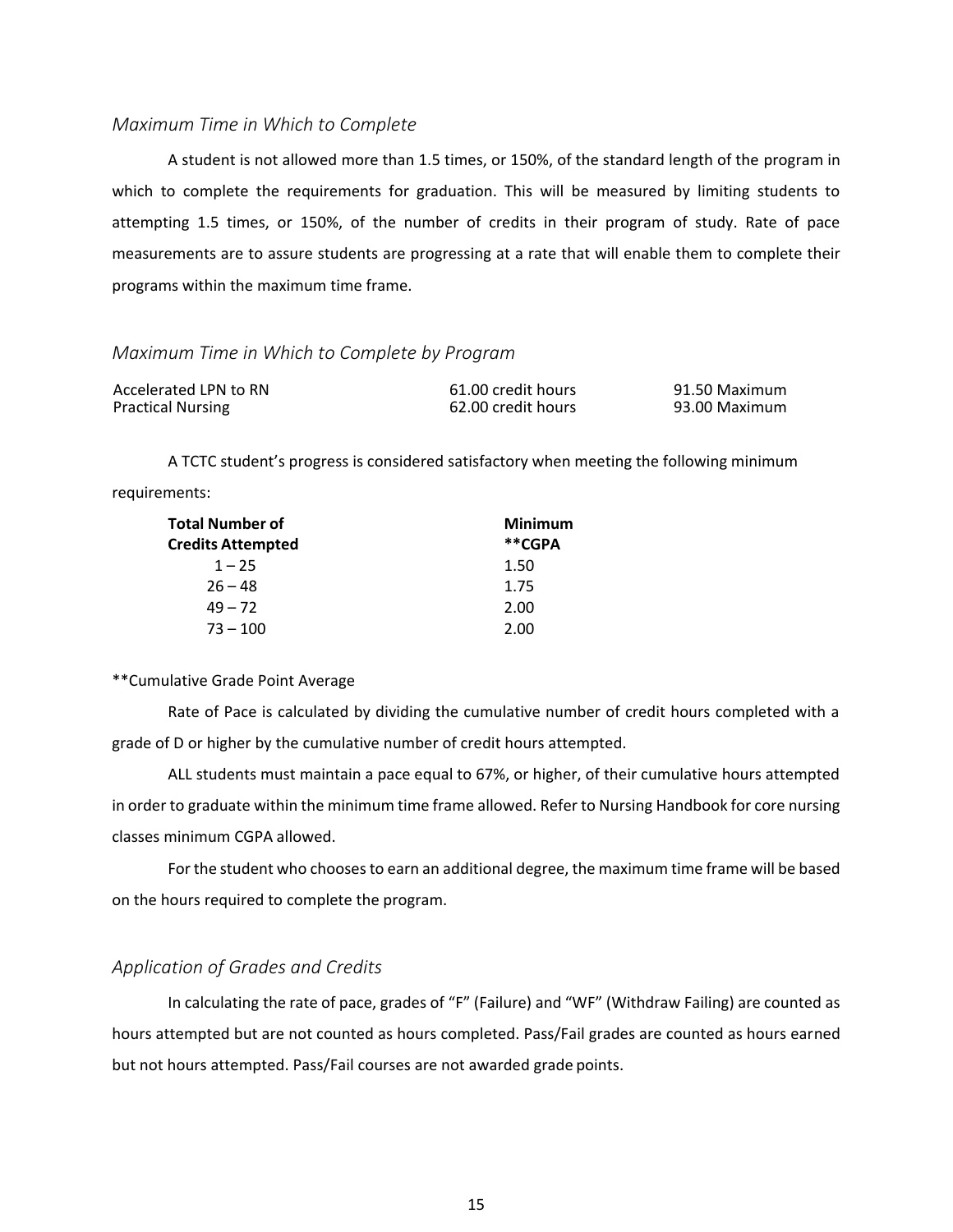When a student repeats a course, the higher of the two grades is used in the calculation of CGPA and is indicated with the grade earned and "R". The original course credits remain included in the total number of hours attempted and hours earned in order to determine the required level of CGPA and rate of pace.

Transfer credits are not included in the calculation of CGPA.

For students who transfer between TCTC programs or seek an additional degree, all grades and credits attempted for courses common to both programs will be applicable to the new program. If a student graduates from one program and the enrolls in another TCTC program, all grades and credits attempted for courses common to both programs will be applicable to the new program and will be calculated in the satisfactory academic progress measurements of the new program.

An "I" grade is not figured to the cumulative grade point average. If the incomplete is not removed at the end of fifteen (15) business days, the grade will be converted to an "F" and will be calculated into the cumulative grade point average and calculated in the satisfactory academic progress (SAP) measurement.

Texas County Technical College does not offer remedial courses.

#### <span id="page-22-0"></span>*Academic Probation, Financial Aid Warning, and Financial Aid Probation*

A student will be placed on academic probation when his/her rate of pace or cumulative grade point average (CGPA) is less than the minimum at the end of the semester. During the period of academic probation, students are considered to be on financial aid warning.

Students on academic probation are expected to show commitment to removing themselvesfrom probationary status. Students may be asked to participate in academic advising or extra tutoring sessions. Upon completion of the probationary period of one semester, the student's progress will be reevaluated to determine if the student is making satisfactory academic progress. A student on academic probation who does not achieve the minimum rate of progress or CGPA at the close of the probationary semester or grading period, will be dismissed and will no longer be eligible for financial aid.

A student may appeal (see appeal/complaint procedure) academic dismissal beginning at the Campus Director level if he/she feels the academic dismissal was caused by mitigating circumstances such as extended illness, personal tragedy, accident, a death in the immediate family or other special circumstances. Students who choose to appeal must submit a completed appeal form to the Registrar's office within ten (10) days of notification they are not making SAP. If the appeal is granted, the student will be entered on academic probation and financial aid probation. Students on financial aid probation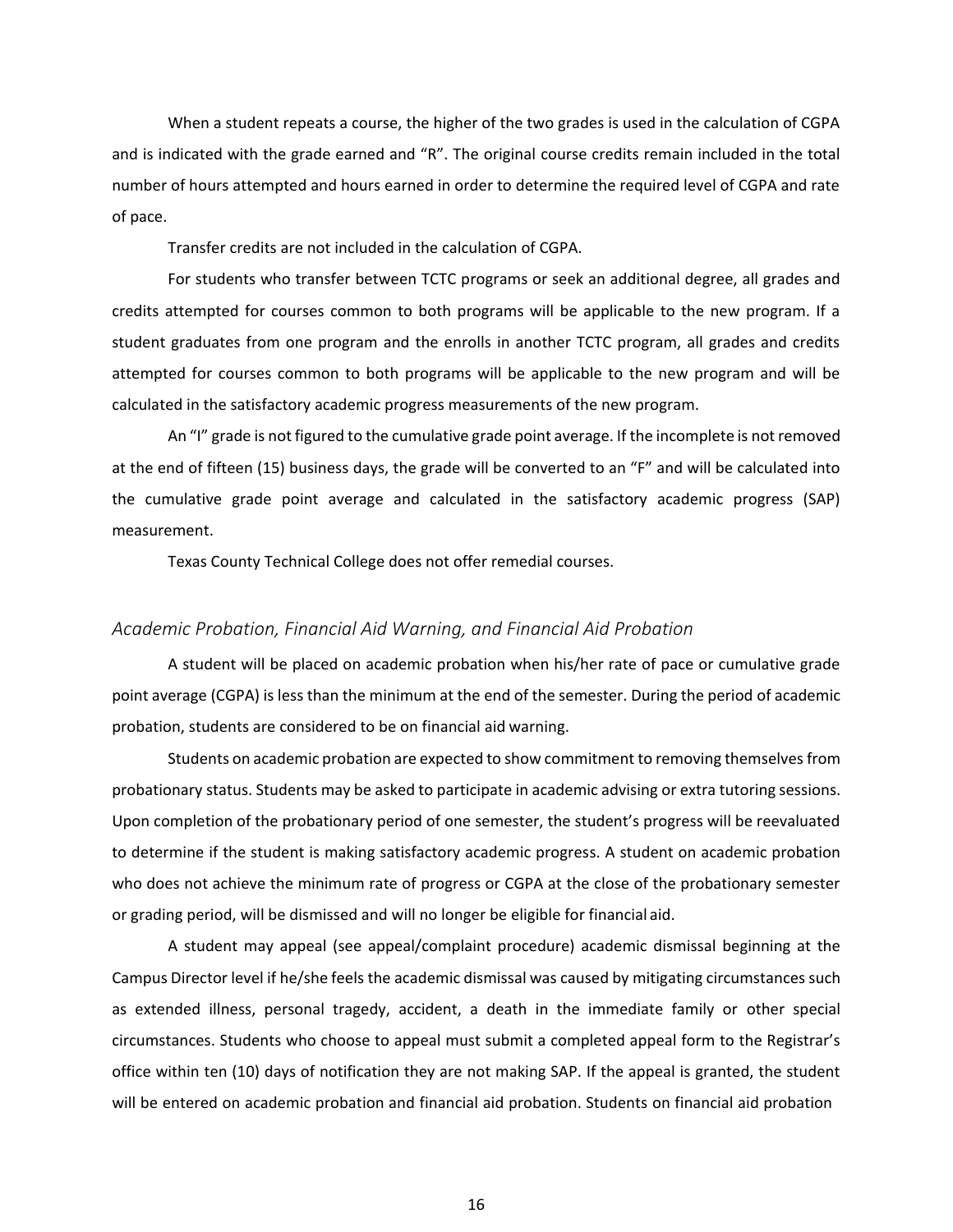are eligible to receive financial aid during this period. If, at the next review point, the student meets both requirements, he/she will be removed from academic and financial aid probation. If the student fails to meet the requirements of the probation, the student will be withdrawn and will be ineligible for financial aid.

#### <span id="page-23-0"></span>*Reestablishing Satisfactory Academic Progress*

Students returning to Texas County Technical College following academic dismissal must submit an application for readmission. The campus director, program director, and registrar must approve the readmission. If it is highly improbable or mathematically impossible for the student to improve above the minimum standards within their first semester of readmission, the student will not be readmitted.

Students readmitted after academic dismissal (1) will be reentered on academic/financial aid probation (2) are eligible for financial aid, and (3) must bring their CGPA or rate of pace up to the minimum standards by the end of the first academic semester. If the student does not meet minimum standards at the end of the probationary semester, he/she will be academically dismissed the second time. However, a student may submit an appeal if he/she feels extenuating circumstances resulted in lack of progress during the probationary semester. (See Academic Probation)

#### <span id="page-23-1"></span>*Satisfactory Academic Progress and Financial Aid*

Students must meet the standards of satisfactory progress in order to remain eligible to receive financial assistance as well as to continue as a student at TCTC.

Satisfactory academic progress for purposes of determining continuing federal financial assistance is determined by applying the CGPA requirements, rate of pace requirements, maximum completion time restrictions, probation provisions, academic dismissal, and appeals procedures as outlined in the satisfactory academic progress section of this catalog.

Students who have been academically dismissed are no longer active students and are ineligible for federal financial assistance. Reinstatement of financial assistance eligibility will occur only after a student is readmitted following dismissal or in the event the student's appeal results in re-admittance.

#### <span id="page-23-2"></span>*Graduation Requirements*

To graduate, students must have earned a minimum cumulative grade point average of 2.00 and successfully completed the required number of courses in their program of choice within the maximum number of credits that may be attempted. Upon satisfactory completion of their program, students will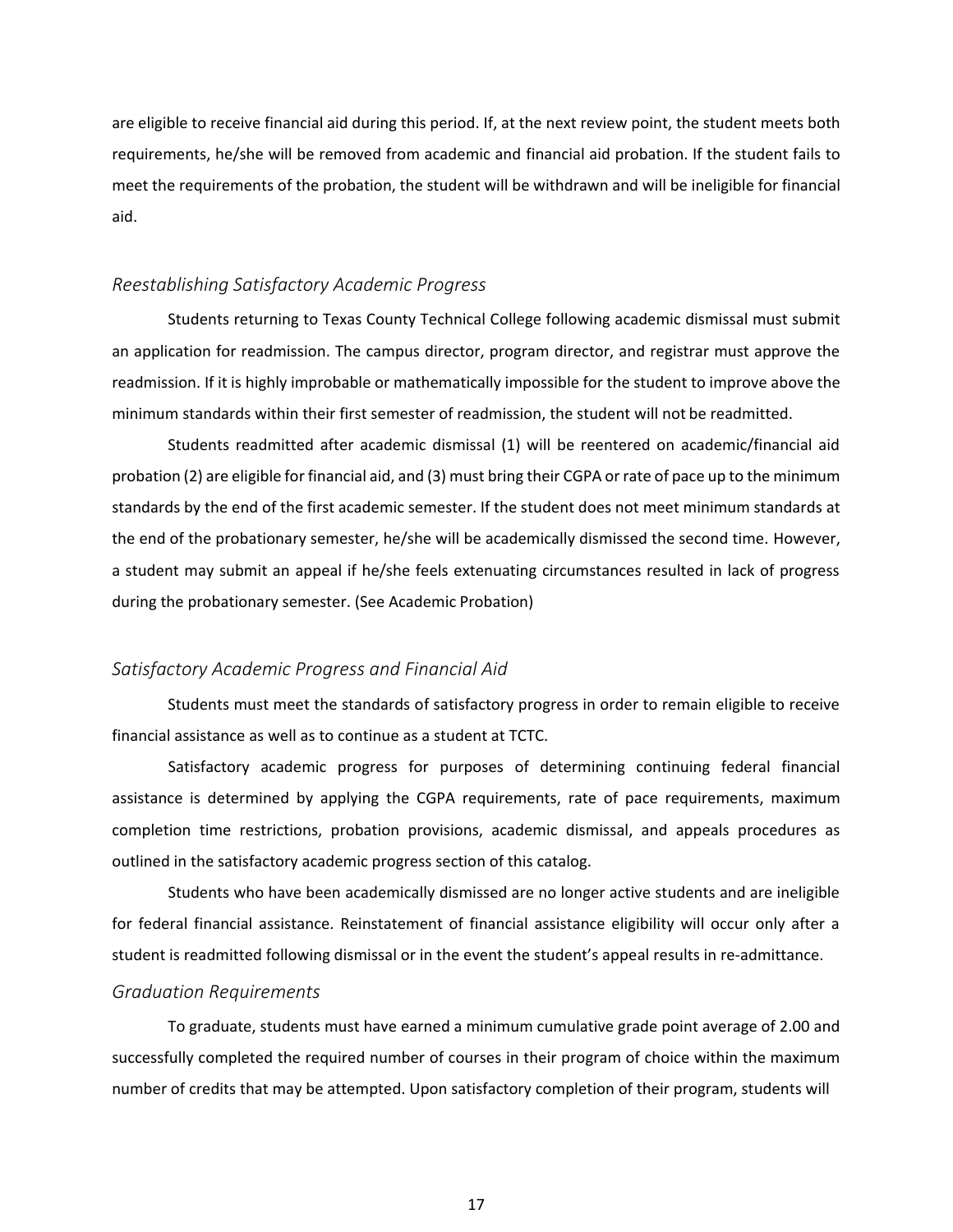receive a **Certificate** or **Associate Degree**. No student will be allowed to graduate with an "F" in any required course without retaking the course and successfully completing it.

### <span id="page-24-0"></span>*Graduation Honors*

#### *Degree Programs*

Students who graduate with outstanding academic achievement from the degree programs are entitled to the following honors based upon cumulative grade point average.

- Cum laude 3.50-3.75
- Magna cum laude 3.76-3.89
- Summa cum laude 3.90-4.00

#### *Certificate Programs*

Students who graduate with outstanding academic achievement from a certificate program are entitled to the following honor based upon cumulative grade point average.

• Honors 3.85-4.00

### <span id="page-24-1"></span>*Cancellation and Withdrawal*

A student may cancel a program or withdraw from a class at any time prior to the last two weeks of a semester. The student **must** notify the office in writing with the intent to withdraw. There are no exceptions. Refer to refund policy. Nursing students are required to confer with program directors. **Nonattendance does not constitute official withdrawal.**

A withdraw from class after the end of the sixth week of a semester will be assigned withdraw passing (WP) or withdraw failing (WF). Withdraw failing will be included in the calculation of the CGPA; withdraw passing does not affect the calculation of the CGPA.

NO course may be dropped the last two weeks of a semester.

#### <span id="page-24-2"></span>*Administrative Withdrawal*

Administrative withdrawal occursif a student does not attend a seated course and fails to contact the school within four (4) consecutive days or ten (10) business days, whichever comes first. An administrative withdrawal may occur due to documented extenuating circumstances and are handled on a case by case basis.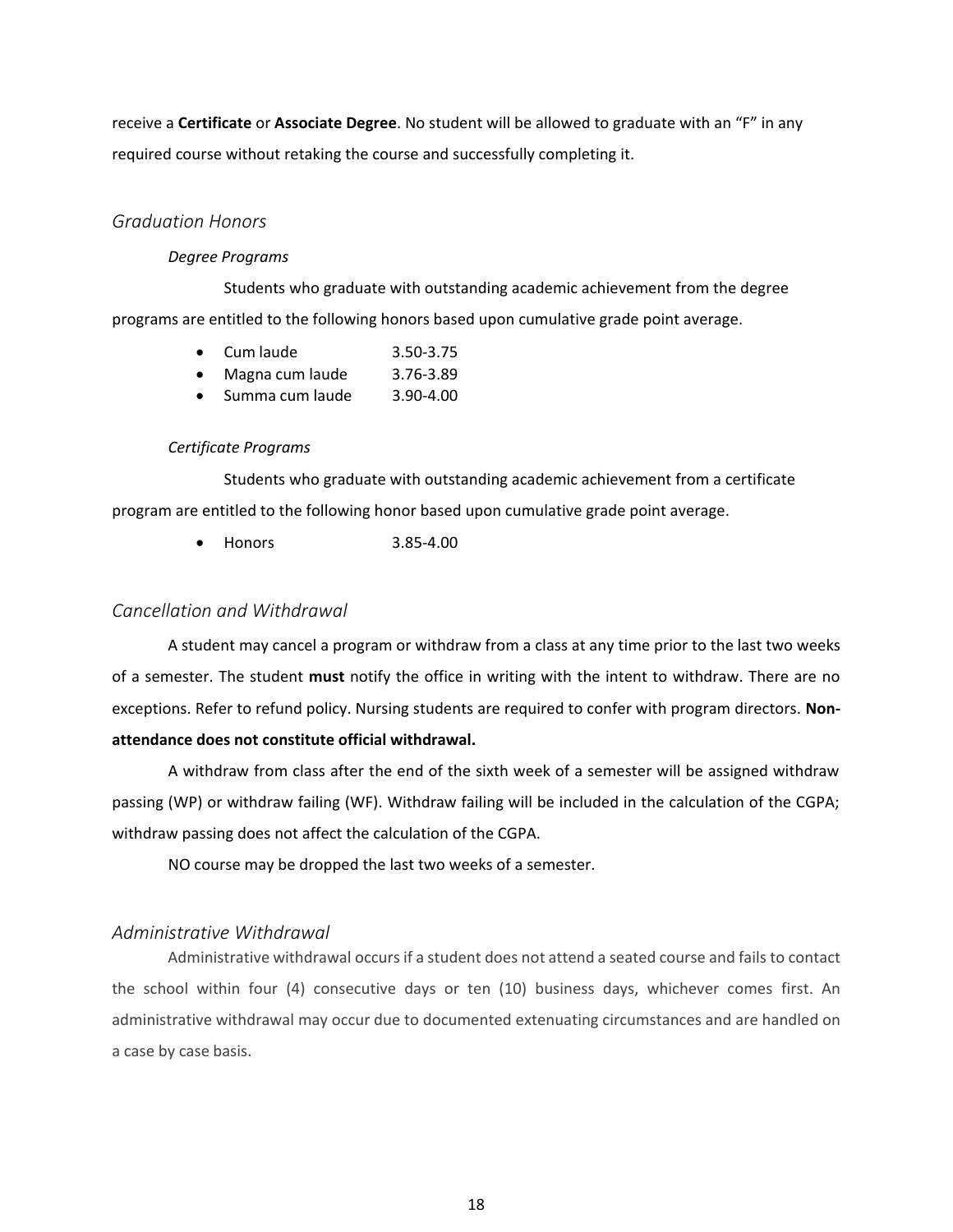Students should be aware that an administrative withdrawal may reduce the amount of financial aid they receive and could necessitate repayment of aid already received. It does not relieve their obligation to pay all tuition and fees due to the college. Please direct all questions regarding the policy to the administrative office.

#### <span id="page-25-0"></span>*Appeal and Grievance Policy*

The successful accomplishment of the school's mission requires prompt consideration and equitable adjustment of any appeal or grievance. It is the desire of the administration and staff to address appeals or grievance informally, and the supervisors, instructors, employees, and students are expected to make every effort to resolve problems as they arise. Grievances or appeals submitted signed by a group will not be addressed.

Students have the right to appeal any action or decision that directly affects their academic performance or records such as grades, probation, warnings, suspension of financial aid or dismissal from a program, etc., due to not making satisfactory academic progress. The student should first request consideration of a decision from the person who initiated the action.

An appeal regarding a final grade should be made within fifteen (15) business days of the last day of a class and should initially be addressed to the instructor of the class. If a student is not satisfied with the result, the student may file an appeal following the steps listedbelow.

Appeals may be granted based on error or unanticipated mitigating circumstances, which may include, but are not limited to: loss of transportation, civic duties, conflicting personal responsibilities, illness, death of a close relative, etc., that may affect a student's attendance or classroom performance. The grievance and appeal policy outlined below does not apply to actions taken in response to positive drug screens. Please refer to drug and alcohol abuse prevention policy on Page 37.

When an appeal is requested, suspension of financial aid or dismissal from a program is delayed until the appeal has been decided. Students who have appealed are expected to continue in their program until the appeal is decided. When an appeal is not granted, the date of suspension of financial aid or dismissal from a program will be the original date of action. Should the student withdraw immediately following the denial of an appeal, the student will not be charged for any attendance following the date the student was originally suspended from financial aid or dismissed from aprogram.

• Step 1: Students with a complaint relating to a particular class or instructor should discuss it first with that instructor. If the complaint is not resolved satisfactorily within three (3) business days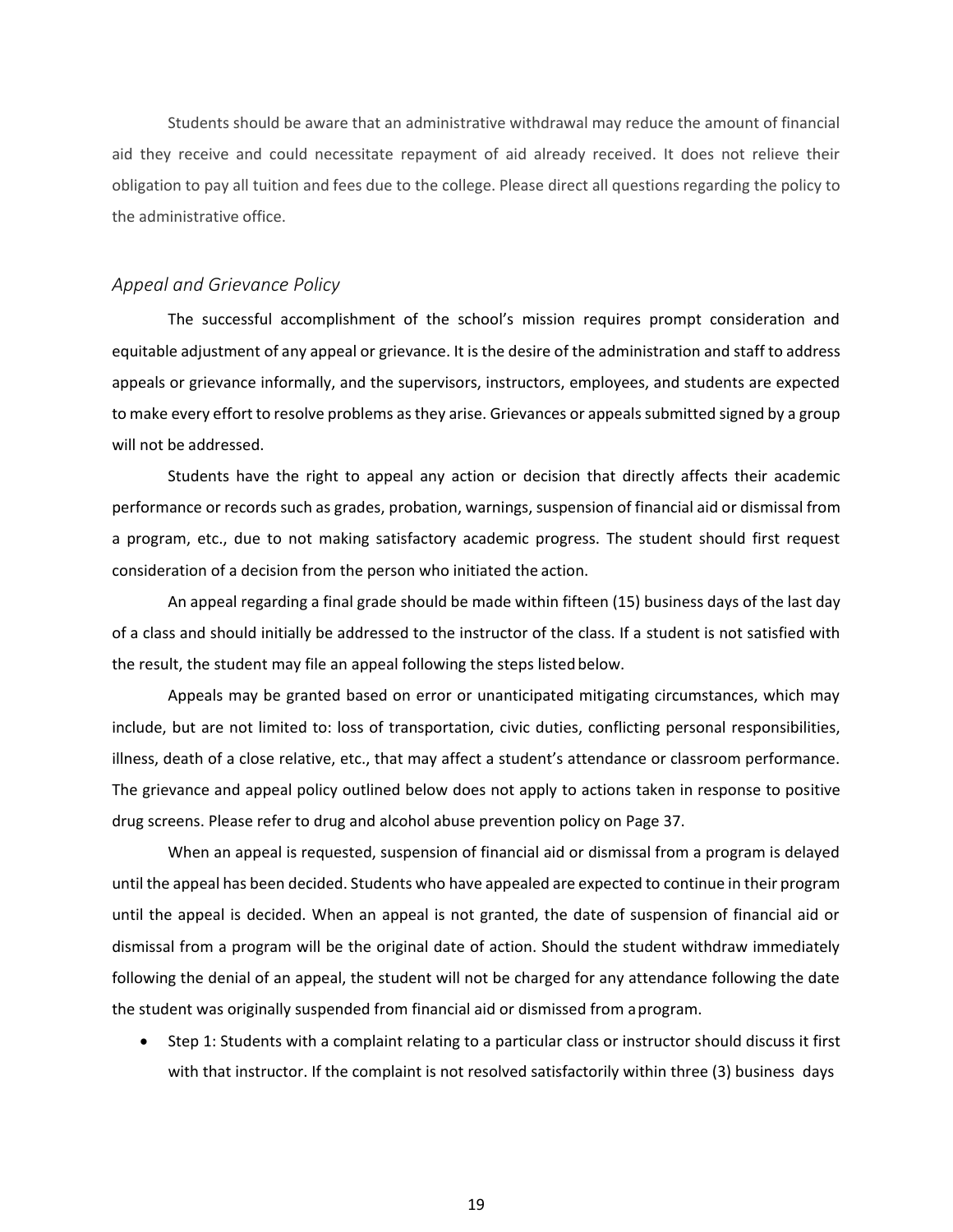following the documented meeting with the instructor, the student should present his/her complaint as outlined in Step 2.

- Step 2: A student may present his/her grievance to the program director. All grievances will be submitted in writing. If a satisfactory solution is not achieved, within another three (3) business days from the receipt of the program director's decision, the student may proceed with Step3.
- Step 3: A student may then present the grievance to the Texas County Technical College campus director. All grievances will be submitted in writing. If a satisfactory solution is not achieved, within another three (3) business days from the receipt of the campus director's decision, the student may proceed with Step 4.
- Step 4: A student may then present the grievance to the Appeals Committee. The student has three (3) business days to present the grievance in writing to the Board of Appeals Committee after Texas County Technical College's president has made a decision. The decision of the Appeals Committee is final.

Complaints against the school may be registered with: Accrediting Bureau of Health Education Schools (ABHES) 7777 Leesburg Pike, Suite 314 N Falls Church, VA 22043 703-917-9603

Missouri Department of Higher Education 205 Jefferson Street PO Box 1469 Jefferson City, MO 65102-1469 1-800-473-6757

#### <span id="page-26-0"></span>*Attendance Policy*

Good attendance is a mark of dedication which is a component of professionalism that future employers consider seriously. Students are expected to attend all classes in order to get maximum benefits from the instructional program and to develop the habits of punctuality, self-discipline, and responsibility. Employers consider regular attendance as the first step in becoming a successful and productive employee. Education at TCTC is designed to prepare students in the proper skills and attitudes necessary for success in their chosen field.

Each program varies by credit hours. Satisfactory progress towards earning an academic degree or certificate means students must meet academic and attendance requirements: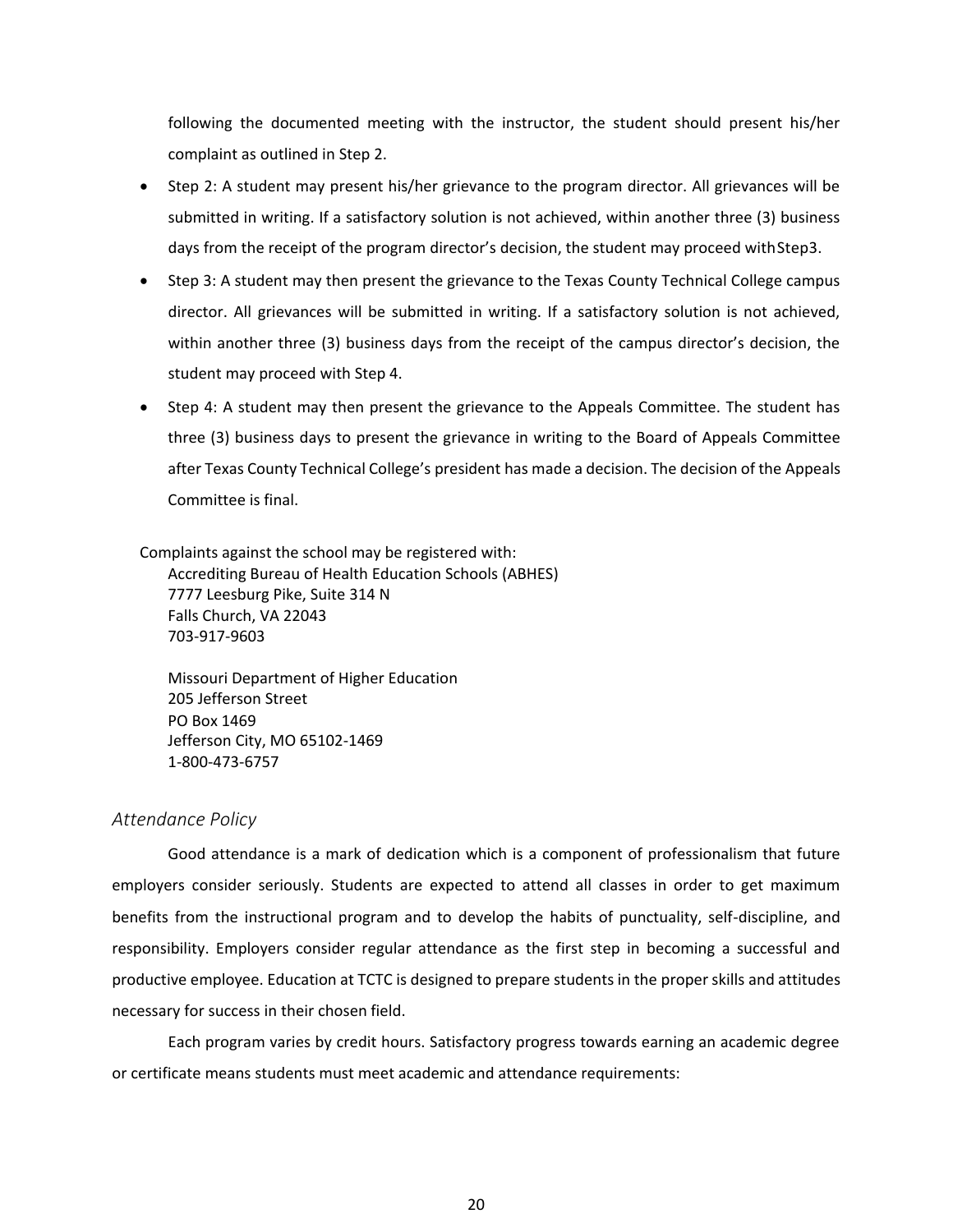- 1. Students are to maintain a minimum of 90% attendance, or higher, for each semester. Minimum 90% attendance average is required to graduate.
- **2.** Students who are below the required 90% attendance at the end of a semester will be placed on attendance probation and given the following semester to demonstrate the ability to maintain the 90% attendance average. At the end of the attendance probation semester, if the student has not met the 90% attendance requirement, he/she will be terminated from the program. **Due to the nature of the Practical Nursing and Accelerated LPN to RN cohorts, attendance probation is NOT an option for these programs.**
- 3. Extenuating circumstances will be considered on a case by case basis. Documentation for extenuating circumstances must be submitted within seven (7) calendar days of returning to class.
- 4. A student may make up assignments missed for class at the discretion of theinstructor.
- 5. Students are required to call the school if they are going to be late or unable to attendclass.
- 6. Doctor's visits and other appointments should be scheduled beyond school hours.
- 7. Any hospitalization requires a release from the doctor to return to class.
- 8. Any student who is absent 14 consecutive calendar days will be withdrawn from the program.
- 9. Tardies and early departures are rounded to the nearest 15 minute interval. All absences and tardies are recorded, regardless of the reason and become part of the student record at the college. A student who reports to class after the scheduled start time or returns late from a break or departs prior to the designated class dismissal time is considered tardy.
- 10. Non-compliance with attendance policy is grounds for dismissal.
- 11. NO final exam will be given early or late.

#### <span id="page-27-0"></span>*Termination*

A student may be terminated from a class or a program due to excessive absenteeism, grade failure, conduct, violation of rules and regulations, unpaid tuition, falsifying application information, inability to attend or participate in clinical, or academic dishonesty. The student will receive a refund according to refund policy.

#### <span id="page-27-1"></span>*Readmission*

Students who wish to reenter Texas County Technical College after withdrawing due to mitigating circumstances or academic dismissal must submit an application for readmission. Students who left the college with a balance owed must pay the balance in full before reapplying. Students who attend at least one day of the Accelerated LPN to RN program or Practical Nursing program are allowed one readmission to that nursing program.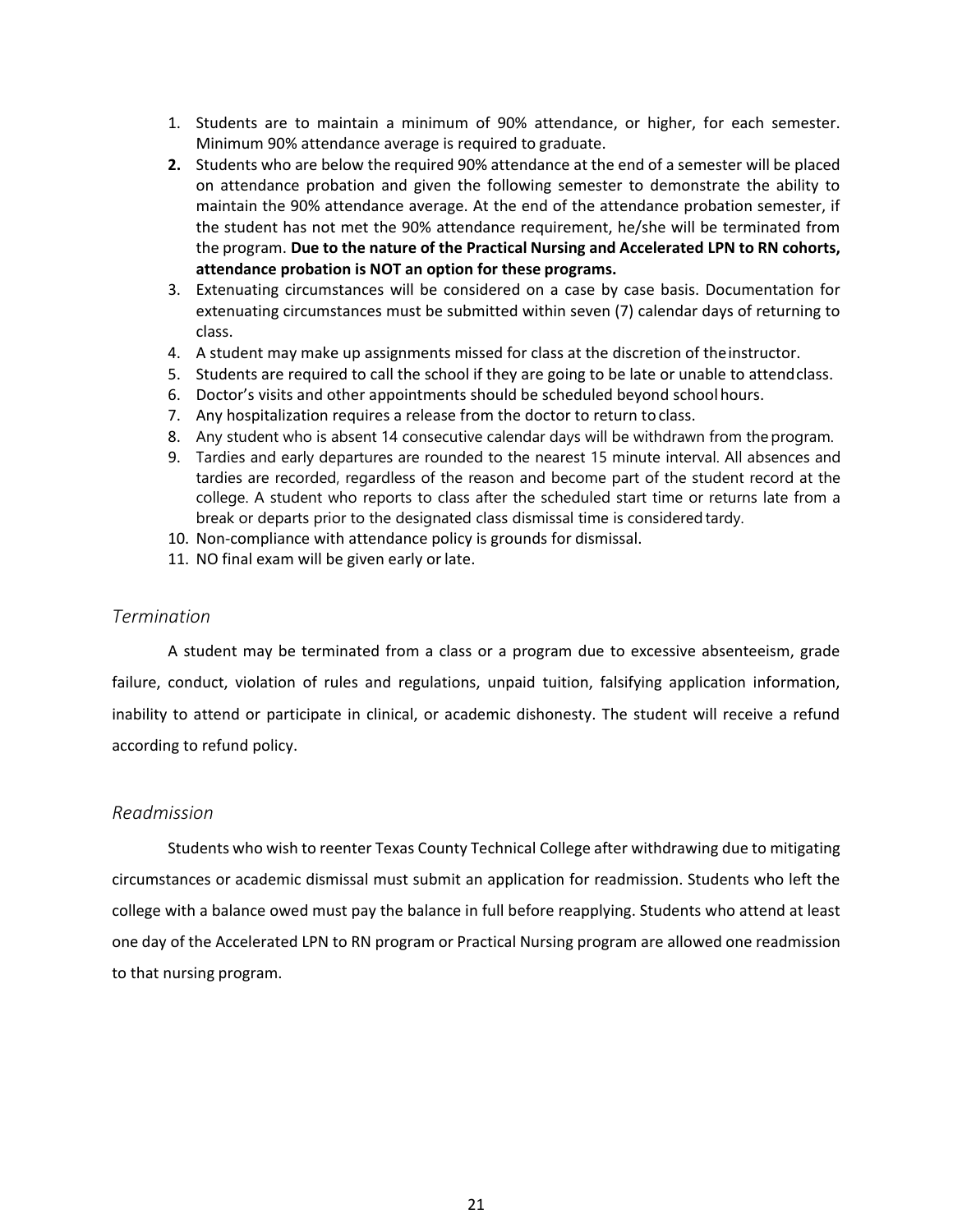If a student withdraws or is terminated from a nursing cohort, he/she may reapply for acceptance into a cohort if he/she meets current college admissions criteria as found on Page 6 and program cohort admissions as found on Page 7. This includes but is not limited to:

- Retake the nursing exam and meet minimum criteria or higher if NOT attempting to test out of first semester PN core nursing classes passed. (Not applicable to Accelerated LPN to RN cohort)
- Submit a satisfactory health physical examination.
- Submit a record of current immunizations.
- Submit updated satisfactory Missouri Family Care Safety Registry background screening.
- Submit a satisfactory updated Validity criminal background screening. The student is responsible for the fee.
- Complete a satisfactory drug screen.

Students who successfully complete the Practical Nursing readmission criteria may seek to have previously passed first semester nursing core classes waived following the procedure below. The waiver applies to the Practical Nursing first semester only pending the same curriculum/classes are available.

- Pass the Assessment Technologies Institute (ATI) comprehensive exams, where applicable, with a Level 2 competency, or higher, for nursing core classes successfully completed during first semester. The student is responsible for testing fees and is limited to one (1) attempt on the ATI comprehensive exams.
- Pass first semester nursing courses' final exam for which there is not an ATI comprehensive exam. *Applies to first semester nursing core classes only.* The student is responsible for testing fees and is limited to one (1) attempt on the final exam.
- Demonstrate proficient nursing skills in a lab setting. The student is responsible for a \$32.00 per hour lab usage fee.

First semester Practical Nursing core classes only may be waived due to the clinical components within subsequent semesters.

Students reapplying for the Accelerated LPN to RN program must reenter the first semester. NO test out option is available due to the clinical components in the first semester of the program.

PLEASE NOTE: Nursing curriculum may change. If accepted for readmission, students will enter under the current catalog.

Students reapplying for ANY program after being dismissed for disciplinary reasons will be readmitted ONLY at the discretion of the program director, faculty and president.

Repeating courses has a direct impact on financial aid available to the student. Check with the financial aid officer for further information. Applying for readmission does not guarantee acceptance into a program.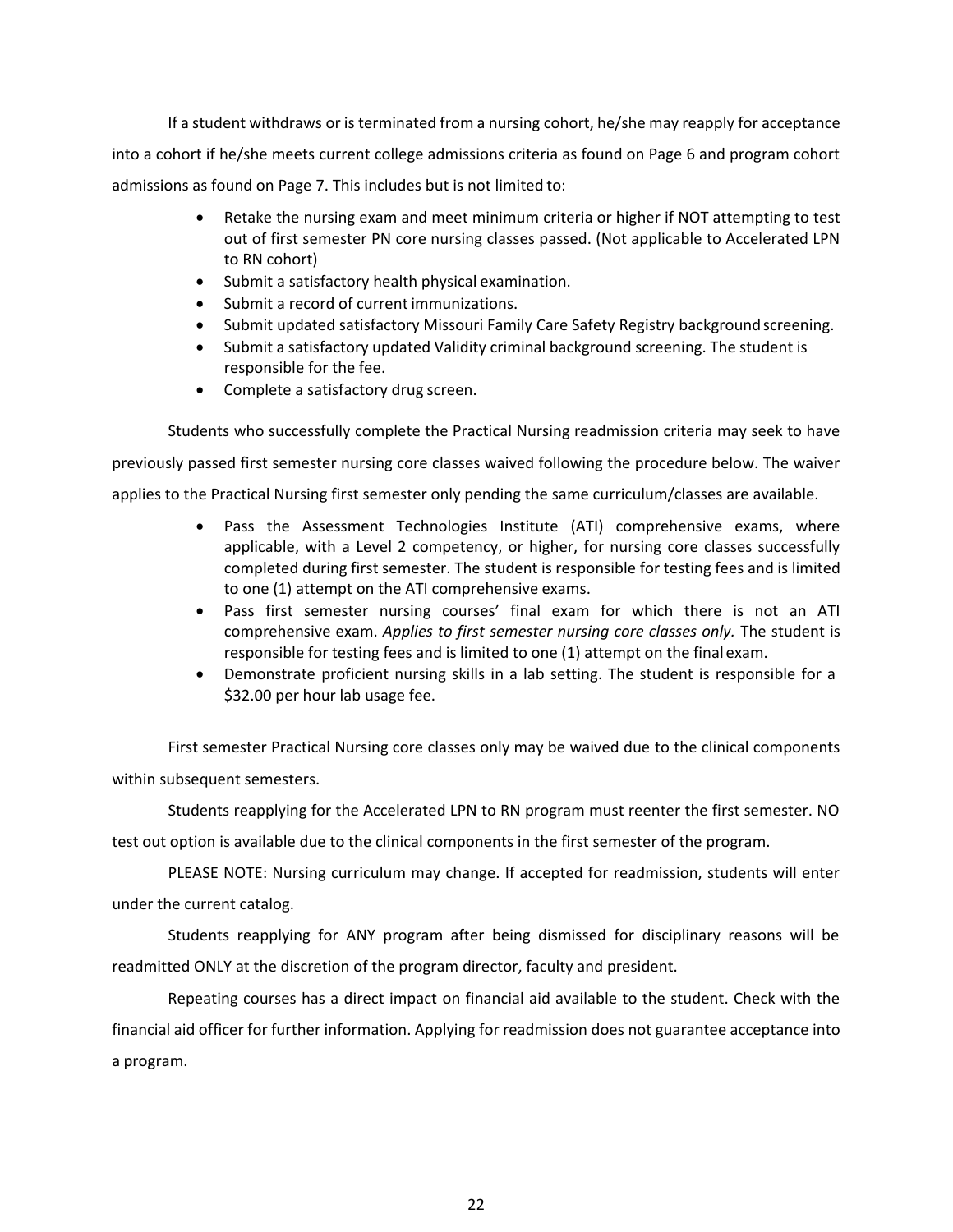## <span id="page-29-0"></span>Financial Aid

Texas County Technical College students may apply for scholarships, grants, or loans to assist them with school expenses. Scholarships and grants are sums of money given to an eligible student to be applied toward the student's education costs. Students do not repay scholarships or grants but must meet specific requirements to receive them. Various loans are also available to assist students with educational costs. These loans must be repaid according to specific terms.

Texas County Technical College's administrative staff will provide information and various forms needed to determine financial aid eligibility. Financial aid forms must be accurate and complete. Though applicants are encouraged to seek financial aid, students should not rely solely on these monies to support themselves throughout the academic year. Though Texas County Technical College's financial aid officer is responsible for accurate distribution, explanation, documentation with validation of federal financial aid requirements, it is the student's responsibility to comply with all requests in a timely fashion if the student wishes to continue receiving benefits.

TCTC has been approved by the U.S. Department of Education for participation of the Title IV programs listed in this section. When completing a Free Application for Federal Student Aid (FAFSA) online (www.fafsa.ed.gov), Texas County Technical College's school code is: 035793. Once eligibility is determined, an electronic report will be sent or mailed to both the student and the respective campus. Please note that FAFSAs submitted may require additional verification documentation from the student. Award letters will be sent to the student upon receipt and acceptance of those documents.

#### <span id="page-29-1"></span>*Clock to Credit Hour Definition for the Purpose of Awarding Federal Financial Aid*

Non-degree programs that are not fully transferable to degree programs of at least two years in length at the same institution are eligible to convert clock hours to credit hours for purposes of awarding federal financial aid. In doing so, these programs may seek to combine a minimum number of hours in a range of hours of student work outside of class with a required minimum number of hours of instruction alone to meet or exceed a total number of clock hours of instruction. The evaluation of the clock-to-credit hour program is based upon the following federal conversion formulas:

The institution's student work outside of the class combined with the clock hours on instruction meet or exceed the following numeric requirements:

- 1. A semester hour must include at least 37.50 clock hours ofinstruction.
- 2. The clock hours of instruction must include at least 30 hours with at least 7.5 hours of out-of-class work.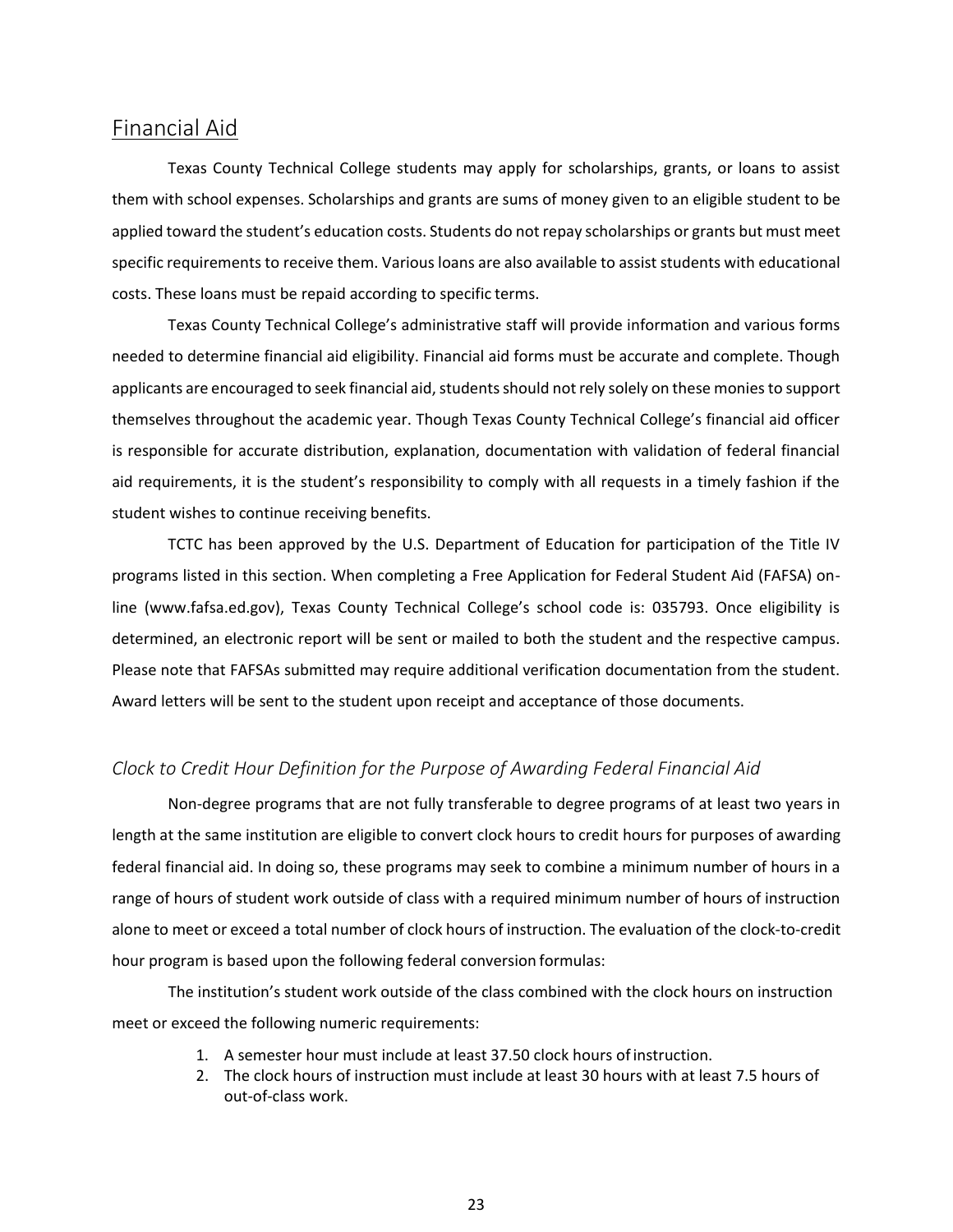Students' homework will be factored in as points per assignment depending upon individual assignments given by instructors and will be counted into the total points available in a class. The Practical Nursing certificate program course syllabi will articulate required course work. Outside of class work will be consistent with program objectives, documented, assessed/graded and will be an integral part of the sequenced educational program.

### <span id="page-30-0"></span>*Federal Aid Application and Forms*

Students are required to submit student aid applications on an annual basis. Students may be eligible to receive Federal Student Aid (FSA) funds once they have completed the entire financial aid process.

#### **Application Process**

- 1. FAFSA (Free Application for Federal Student Aid)
	- Each applicant requesting federal financial aid completes a FAFSA according to its accompanying instructions. The FAFSA form is available online at www.studentaid. gov. From the application data, the financial aid staff obtains the Expected Family Contribution (EFC) and makes a preliminary determination of Federal Pell Grant eligibility. The application data is also used to determine the amount of a student's Direct Loan eligibility and campus-based funds.
	- The FAFSA documents the student's intent to use all federal aid solely for educational purposes. The student also certifies that he/she is not in default on a federal financial aid loan and does not owe a refund to a federal financial aid grant received at any post-secondary institution.
- 2. Verification
	- Students may be asked to verify information given on the FAFSA. Verification requires the student to submit a verification worksheet and, if requested, a federal tax return transcript for the designated calendar year. Additional documents may be required during verification.
	- Students may be asked to provide additional documentation to resolve an Unusual Enrollment History flag on the FAFSA. Documentation may include, but is not limited to, transcripts from ALL previously attended post-secondary institutions.
	- NO federal student aid can be disbursed until all verification documentation has been submitted, evaluated and approved.
- 3. Master Promissory Note (MPN)
	- In order to be eligible to receive a Direct Loan, a student must sign an MPN. The MPN will be completed by the student on the MPN web site, which will include the Borrower's Rights and Responsibilities (https://studentaid.gov). Students are able to obtain additional loans without having to sign a new MPN for each academicyear.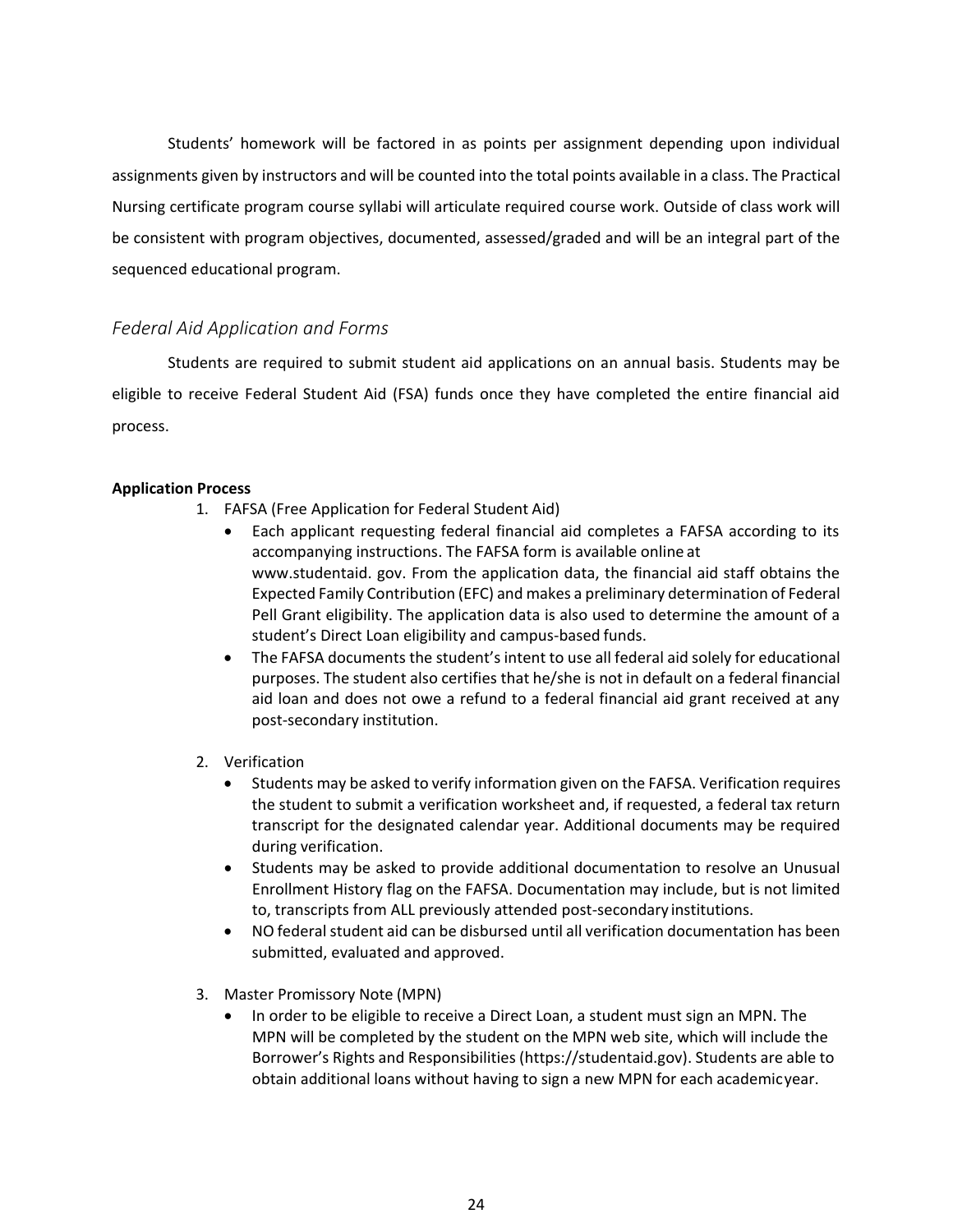- The Financial Aid Office can refuse to certify a student's loan application on a caseby-case basis if the reason is documented for the action, and the office provides the reason in writing to the student.
- 4. Entrance Counseling
	- First time Direct Loan borrowers must receive entrance counseling before the first disbursement of the loan can be made. TCTC will provide access to entrance counseling online, or students may go to https://studentaid.gov to complete entrance counseling.

### <span id="page-31-0"></span>*General Title IV Student Eligibility Requirements*

To be eligible for Federal Student Aid (FSA) funds, a student must meet the criteria listed below.

Texas County Technical College staff ensures that eligibility requirements are met before the awarding of

aid occurs. A student must:

- Be accepted into the college.
- Have a high school diploma or its recognized equivalent (e.g., aGED).
- Have a valid social security number with the Social SecurityAdministration.
- Be a U.S. citizen or eligible noncitizen.
- Be registered with Selective Service, if required.
- Not be in default on a Title IV loan, or if in default, have made satisfactory repayment arrangements with the loan holder.
- Have not obtained loan amounts that exceed annual or aggregate loan limits made under any Title IV loan program.
- Not be liable for an overpayment of a Title IV grant or federal student loan or, if liable, have made satisfactory repayment arrangements with the holder of the debt.
- Be making satisfactory academic progress(SAP).
- Not have been convicted of an offense involving the possession or sale of illegal drugs that occurred while the student was enrolled and receiving Title IV aid.
- Have completed repayment of funds to either Department of Education or the holder of a loan, as applicable, if the student has been convicted of, or pled nolo contendere or guilty to a crime involving fraud in obtaining Title IV aid.

Students must complete the FAFSA (Free Application for Federal Student Aid) and indicate Texas County Technical College as one of the student's schools of choice. Once the Student Aid Report (SAR)/Institutional Student Information Report (ISIR) is received, it is reviewed to ensure that the student meets the eligibility criteria.

If the student meets the eligibility criteria for federal financial aid and all the required documents have been received, he/she is then awarded financial aid funds.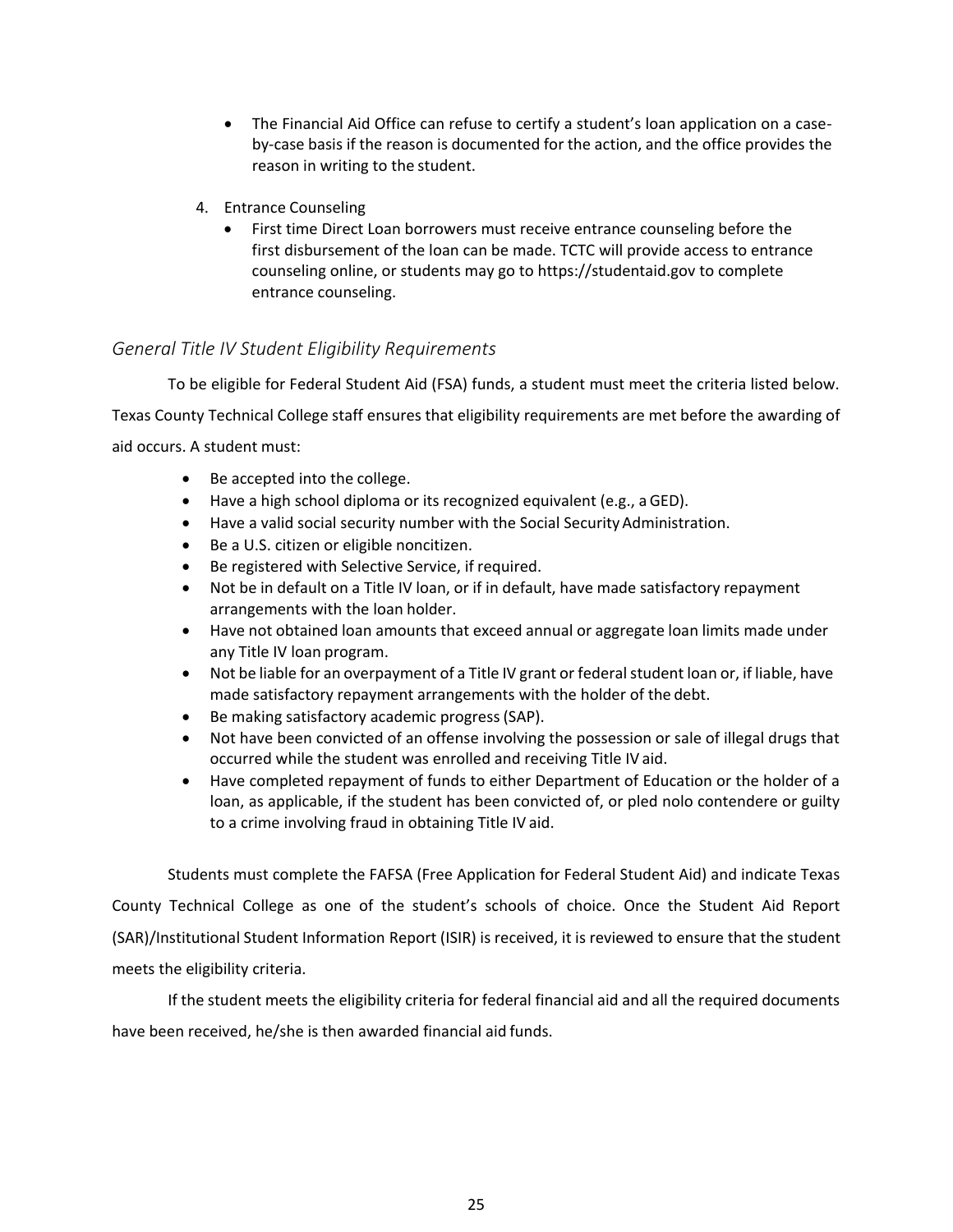#### <span id="page-32-0"></span>*Financial Aid History*

Prior to disbursing FSA program funds, TCTC will check the financial aid history for a student who has received aid at other institutions. This will be done by reviewing the financial aid history from the National Student Loan Data System (NSLDS) that appears on the student's ISIR or directly from the NSLDS website. Students may track their entire federal financial aid history by going to[:www.nslds.ed.gov.](http://www.nslds.ed.gov/)

#### <span id="page-32-1"></span>*PELL Grant*

The Federal PELL Grant is an entitlement program through the US Department of Education that provides grants for students' education based on need. The amount of the grant is based on family size, income, assets, number of credit hours per semester, and cost of attendance at a given school. Students must file a FAFSA to determine eligibility. Students do not repay PELL Grants.

### <span id="page-32-2"></span>*William D. Ford Federal Direct Loan Program*

The Direct Loan program provides low interest, long-term loans to students and their parents to help meet educational expenses. Direct Subsidized Loans are awarded on the basis of financial need. Direct Unsubsidized Loans are designed to provide financial aid to students who do not demonstrate need for the Subsidized Stafford Loan. Payment on both the subsidized and unsubsidized loan begins six months after the student completes or leaves his/her educational program. Students must first file a FAFSA (Free Application for Federal Student Aid) to apply for student loans. Any student who borrows student loan funds must complete a Master Promissory Note and entrance loan counseling as conditions of receiving student loan monies. Students must also complete exit counseling upon graduation, withdrawing, or dropping below half-time status. Master Promissory Notes, Entrance Counseling and Exit Counseling must be completed at: https://studentaid.gov. **This is a loan, and repayment isrequired.**

#### <span id="page-32-3"></span>*Federal Plus Loans*

Direct Plus Loans are available to assist qualified parents to borrow in order to pay the education expenses of a dependent student. Plus Loans are limited to the difference between the student's total cost of education and other financial aid the student may receive. **This is a loan, and repayment is required.**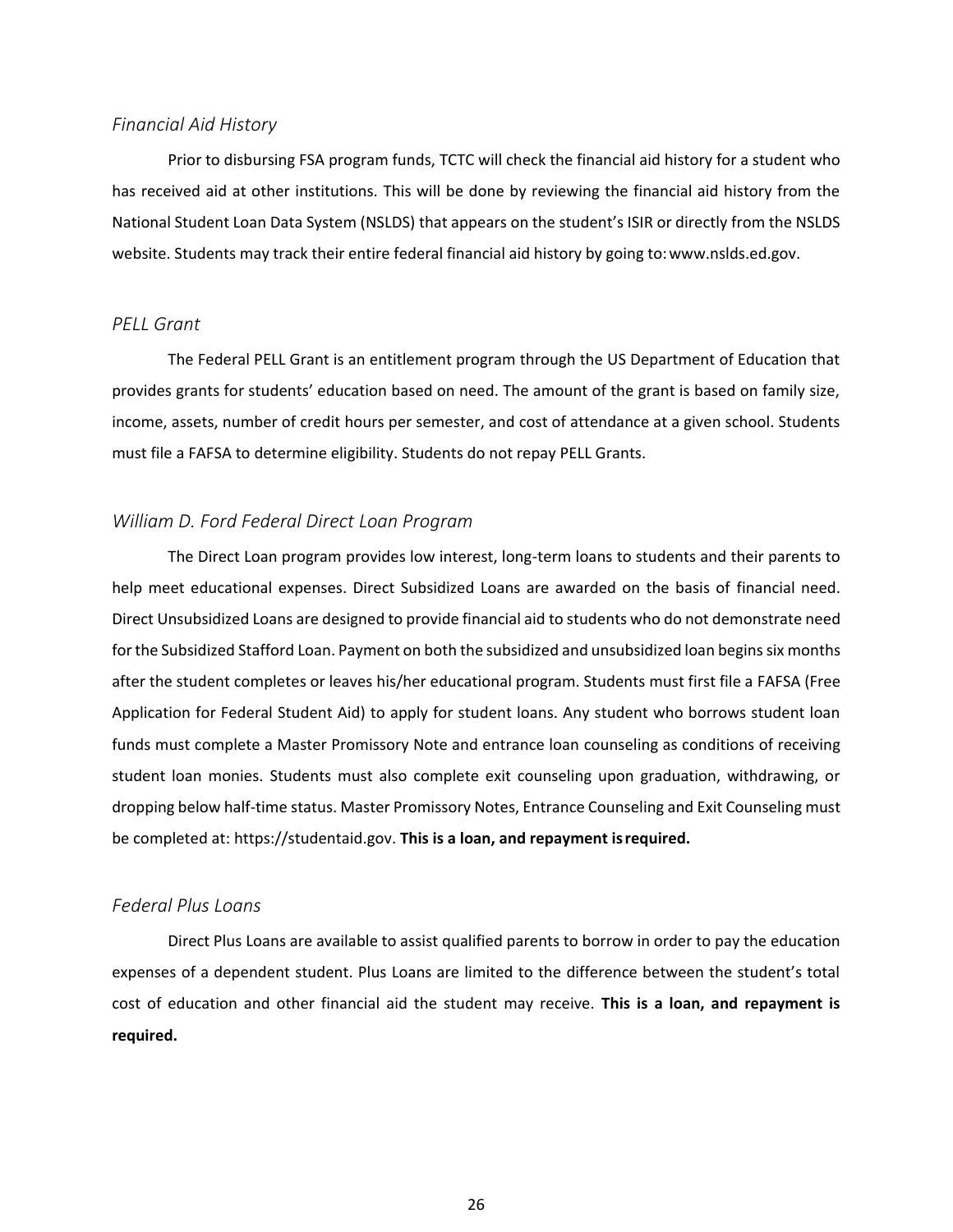#### <span id="page-33-0"></span>*Loan Disbursement Notification*

Student and parents (if applicable) are notified of the amount of Title IV loan funds they can expect to receive. The notification outlines the type of loan (i.e., Subsidized, Unsubsidized, etc.), the disbursement date, and the amount. Students and parents are notified in writing of the date and the amount of the disbursement no earlier than 30 days before and no later than 7 days after crediting the student's account. The notice explains the borrower's right to cancel all or a portion of the disbursement and the procedures for doing so.

#### <span id="page-33-1"></span>*Credit Balances*

Credit balances are released to the borrower within 14 days after the credit balance occurs.

#### <span id="page-33-2"></span>*Federal Supplemental Education Opportunity Grant (FSEOG)*

FSEOG funds are awards based on the availability of funds and the student's level of need. There is no guarantee every eligible student will be able to receive an FSEOG.

The purpose of the FSEOG Program is to provide grants to undergraduate students – who have not received a bachelor's or first professional degree – to help pay for their post-secondary education. All such students are eligible to apply for the grant, regardless of enrollment status or dependency status.

The institution ensures that FSEOG funds are reasonably available to eligible students (to the extent of available funds) who demonstrate financial need. Funds are reserved throughout the year to ensure that no advantage exists for students enrolling early in the award year opposed to those enrolling later in the award year. To this end, the institution has established and published deadlines throughout the award year that students must meet in order to be considered for the grant.

#### **Application Procedure:**

Students make application by submitting a completed FAFSA to the federal processor via FAFSA on the Web or by other means and meeting the published deadline. The deadlines are as follows:

| <b>Fall 2021</b> | September 23, 2021 |
|------------------|--------------------|
| Spring 2022      | February 10, 2022  |
| Summer 2022      | June 9, 2022       |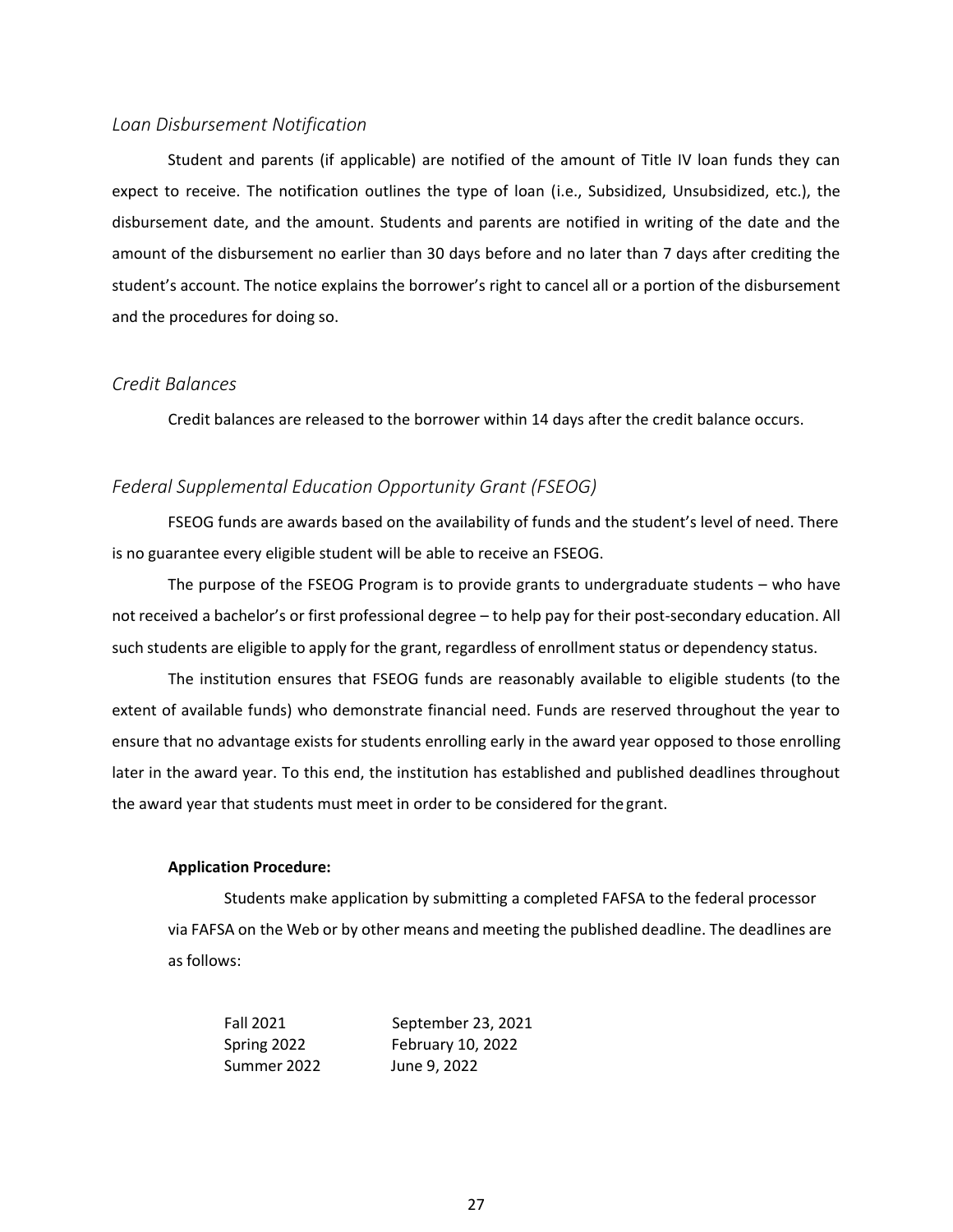#### **Selection Procedure:**

Students who meet the deadline are evaluated as to which of the following selection groups they belong:

- First Selection Group those who have the lowest Expected Family Contributions (EFC) who are also eligible to receive a Federal PELL Grant.
- Second Selection Group those who have the lowest Expected Family Contributions (EFC) who will not receive a Federal PELLGrant.

Awards are made first to the First Selection Group and then to the Second Selection Group, as funds allocated for the semester allow.

#### **Timing of Disbursements:**

Disbursements are made on a per semester basis.

#### **Award Amounts:**

The FSEOG funds received by the college will change each award year; therefore, allocations will be made on a projected award year basis. Awards are made in the amount of a minimum of \$200 per award year (assuming unmet need allows) and available funds.

#### **Award Notification Method:**

Students are notified as to their award amounts via a written Financial Aid Offer.

#### <span id="page-34-0"></span>*Federal Work Study Program*

The Federal Work Study Program provides jobs for eligible students who must earn funds to pay a portion of their educational expenses. Students must be PELL eligible and enrolled for at least half time to qualify. The number of hours a student may work is based on the financial need demonstrated by the student, the number of hours it is possible for the student to work, and availability of FWS funds at the institution. Students must apply for a position according to college guidelines to be considered for Work Study.

*NOTE: The regulations governing all federal financial assistance programs are subject to change.*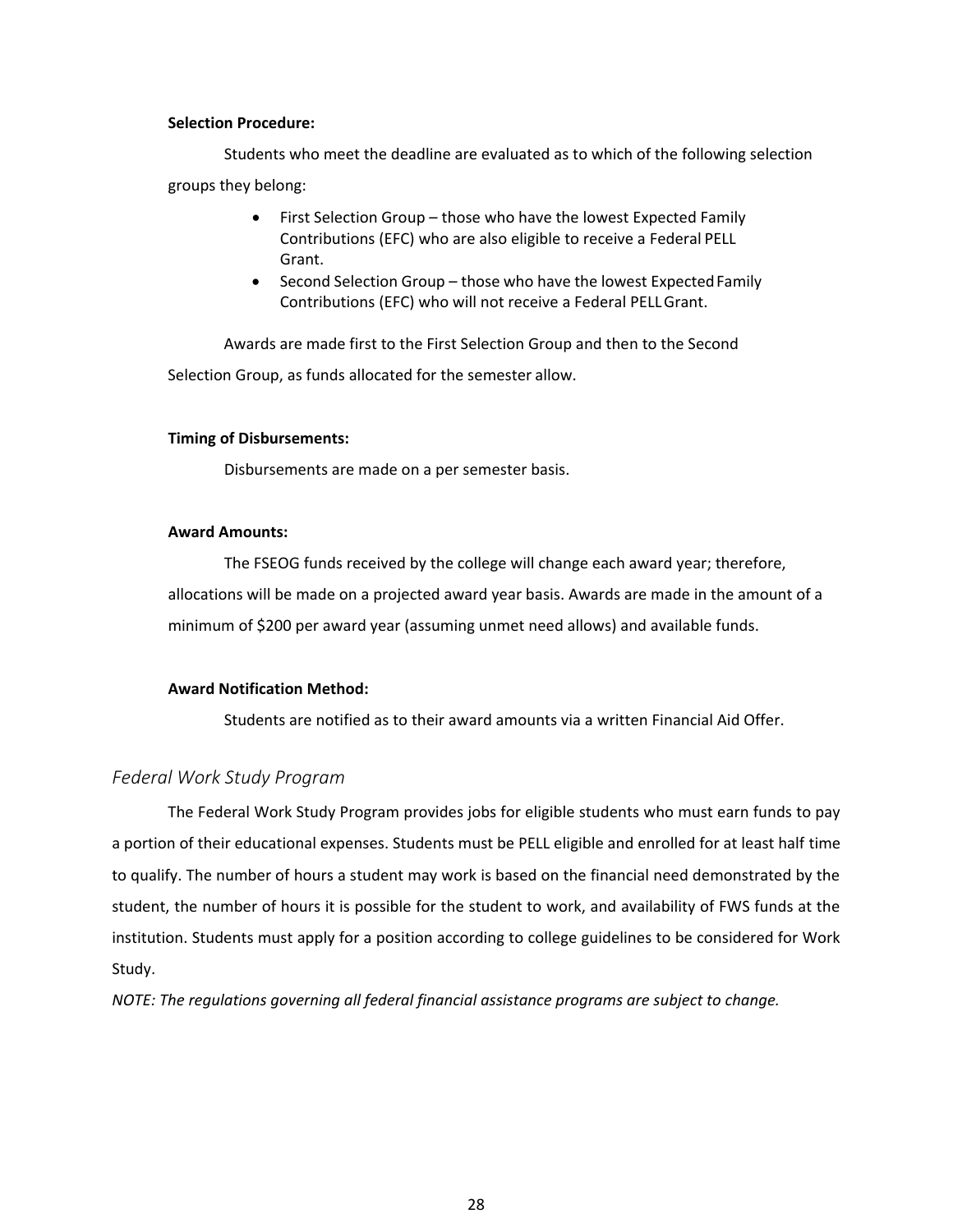#### <span id="page-35-0"></span>*Veterans' Assistance*

Students who are or may be eligible for educational benefits through the US Department of Veteran Affairs are required to notify the financial aid office to complete the enrollment process. Each benefit is unique and requires program specific paperwork to be completed in a timely manner to facilitate processing a claim. Additionally, Veterans' programs vary extensively in terms of compensation, and are dependent upon such factors as time in service and rate of progression through a program.

To begin the process of applying for GI Bill<sup>®</sup> benefits, visit: [www.gibill.va.gov](http://www.gibill.va.gov/) and click on "Apply for GI Bill Benefits" completing the correct form. Prospective students are urged to contact their local Military Education Officer to discuss benefit options. TCTC is committed to assisting veterans in every possible way so as to take full advantage of the benefits earned while in service to our country.

TCTC will not impose any penalty, including the assessment of late fees, the denial of access to classes, libraries or other institutional facilities, or the requirement that a Chapter 31 or Chapter 33 recipient borrow additional fundsto cover the individual'sinability to meet his or her financial obligations to the institution due to the delayed disbursement of a payment by the U.S. Department of Veterans Affairs.

Any student called to active military service is encouraged to contact the administrative office to help coordinate his/her time away from the college. Students may need to refer to the Readmission policy to determine possible options upon return.

Whenever possible, normal procedures for withdrawing from all classes should be followed. However, if a student is unable to follow these procedures due to special circumstances, the college will accept appropriate documentation (such as orders) from a family member of the student.

Tuition/Fees: Students who must withdraw from all classes during a semester due to required military service will receive a 100% credit on their account for their tuition and fees at the time of the withdrawal regardless of regular refund schedule. The 100% refund applies only to classes that are officially processed as a withdrawal.

Books/Access Cards/Study Guides: Students who must withdraw from all classes due to required military service may receive a full refund for UNUSED books, Access Cards, and Study Guides purchased through Texas County Technical College.

## **''GI Bill® is a registered trademark of the U.S. Department of Veterans Affairs (VA). More information about education benefits offered by VA is available at the official U.S. government website at [http://www.benefits.va.gov/gibill."](http://www.benefits.va.gov/gibill)**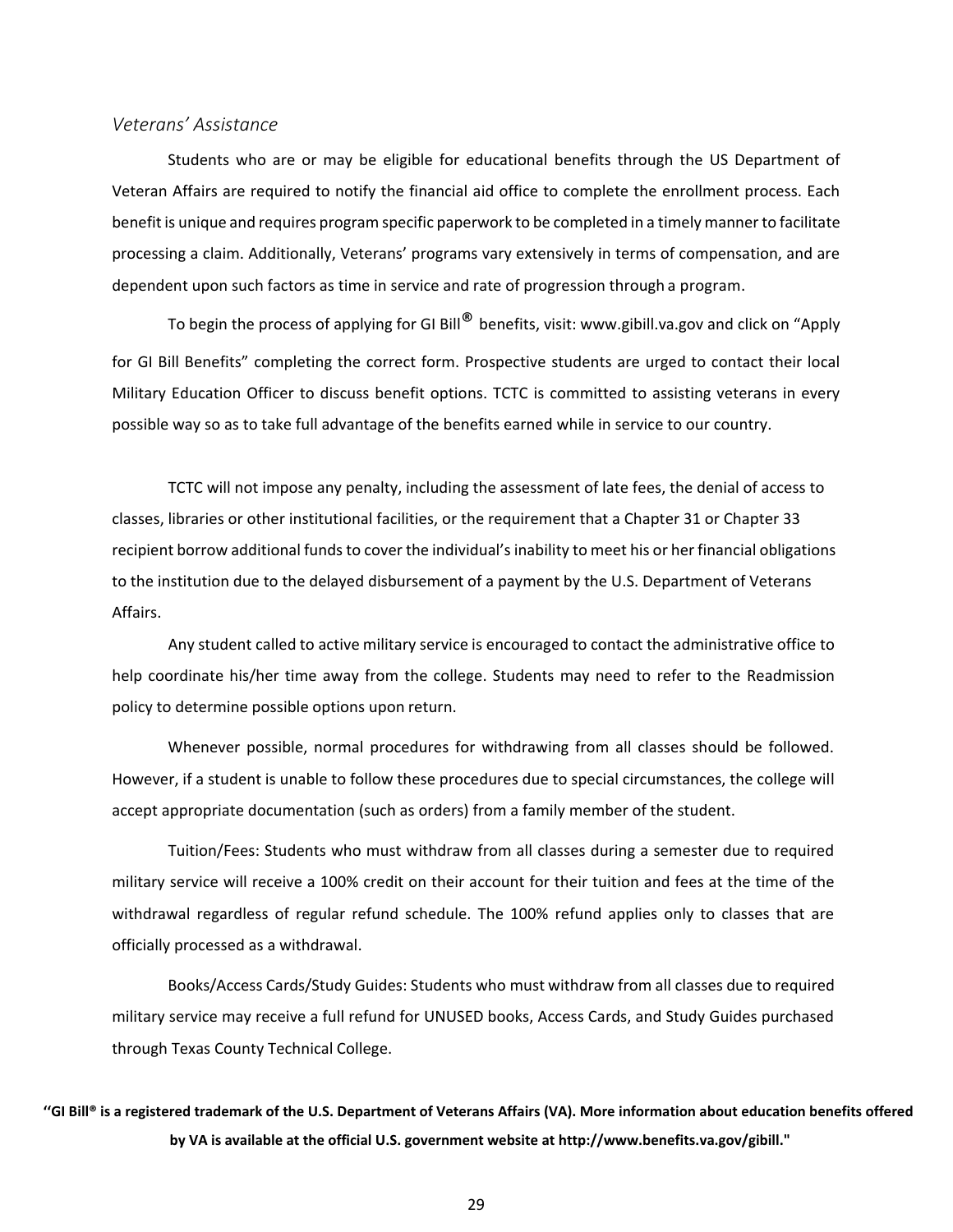Grades: Should students be mobilized at such a point in the semester that the course instructor believes they have completed a majority of the material in their class, the instructor may assign a passing grade. If students are not assigned a passing grade, students will receive a W grade even if the withdrawal takes place after the last day to drop/withdraw deadline.

### <span id="page-36-0"></span>*Cost of Attendance*

Personal expenses, such as insurance, recreation, clothing, will vary according to each student's lifestyle. The financial aid office estimates the monthly average cost of living of the following: \$446.00monthly (dependents); \$882.00monthly (all others)/roomand board; \$264.00 monthly/personal expenses; \$170.00 monthly/transportation.

### <span id="page-36-1"></span>*Other Financial Aid Resources*

- Vocational Rehabilitation
- Workforce Innovation and Opportunity Act (WIOA; formerly WIA)
- TRA (Division of Workforce Development)

#### <span id="page-36-2"></span>*Institutional Scholarships*

High school seniors are eligible for the TCTC institutional scholarship awarded in the spring of the current academic year.

Criteria includes:

- Must be seniors and graduate by the end of the current academic year.
- Must be accepted into the TCTC Practical Nursing program starting the fall following graduation from high school.
- Must complete and return applications no later than deadline given onapplication.
- Must demonstrate financial need.
- Must demonstrate participation and leadership in school and community activities.
- Two applicants will be selected from each high school represented and will be notified by mail

Texas County Technical College will award scholarships of \$500.00 each.

Texas County Technical College reserves the right not to award either scholarship if there are no applicants who meet the minimum criteria.

### <span id="page-36-3"></span>*Cancellation Policy*

A full refund of all monies paid (including the registration fee) will be granted to any student who cancels the enrollment agreement within three (3) days of signing the agreement (excluding Saturdays, Sundays or legal holidays). All monies are refundable during this timeframe.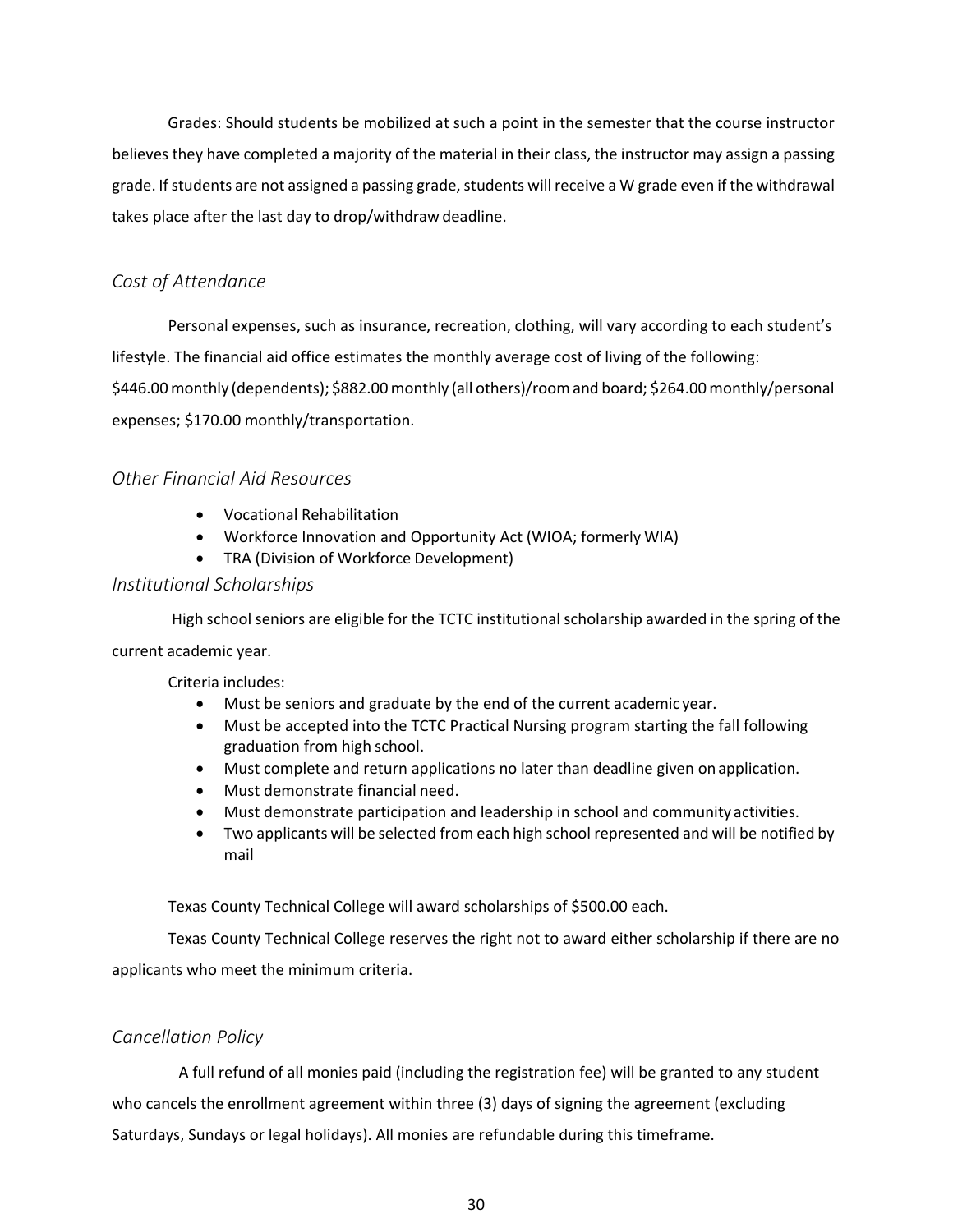#### <span id="page-37-0"></span>*Refund Policy*

#### Withdrawal After Program Start:

A Student may choose to withdraw from Texas County Technical College at any time after starting a program. This can be done by notifying program director/instructor of his/her intent to officially withdraw. A Student who does not officially withdraw and is absent for 14 consecutive calendar days will be considered an unofficial withdrawal from Texas County Technical College effective on the last day of attendance. If Student has received federal student financial aid funds, Texas County Technical College will refund federal student financial aid program funds paid but not earned back to the federal programs. Any unearned federal aid program funds will be returned to the federal programs within 45 days of withdrawal. The institution will also calculate the Student's tuition obligation for the period of enrollment completed prior to withdrawal.

The period of a Student's attendance will be measured from the first day of instruction as set forth in this Enrollment Agreement through the Student's last day of actual attendance, regardless of absences. The period of time for a training program is the period set forth in this Enrollment Agreement and does not include books, educational supplies or equipment that is listed separately from the tuition and fees.

#### Institutional Refund Policy:

A. A Student who drops or withdraws may be entitled to a refund for tuition and semester fees (preadmission fees are not included in the refund) according to the following schedule: Within the first week of the semester 100%, Within the second week of the semester 75%, Within the third week of the semester 50%, and the Fourth week or later no refund.

B. The refund calculation is for tuition only and does not include registration or uniform fees incurred. Books, educational supplies or equipment for individual use and generally not returnable and are not included in this policy for a refund. A separate refund must be paid by Texas County Technical College to the Student if those items were not provided to the Student. Refund disputes must be resolved by an administrator on a case-by-case basis.

C. If a refund is owed, Texas County Technical College shall pay the refund to the person or entity who paid the tuition within 15 calendar days after the: (a) Date of cancellation by a Student of his/her enrollment; (b) Date of termination by Texas County Technical College of the enrollment of a Student; (c) Last day of an authorized leave of absence if a Student fails to return after the period of authorized absence; or (d) Last day of attendance of a Student, whichever is applicable.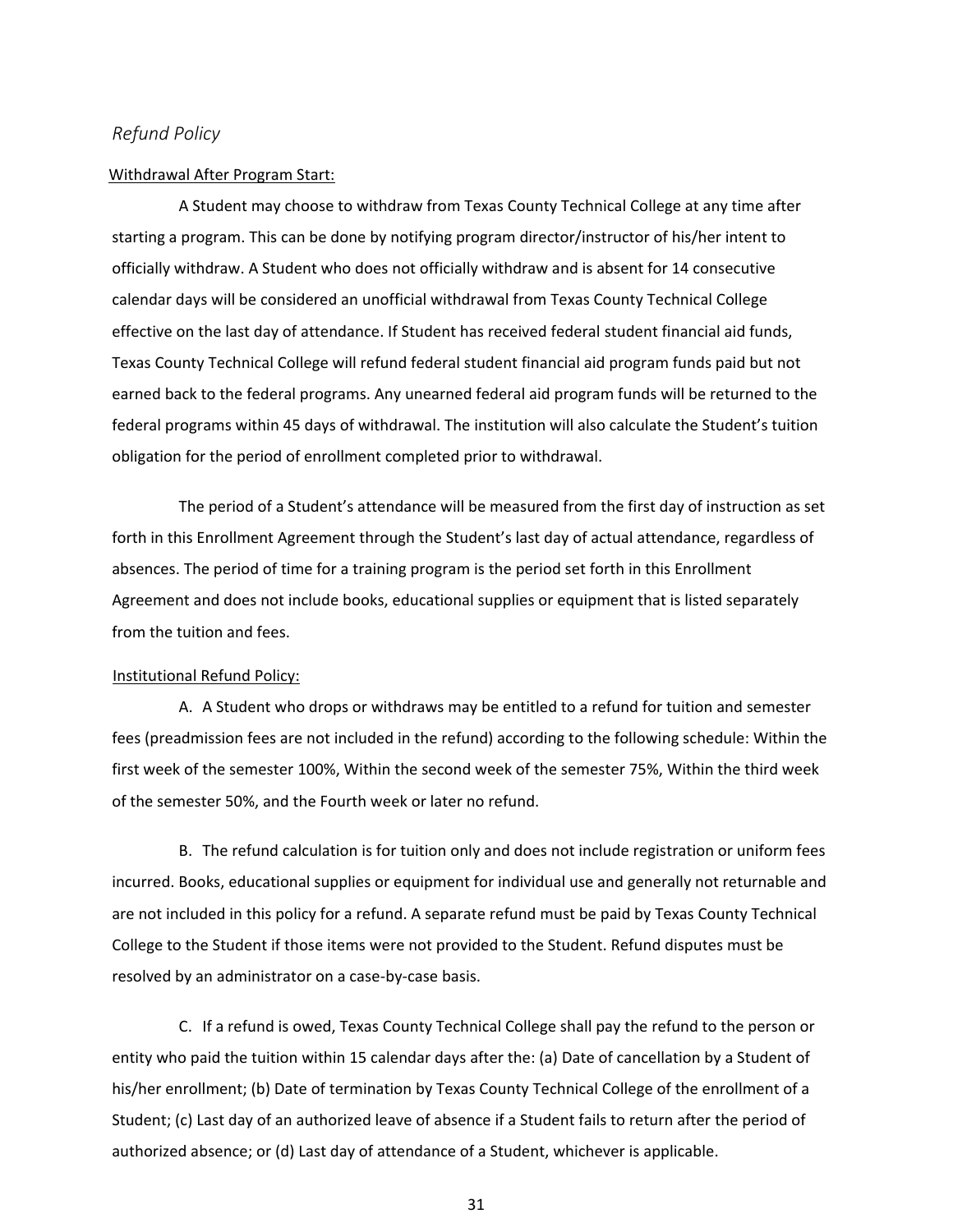#### Return of Title IV Funds:

Title IV funds (federal student aid) are earned in proportion to the percentage of the term or semester that is completed, with 100% of the awarded funds earned after 60% of the term or semester is completed. For instance, if the term or semester lasts 100 days, 100% of the Title IV funds are earned after 60 days are completed. If Student withdraws after 60% of the term or semester is completed, Title IV funds are not required to be returned. If Student withdraws prior to completion of 60% of the term or semester, a calculation of the percentage of the completed semester is applied to the amount of Title IV funds the Student is entitled to receive for the same period.

This calculation is based on the number of days completed in the term or semester as of Student's withdrawal date. Texas County Technical College must determine if the Title IV funds Student has received exceed the amount earned.

If the amount received exceeds the amount earned, Texas County Technical College must return the excess funds to the Title IV programs in the sequence mandated by the U.S. Department of Education within 45 days of withdrawal.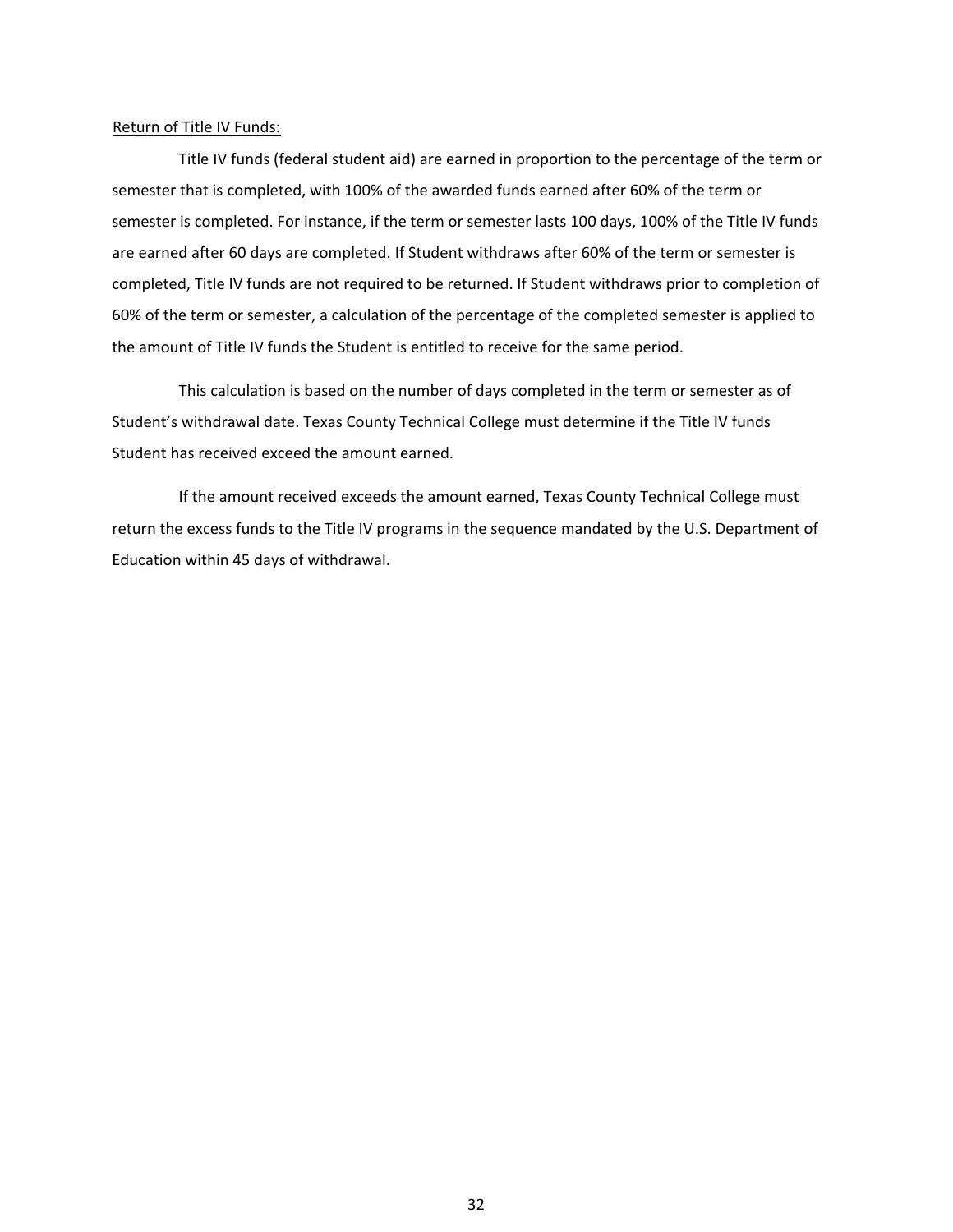### <span id="page-39-0"></span>*Tuition and Payment Plans*

When a student registers for classes, he/she accepts the responsibility for any balance owed to the college. Texas County Technical College's administrative office staff is available to discuss financial aid and payment plans with the student and/or parents. Tuition is on a per program/credit hour basis. Tuition and other semester charges are due on the first day of a semester.

#### <span id="page-39-1"></span>*Payment Options*

Tuition and fees are payable in full first day of the scheduled semester, or students may elect to pay their tuition and fees over the course of the semester by using the college's payment plan. TCTC offers a payment plan to students who do not have enough financial aid to pay tuition and fees or balances after financial aid (if applicable) has been applied.

A student may select one of the following options:

- A. Full payment Pay in cash, check, credit/debit card, or money order the first day of the semester.
- B. Payment plan Students selecting the Payment Plan must agree to pay half of the total semester charge for tuition and fees on or before the first day of thesemester.

A student selecting a payment plan must sign a TCTC promissory note during the first week of the semester. Any balance not paid in full by the second week of the semester will automatically be placed on the payment plan.

Students will agree to pay a minimum of half of their balance at 30 days and the final balance no later than 60 days into the semester. The payment plan cannot exceed 60 days into the semester. Failure to meet the payment plan may result in dismissal from the college.

Payments due dates are:

#### **Fall 2021**

- August 23, 2021 (first day of semester)
- September 23, 2021
- October 22, 2021

#### **Spring 2022**

- January 10, 2022 (first day of the semester)
- February 10, 2022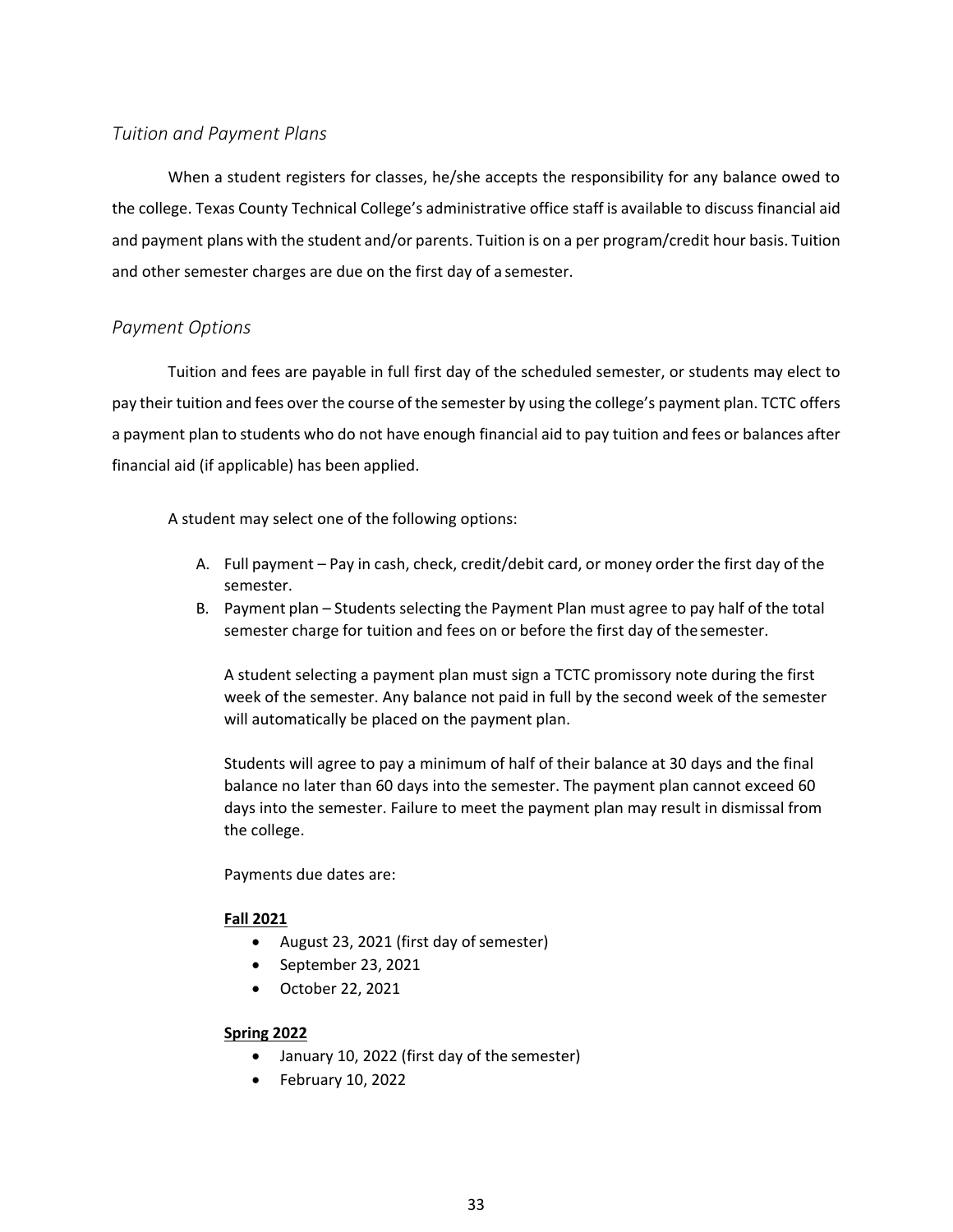• March 10, 2022

#### **Summer 2022**

- May 9, 2022 (first day of the semester)
- June 9, 2022
- July 8, 2022

NOTE: A monthly payment plan fee of \$30.00 will be assessed to a student selecting the Payment Plan. The monthly fee will not be waived. Students will also be charged a 5% late fee based on the outstanding balance beginning with the due date of the second payment.

Late fees are assessed at a 12% per annum on any past due account once someone is no longer enrolled for any class/cohort. Any balance not paid as agreed upon in the payment plan, will be assessed interest at 1% per month on the unpaid balance or 12% per annum. Any collection costs or legal fees incurred during collection of an account will be the responsibility of the student.

Students who fail to comply with payment plan in any semester may be denied the opportunity to register for future semesters and may be denied the opportunity to participate in future payment plans.

All delinquent accounts will be charged accumulated interest/late fees/any attorney/legal fees and collection fees.

### <span id="page-40-0"></span>*Students' Rights and Responsibilities*

As a student, you have the right to:

- Know what financial assistance is available to you, including all federal, state, and institutional programs.
- Know the deadlines for submitting applications for applicable financial aid programsand the process required.
- Know how your financial aid is determined.
- Know what resources are considered in the calculation of your financial need, and how much of your need as determined by TCTC has been met.
- An explanation of the types of aid contained in your financial aid package.
- Request a review of your current financial situation if you meet certain criteria based on changes since filing the current aid year FAFSA application.
- Know what portion of your aid package is grant or gift aid, and what portion must be repaid. You have the right to know interest rates, total amount to be repaid, procedures of repayment, when repayment begins, and how long you have to repay theloan.
- Know criteria for continued financial aid eligibility, including guidelines for Satisfactory Academic Progress as defined by the Department of Education.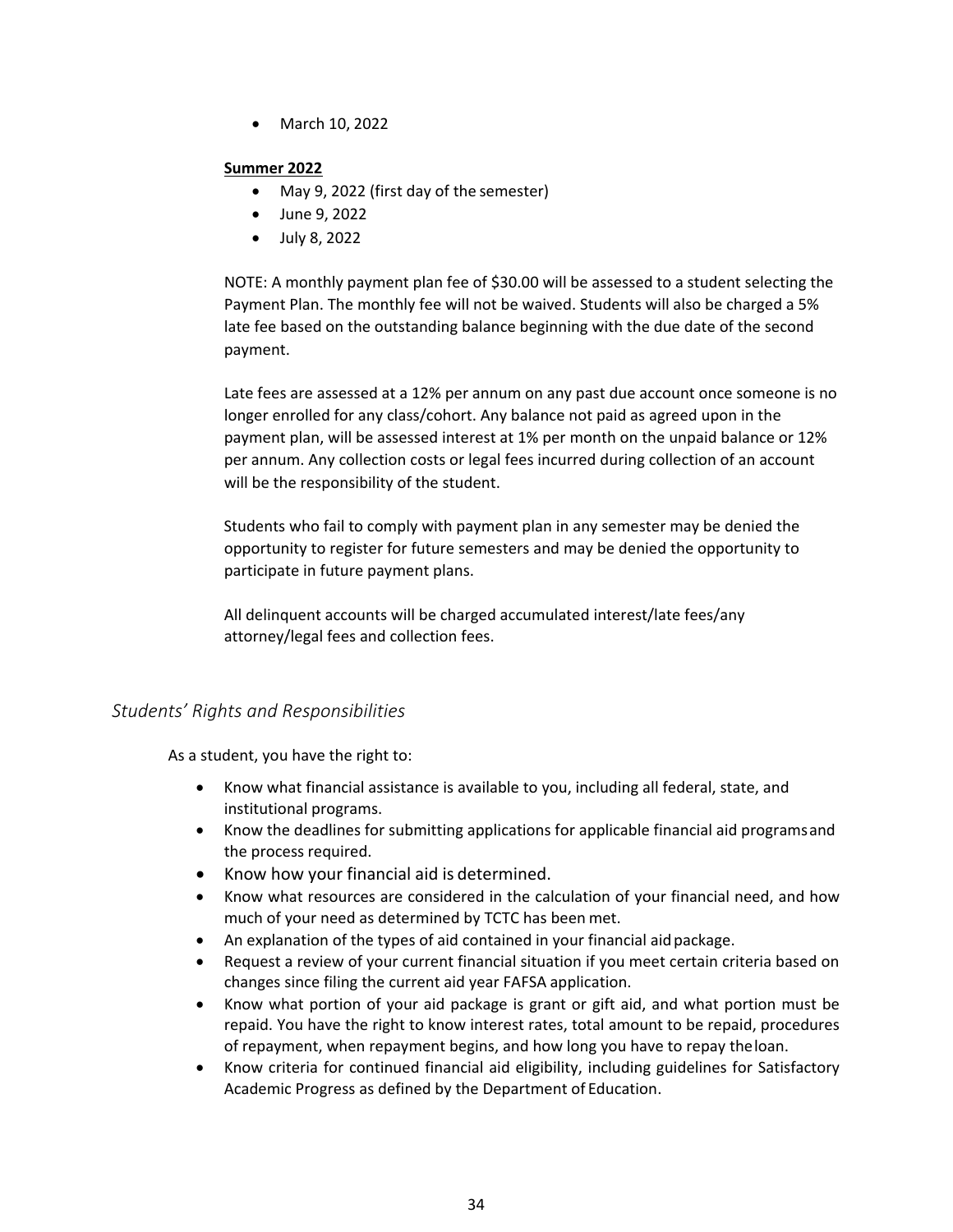• Know the method and frequency of financial aid disbursements.

As a student, you have the responsibility to:

- Be aware of your ability to pay any institutional charges based on your available financial aid and personal resources.
- Review and understand the terms of your financial aid award.
- Complete all requirements accurately, in a timely manner, and by the appropriate deadlines.
- Inform the staff of TCTC if you intend to enroll lessthan full time for any semesterso your aid can be properly adjusted and disbursed.
- Inform the staff of TCTC of any outside scholarships or additional resources youreceive.
- Fill out the FAFSA application completely and as accurately as possible. Provide all requested documentation if selected for Verification and submit in a timelymanner.
- Read and understand all forms you are asked to submit and sign, realizing you are legally responsible for all agreements you sign.
- Know and comply with all policies and procedures of Texas County TechnicalCollege.
- Manage your financial aid experience.

## <span id="page-41-0"></span>General Information and Regulations

### <span id="page-41-1"></span>*Clinicals*

Training specific to health related courses is offered in a health-care facility that is contracted to provide instructional opportunities for medical related activities. Students are required to participate and be eligible to participate in all assigned clinical sites/activities. TCTC is not obligated to locate an additional clinical site to accommodate a student. NO Exceptions.

### <span id="page-41-2"></span>*Conduct*

Each student isrequired to conduct him or herself in a professional manner while attending Texas County Technical College and facilities Texas County Technical College contracts with (clinical sites, etc.). Violation of conduct will subject the student to suspension or termination. Students may be terminated for the following reasons: disregarding the smoke free facility policy, intoxication, stealing, destroying or vandalizing school or an individual's property (student will be held responsible for the costs of any damage), deliberate breach in dress code, academic dishonesty, profanity, lewd orinappropriate gestures, comments or jokes considered undesirable, insubordination to school officials, weapon usage, the possession, distribution, or usages of drugs/alcohol at the facilities or at any schoolactivity.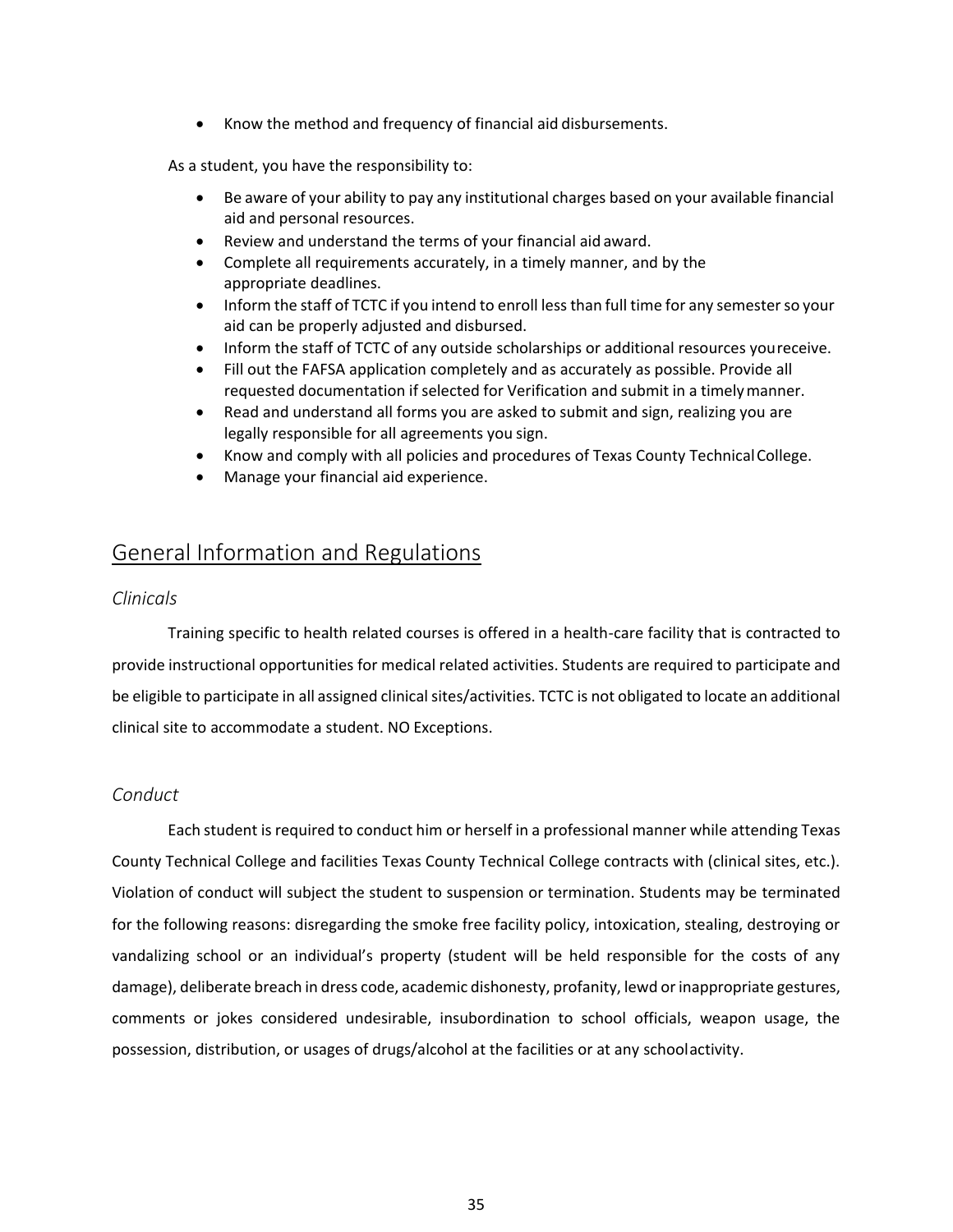Students must also conduct themselves in such a manner, so their behavior does not significantly disrupt or interfere with the learning process or infringe on the rights/safety of other students or staff.

Facilities must be left clean and orderly. **Food and drinks will be allowed in designated areas only.**

Children are not permitted in instructional facilities at any time.

All electronic devices MUST be turned off during class/clinicals unless device is approved by the instructor.

#### <span id="page-42-0"></span>*Credit Hour Courses*

Texas County Technical College reserves the right to change a course, add or delete courses, or substitute courses to improve or upgrade the curriculum at any time

#### <span id="page-42-1"></span>*Definition of Credit Hour*

A credit hour course consists of a minimum of 15 classroom lecture periods of no less than 50 minutes each; 30 laboratory contact hours where classroom theory is applied and explored, or manipulative skills are enhanced; 45 hours of external discipline-related work experience with an approved preceptor or a direct clinical supervisor.

#### <span id="page-42-2"></span>*Dress Code*

Students attending TCTC are required to dress appropriately for the academic setting. Certain restrictions are made in an effort to promote the development of both a professional appearance and an image that will positively reflect the standards of the college.

#### <span id="page-42-3"></span>*Inclement Weather Policy*

Extreme weather may require Texas County Technical College to cancel classes. Information regarding class cancellation will be available on local television, Moodle, and designated social media. If no announcement is made, it may be assumed classes will be in session.

If students believe road conditions are unsafe near their home, and school is in session, they are responsible for contacting the school.

Days missed due to inclement weather will be made up, and regularly scheduled days or holidays may be required as make-up days. Every effort will be made to post make-up days as soon aspossible.

36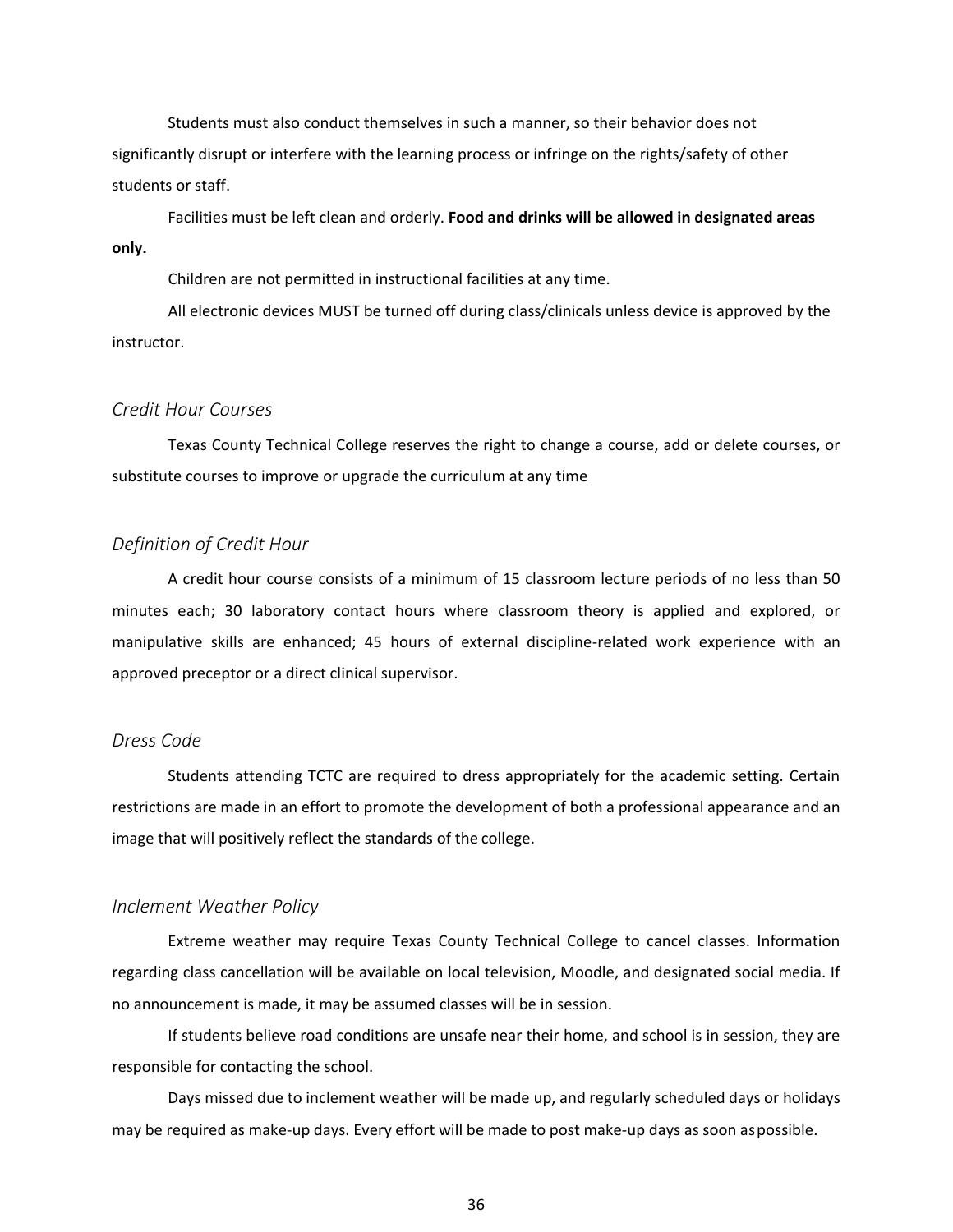#### <span id="page-43-0"></span>*Tobacco-Free Facilities*

Effective July 1, 2013, TCTC is a tobacco free school and campus.

The tobacco-free policy prohibits the use of tobacco products in our college and all adjacent areas. Tobacco product cannot be used by students/employees anywhere on the grounds or inside the facilities. Furthermore, students/employees may not smoke, vape, or use tobacco in any form while wearing their TCTC ID badge, at any clinical facility, or college activity representing TCTC.

Students/employees may NOT smoke or vape in their vehicles while on campus. Students/employees with an offensive odor in their clothing may be asked to change or be sent home on their own time to change clothes.

The administration recognizes that smoking is a personal choice, and students/employees may smoke or use other forms of tobacco while off duty and off college grounds as long as they are not representing TCTC in an official capacity.

#### <span id="page-43-1"></span>*Drug and Alcohol Abuse Prevention*

TCTC is committed to providing a healthy, safe, and learning environment for their students, faculty, staff and guests. Part 86, the Drug and Alcohol Abuse Prevention Regulations (EDGAR) requires, that, as a condition of receiving funds or any other form of financial assistance under any federal program, an institution must certify that it has adopted and implemented a program to prevent the unlawful possession, use, or distribution of illicit drugs and alcohol by students and employees both on school premises and as a part of any of its activities.

TCTC has created a program that complies with the Drug-Free Schools & Community Act (DFSCA) to do the following:

- 1. Annually notify each employee and student, in writing, of standards of conduct; a description of appropriate sanctions for violation of federal, state, and local law and campus policy; a description of health risks associated with alcohol and drug use; information on available treatment programs.
- 2. Develop a sound method for distributing annual notification information to every student and staff member each year.
- 3. Conduct a biennial review on the effectiveness of its alcohol and drug use program and the consistency of sanction enforcement.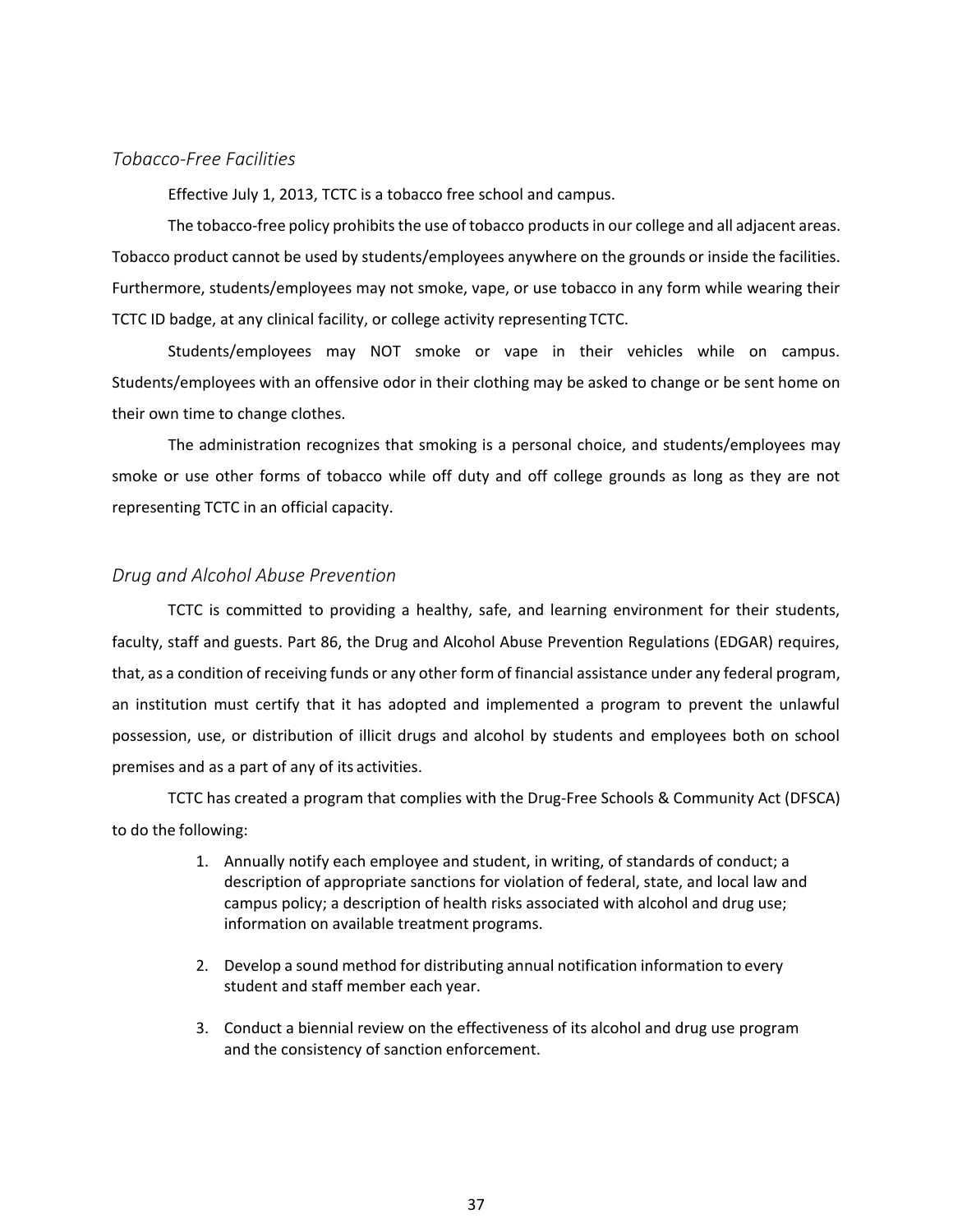4. Maintain its biennial review material on file so that, if requested to do so by the US Department of Education, the campus can submit it.

#### **DFSCA Biennial Review Information**

The regulations do not specify a date by which the biennial review must be completed and on file— they simply require that a campus complete a review every two years. Since the regulations went into effect in an even-number year (1990), TCTC will conduct a biennial review by the end of each even number calendar year, and the review will be conducted by the President, Campus Director, and Registrar.

#### **Documentation**

Reports filed through the disciplinary process are made available for review to determine whether incidents or types of reports are increasing. Any changes in prevention or intervention initiative can then be made to address trends. Within the last two years, no student has been terminated from any program due to alcohol abuse or illicit drug usage.

#### **Policy/Program**

TCTC has a zero tolerance for drug or alcohol usage on school premises or at any facility used by the school for additional training.

Through an assessment of the previous two years of activity, the following components have been identified as actively in place:

- 1. Mandatory drug screening for acceptance into any nursing program.
- 2. Random drug screening for any student or employee if deemed necessary.
- 3. Information session regarding drug and alcohol abuse/prevention is given during student orientation at the beginning of each new program and in the studentcatalog.
- 4. Drug and alcohol abuse prevention is embedded throughout the curriculum utilizing a variety of methods to include but not limited to guest speaker expertise, field trips, clinical rotations, classroom assignments & projects, etc.
- 5. Employees are provided with information on policies related to alcohol and illicit drug use through distribution of the Employee Handbook.

The consumption of ALCOHOLIC BEVERAGES and ILLEGAL DRUGS on the property of TCTC is ABSOLUTELY PROHIBITED, and violators will be prosecuted by local law enforcement agencies. Prohibited unlawful use includes violation of the Missouri law prohibiting possession or use of alcohol by persons under 21 years of age and all other state and federal laws regulating use, possession or distribution of alcohol or drugs. Also, prohibited are the unlawful or unauthorized use and/or possession of narcotics, drugs, drug paraphernalia and/or other chemicals; the distribution and/orsale of alcoholic beverages and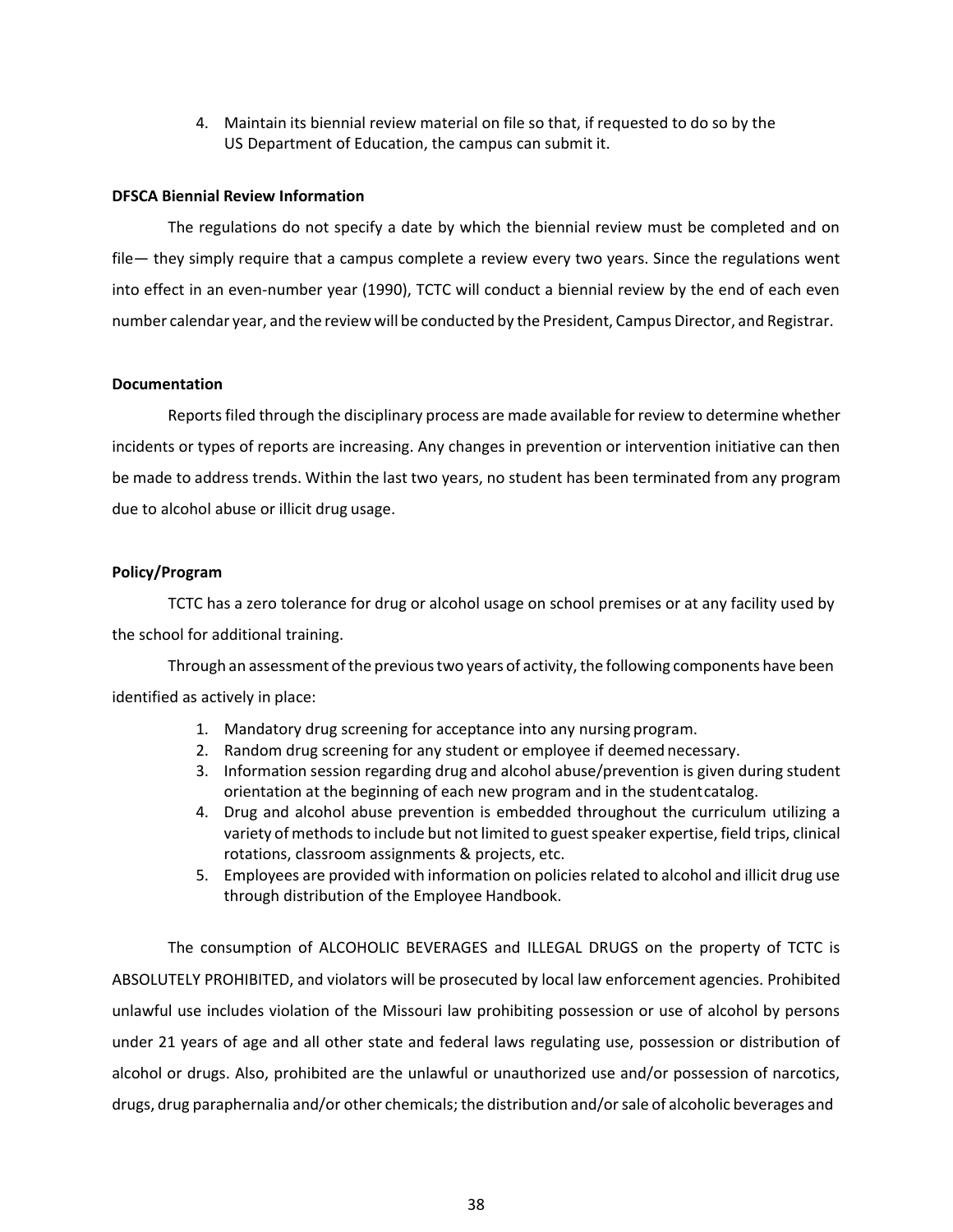the unlawful or unauthorized distribution and/or sale of narcotics, drugs and/or chemicals. Students and employees are notified that the unlawful manufacture, distribution, dispensing, possession or use of a controlled substance or alcohol on the school's property or as part of the school's activities are prohibited and will be grounds for immediate dismissal from a program or employment. Any student or employee whose behavior is illegal, endangering the safety of students or employees, or considered to be disruptive to normal college activities will be dismissed immediately. Those employees or students dismissed for illegal behavior will be reported to the appropriate authorities and subject to the penalties of federal, state, and city laws.

#### **Legal Sanctions**

Local, state, and federal laws prohibit the unlawful possession, use, distribution, and sale of alcohol and illicit drugs. Criminal penalties for violation of such laws range from fines up to \$20,000 to imprisonment for terms up to and including life.

### **Health Risks: Specific serious health risks are associated with use of illegal drugs and alcohol. Some of the major risks are:**

- Alcohol and other depressants (barbiturates, sedatives, and tranquilizers): addiction, accidents as a result of impaired ability in judgment, overdose which can result in death, damage to a developing fetus, heart and liver damage.
- Marijuana: addiction, panic reaction, impaired short-term memory, increased risk of lung cancer and emphysema, and impairment of driving ability.
- Cocaine: addiction, heart attack, seizures, lung damage, severe depression, paranoia, psychosis. Similar risks are associated with other stimulants such as speed and uppers.
- Hallucinogens (acid, LSD, PCP, MDMA, etc.): addiction, unpredictable behavior, emotional instability, violent behavior, organic brain damage in heavy users, convulsions, and coma.
- Narcotics(heroin, Demerol, Morphine, Codeine, etc.): addiction, accidental overdose, and risk of hepatitis and AIDS from contaminated needles.
- Inhalants (harmful gases and aerosols, glue, nitrous oxide, etc.): loss of consciousness, suffocation, damage to the brain and central nervous system, sudden death, nausea and vomiting, nosebleeds, and impaired judgment.

A drug screen may be requested of a student and/or employee who demonstrates drug and/or alcohol use. All expenses related to screening, counseling, treatment, and rehabilitation are the responsibility of the student and/or employee.

If a student or employee is terminated from a program/employment for positive results on a

drug screen, and he/she wishes to appeal the decision, the following steps must be completed:

1. Notify the program director or campus director in writing within 24 hours (excluding weekends) following termination of the decision to appeal. This time limitation is due to the time constraints concerning specimens maintained by the laboratory.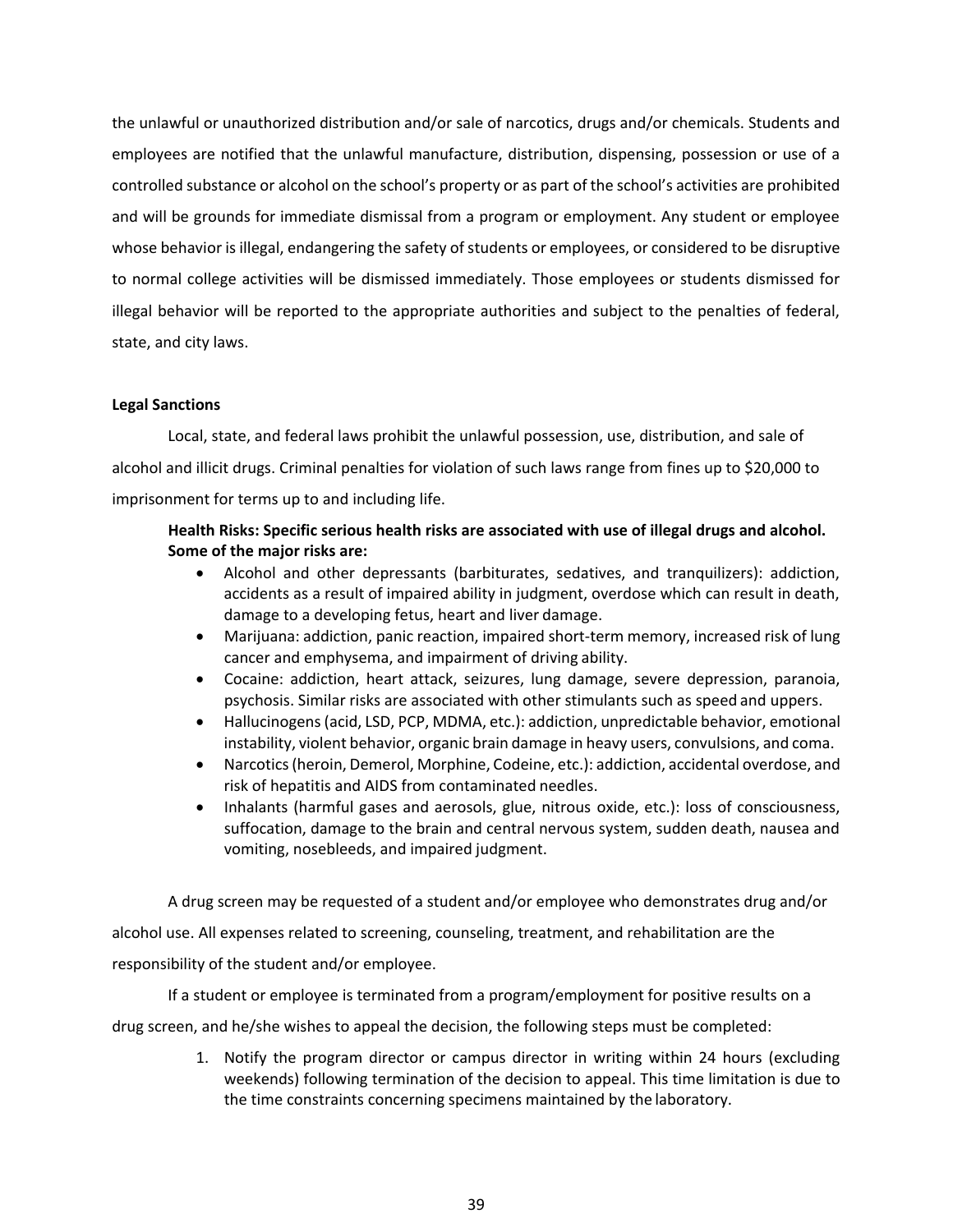2. Request that Sample B of the split sample specimen be sent to a second independent laboratory for testing. ALL FEES for this additional testing are the responsibility of the student/employee and must be paid at the time the appeal issubmitted.

The findings from the second independent laboratory are final, and decisions made regarding student/employee retention resulting from those findings are final.

**TCTC strongly encourages a student or employee who might be dealing with a drug or alcohol abuse to seek counseling, treatment, and/or rehabilitation. TCTC will provide assistance with referrals or other methods to connect the student or employee with counseling, treatment, and/or rehabilitation. The drug and alcohol abuse resources are available in the near-campus community, on-line, and/or by telephone.**

**The following contact numbers and hotlines are available for counseling, treatment and rehabilitation:** 

| <b>Substance Abuse Treatment Locator</b>                     |                |
|--------------------------------------------------------------|----------------|
| www.findtreatment.samhsa.gov                                 | 1-800-662-HELP |
|                                                              | or             |
| <b>Alcoholics Anonymous</b>                                  | 1-800-662-4357 |
| www.aa.org                                                   |                |
|                                                              |                |
| <b>Cocaine Anonymous</b>                                     |                |
| www.ca.org                                                   | 1-800-347-8998 |
| Nar-Anon                                                     |                |
| http://nar-anon.org<br>٠                                     | 1-800-477-6291 |
|                                                              |                |
| Mtn. Grove<br><b>Family Counseling Center INC</b>            | 417-926-1500   |
|                                                              |                |
| <b>West Plains</b>                                           |                |
| FCC Behavioral Health - Turning Leaf Center<br>$\bullet$     | 417-256-2570   |
| <b>Alcoholics Anonymous</b>                                  | 417-256-8988   |
| Rolla                                                        |                |
| Gibson Recovery Center<br>$\bullet$                          | 573-332-0416   |
| SE Missouri Community Treatment Center<br>$\bullet$          | 1-800-720-3784 |
|                                                              |                |
| Springfield<br><b>Alcoholics Anonymous</b><br>$\bullet$      | 417-823-7125   |
| Carol Jones Recovery Center for Women<br>$\bullet$           | 417-862-3455   |
| Alternatives Counseling Center<br>$\bullet$                  | 417-883-7227   |
| Alcohol and Other Drug Information and Referral<br>$\bullet$ | 417-865-5200   |
|                                                              |                |
| <b>Texas County</b>                                          |                |
| Sheriff's Office                                             | 417-967-4165   |
| <b>Houston Police</b><br>$\bullet$                           | 417-967-3348   |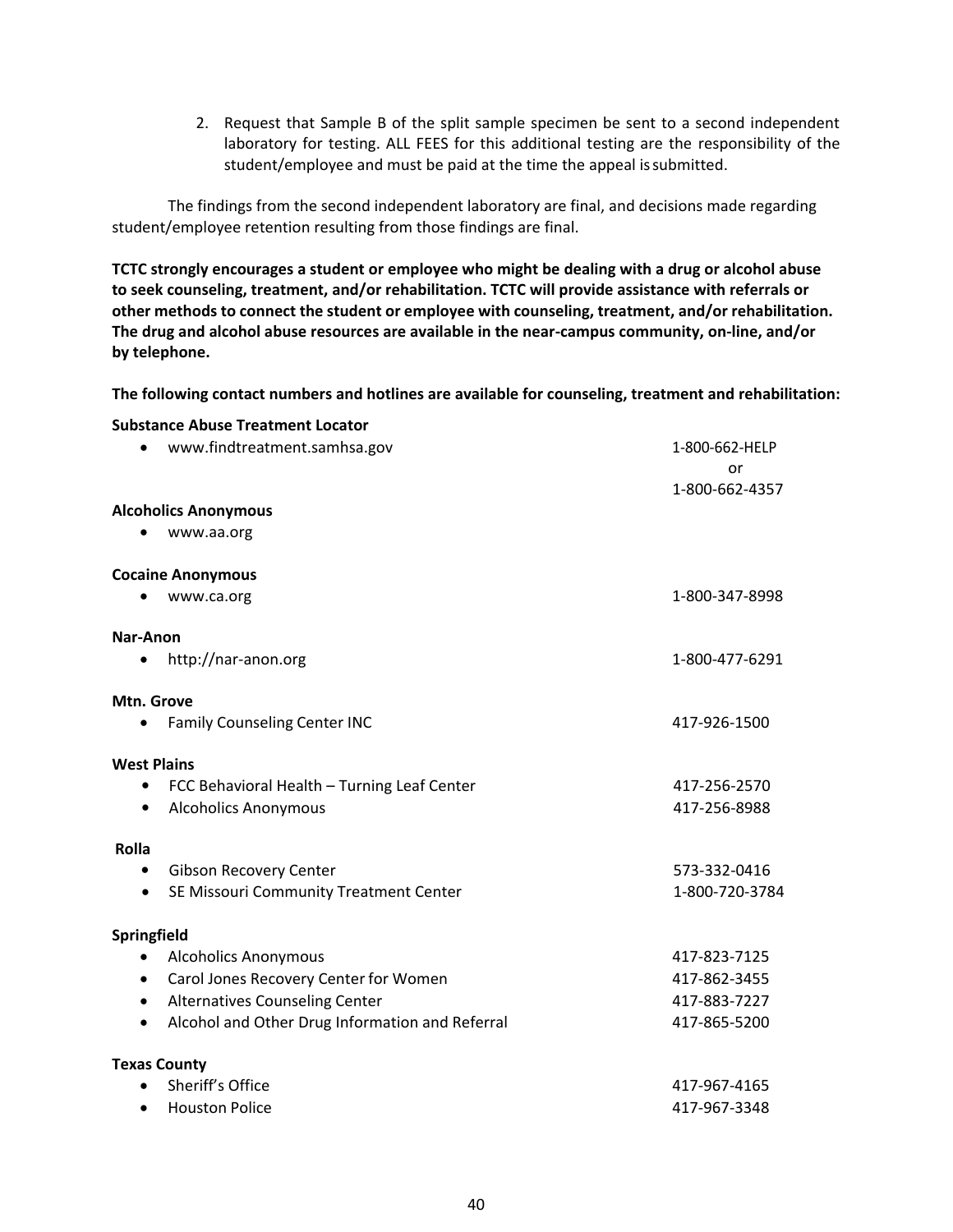| <b>Dent County</b><br>Sheriff's Office<br>$\bullet$ | 573-729-3241 |
|-----------------------------------------------------|--------------|
| <b>Phelps County</b>                                |              |
| Sheriff's Office<br>$\bullet$                       | 573-426-3860 |
| Rolla Police<br>$\bullet$                           | 573-308-1213 |
| <b>Wright County</b>                                |              |
| Sheriff's Office<br>$\bullet$                       | 417-741-7576 |
| Mtn. Grove Police<br>$\bullet$                      | 417-926-5181 |
| <b>Greene County</b>                                |              |
| Sheriff's Office<br>$\bullet$                       | 417-868-4040 |
| Springfield Police<br>$\bullet$                     | 417-864-1810 |
| Missouri Drug/Alcohol Help Hotline<br>$\bullet$     | 800-662-4357 |
| Springfield Alcohol & Drug Treatment<br>$\bullet$   | 800-435-2890 |

#### <span id="page-47-0"></span>*Testing, Tuition, Books, Supplies, Application, Lab, and Equipment Usage fees*

Tuition is based on operating expenses and will vary from year to year. Refer to the tuition, books and supplies, and fee charges.

#### <span id="page-47-1"></span>*Educational Materials and Supplies*

Appropriate textbooks and materials/supplies are used for each course. Students will be given the opportunity to select to (1) purchase all textbooks and/or supplies through TCTC or (2) purchase all textbooks and supplies on their own. If students choose to purchase textbooks or supplies on their own, they may not change their first decision once forms have been submitted to administration. A textbook/supply list will be made available listing all information needed to purchase the correct book or supplies. It is the student's responsibility to have the correct textbooks/supplies available by the first day of class or when the instructor requests them. TCTC is not responsible for textbooks or supplies that do not match the textbooks/supply list bought by the students on their own.

Students must make sure all textbooks/materials/supplies purchased match exactly to the list distributed prior to the beginning of a class/program.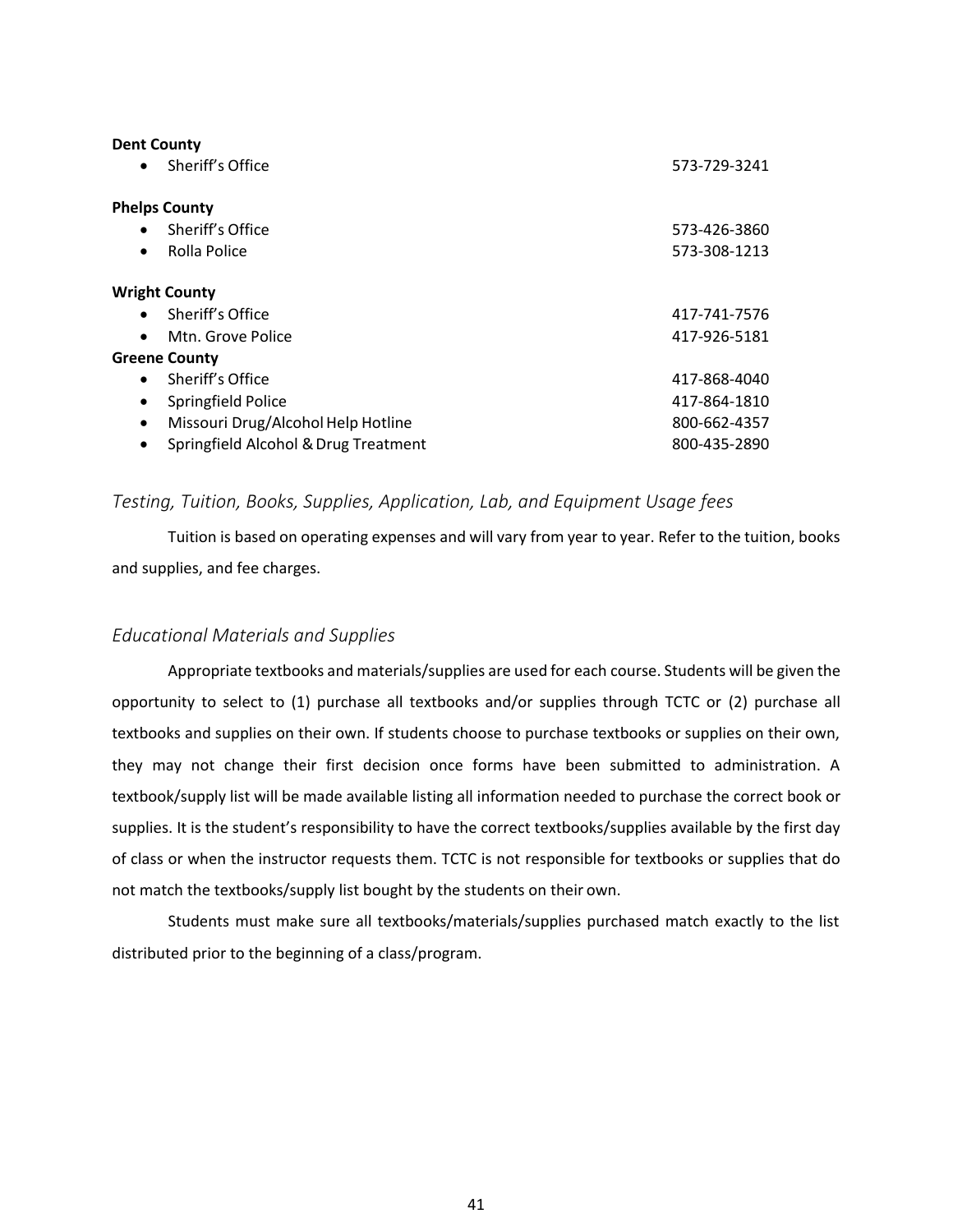## <span id="page-48-0"></span>Student Services

#### <span id="page-48-1"></span>*Academic Counseling*

Individual faculty and administrative staff are available to students during regular office hours for discussion of course or program academic concerns. Students experiencing academic difficulties are required to meet with course instructors to determine a plan for improving the student's academic standing. Faculty may assist students in study habits and provide limited tutoring concerning specific content. The staff may make referrals to outside resources.

#### <span id="page-48-2"></span>*Housing*

Texas County Technical College neither has nor provides residential housing. The administrative office can provide a list of local realtors that can provide such information.

#### <span id="page-48-3"></span>*Illness and Injury*

In the case of emergency illness or an injury, Texas County Technical College will activate EMS and notify the responsible person listed as the student's emergency contact. Texas County Technical College is not responsible for injuries or any expensesincurred.

#### <span id="page-48-4"></span>*Insurance*

Each student is responsible for his/her own medical costs. The school does not provide accident or health insurance.

#### <span id="page-48-5"></span>*New Student Orientation*

An orientation for students is provided at the beginning of each program. Specific time and content will be determined by each program director. *Attendance is mandatory.*

#### <span id="page-48-6"></span>*Parking*

Parking must be in a designated area. This applies to the college and any facilities that the college may use for classrooms, clinicals, or other school activities.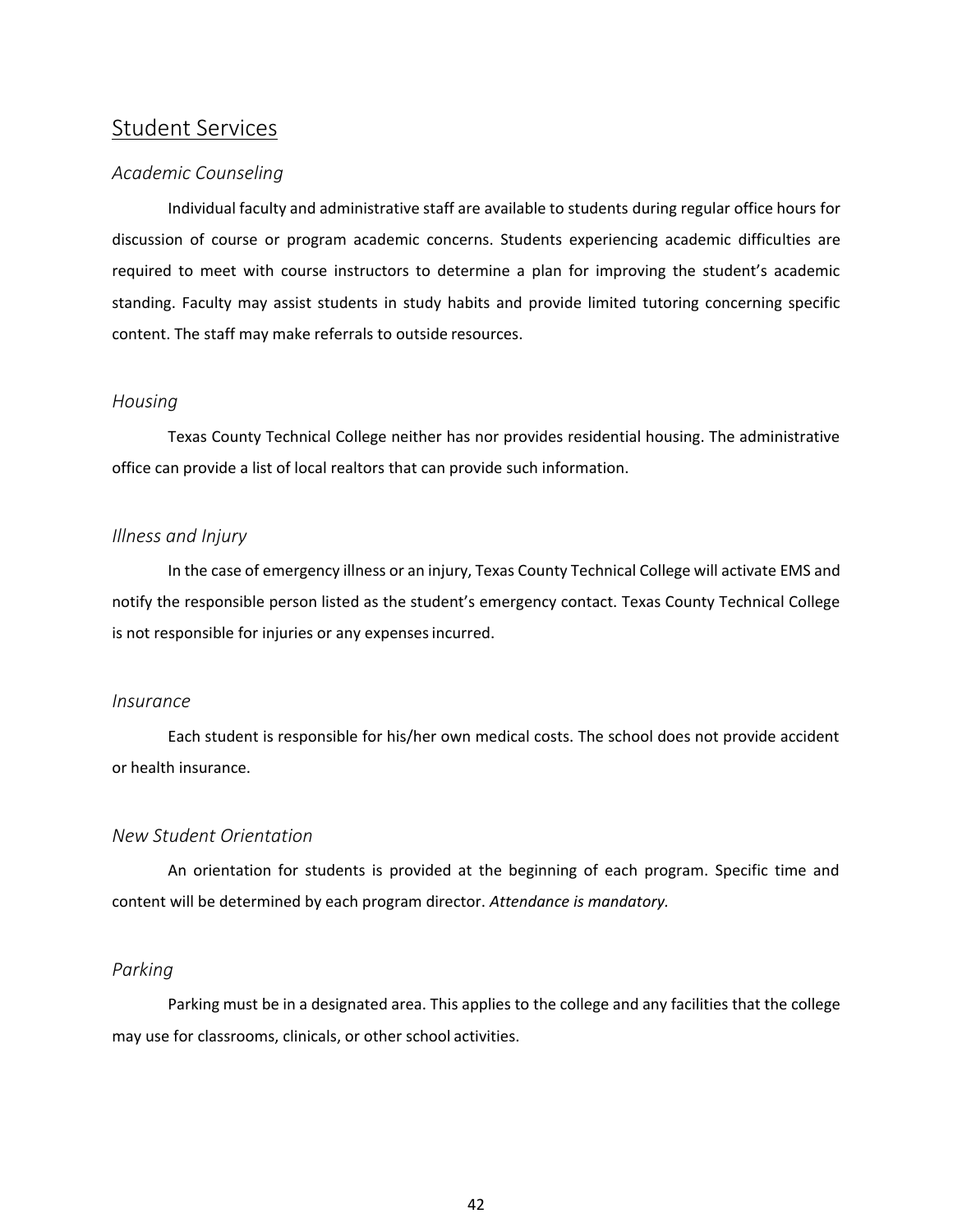#### <span id="page-49-0"></span>*Personal Calls*

No personal calls will be accepted. Emergency calls will be handled on an individual basis.

#### <span id="page-49-1"></span>*Personal Property*

Texas County Technical College, including any of its agents or facilities used, is not responsible for personal property. Students must take responsibility for their own personalproperty.

#### <span id="page-49-2"></span>*Placement*

The administrative office will assist students and graduates of Texas County Technical College in seeking employment. The assistance may be in completing employment applications, reviewing and enhancing a resume, interviewing techniques, and determining appropriate positions for which the student can apply. Although Texas County Technical College cannot guarantee placement, the school will maintain and seek information concerning current employment opportunities. Placement assistance is not provided for individuals who terminate their program prior to course completion.

#### <span id="page-49-3"></span>*Library Services*

TCTC students have available the Library & Information Resources Network (LIRN) 24/7, which can be accessed at the college or at home. The LIRN system consists of the following online services: LIRN Search, eLibrary, Gale Virtual Reference library, and ProQuest (including Nursing & Allied Health database, Health & Medical Collection, Public Health database, Health Management database & more). These are online databases for research featuring complete articles, full-text andgraphics.

#### <span id="page-49-4"></span>*Computer Requirements*

Computers are an essential part of all programs at TCTC. Students are required to have one of the following:

- 1. A personal computer with some type of word processing software, web camera(with microphone) and reliable internet access. Or,
- 2. Access to a personal computer with some type of word processing software, webcamera (with microphone) and reliable internet access.

TCTC students may use the school's computer labs anytime they are available during regular business hours.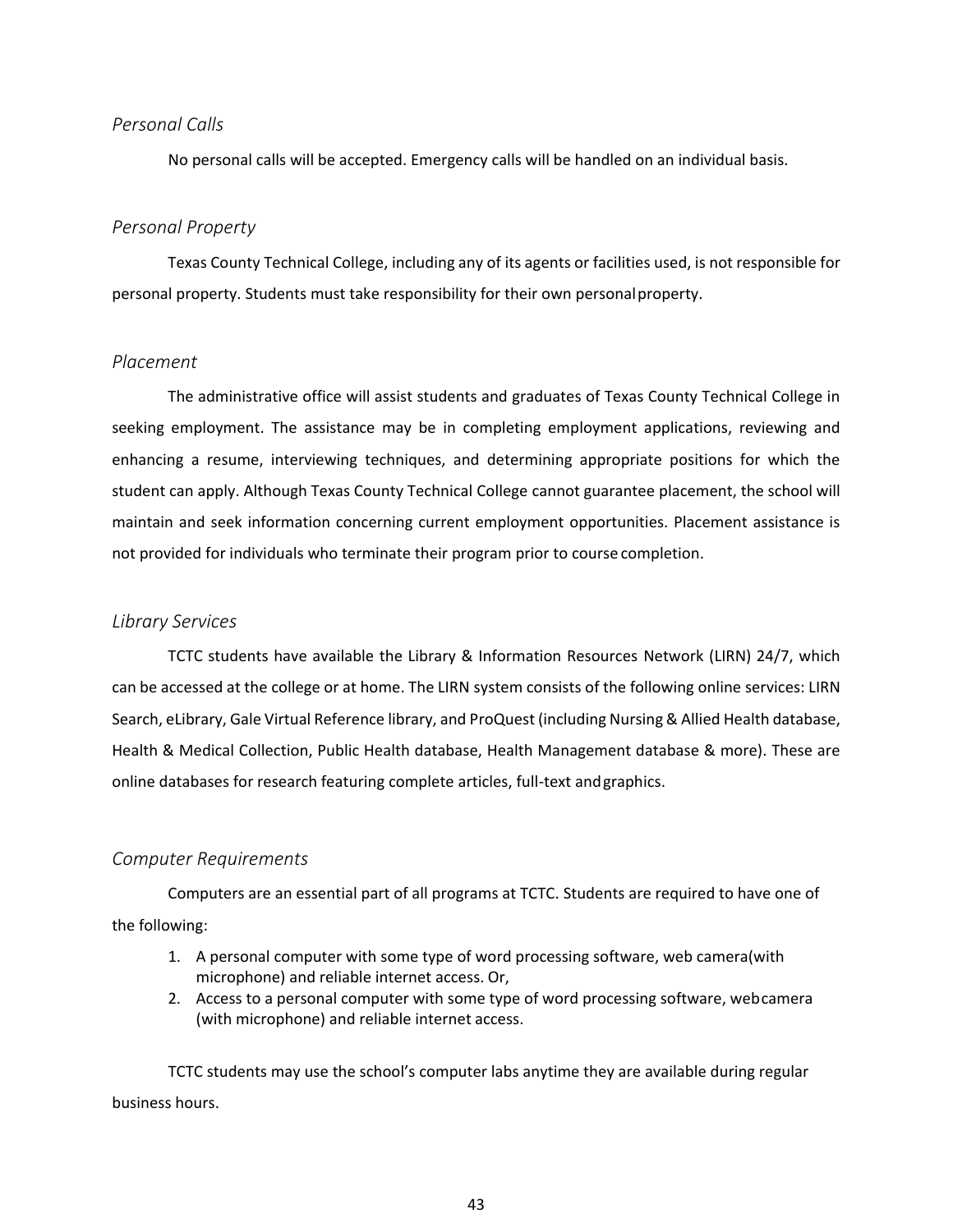## <span id="page-50-0"></span>*Information Technology Guidelines*

- **Students may NOT BRING IN any outside storage devices TO BE USED ON COLLEGE COMPUTERS. Outside storage devices include, but are not limited to, flash drives,thumb drives, removable drives, etc.**
- All use of the Texas County Technical College websites must be in support of education and research consistent with the educational goals of TCTC.
- Any use of the TCTC websites for product advertisement is prohibited.
- Any use of the TCTC websites for political lobbying is prohibited.
- No use of the TCTC websites shall serve to disrupt the use of the network or the website by other users.
- Any use of the TCTC websites for personal commercial purposes is prohibited.
- All communication accessible via the TCTC websites will reflect respect for others and appropriate language.
- All communications and information accessible via the TCTC websites should be assumed to be the property of TCTC.
- Any of the TCTC websites user's traffic that traverses another network is subject to that network's acceptable use policy.
- TCTC technological equipment and resources may not be used to install or illegally obtain software or data. Any software installation on college owned computers must be approved by the president.
- TCTC technological equipment and resources must be used in accordance with the Copyright Guidelines. Use of TCTC technological equipment and resources to illegallycopy, download, access, print or store copyrighted material isforbidden.
- An account is assigned to an individual and must not be used by others. The individual is responsible for proper use of the account, including passwords protection. The individual must take all reasonable precautions, including password maintenance and file and directory protection measures, to prevent use of their account by others.
- College records and course work are considered confidential and are to be protectedin accordance with federal and state laws and college policies.
- Copying, renaming, changing, or deleting files belonging to TCTC or any other user with malicious intent is prohibited.
- Attempts to bypass TCTC's standard technological procedures are prohibited (e.g., hacking). This includes, but is not limited to, attempts to discover another user's password, taking resources from other users, distribution or execution of a program that damages another user's files or computing resources, and gaining access to resources for which proper authorization has not been given.
- College computing resources, including email and other electronic communications, will not be used to harass others. Sending of obscene, abusive, or threatening messages is prohibited and may be a violation of state and/or federal law. Accessing pornographic or obscene material via the Internet through TCTC computing resources that is not related to work or educational purposes is prohibited.
- The administration will make decisions on whether specific uses of the TCTC websites are consistent with this policy.
- TCTC will maintain an official presence on social networking sites to support the college in accomplishing its mission and achieving its goals and objectives. The college encourages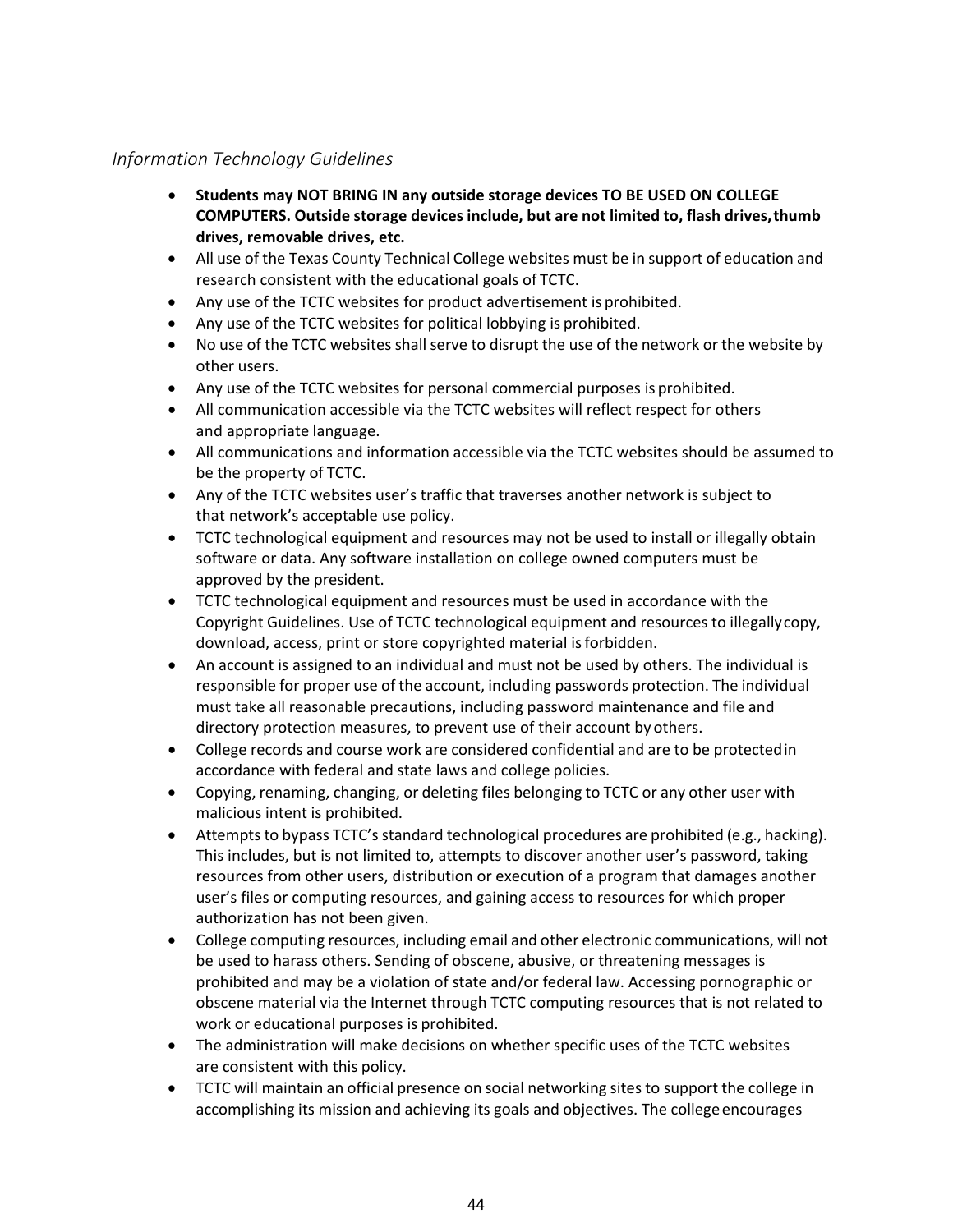feedback and comments from fans, including prospective students, current students, alumni, faculty, staff and members of the community.

The college remains committed to maintaining these sites as a safe and family-friendly forum for sharing information. In maintaining a positive environment to site visitors, the college maintains the right to remove any comments or wall postings from official collegesponsored pages that are inappropriate, inflammatory or damaging to TCTC or any individual.

The college is responsible for posting materials to the college's main social networking sites. Instructors, program departments, and student organizations may also maintain other social networking pages for their specific needs and areas. If so, these sites should be approved by the campus director and approved prior to posting any materials. The procedures for establishing social media sites, general computer and social networking guidelines, and disclaimers are available on the college's main webpage and are provided to each student.

Students pay a technology fee per semester which covers the cost of printing for school related papers/information, and students' per page printing amount will bemonitored and recorded by semester.

#### <span id="page-51-0"></span>*Use of Technology and Social Media*

Policy: Students may not collect, share or post any material that could potentially violate patient/family confidentiality or professional behavior guidelines on social media sites. Although Moodle and other online tools are used in courses are not considered social media sites, students are expected to observe professional standards for communication in all interactions.

All students must follow the related policies of the clinical sites and the college.

Students may be subject to disciplinary action by the school and the clinical site for comments that are either unprofessional or violate patient privacy if applicable. HIPAA regulations apply to comments and images made and shared on social networking sites. Moodle or other online tools violations are subject to the same prosecution as with other HIPAA violations.

Students are expected to conduct themselves as professionals, and therefore should refrain from negative posts regarding school, courses, classmates, or instructors.

Guidelines:

- Social media includes, but are not limited to blogs, podcasts, discussion forums, online collaborative information and publishing systems that are accessible to internal and external (i.e., Wikis), RSS feeds, video sharing, and social networks like Instagram, Twitter and Facebook.
- Collecting, sharing and posting on social networking sites are subject to the same professional standards as any other personal interactions. The permanence, worldwide access, and written nature of these posting make them even more subject to scrutiny that most other forms of communication.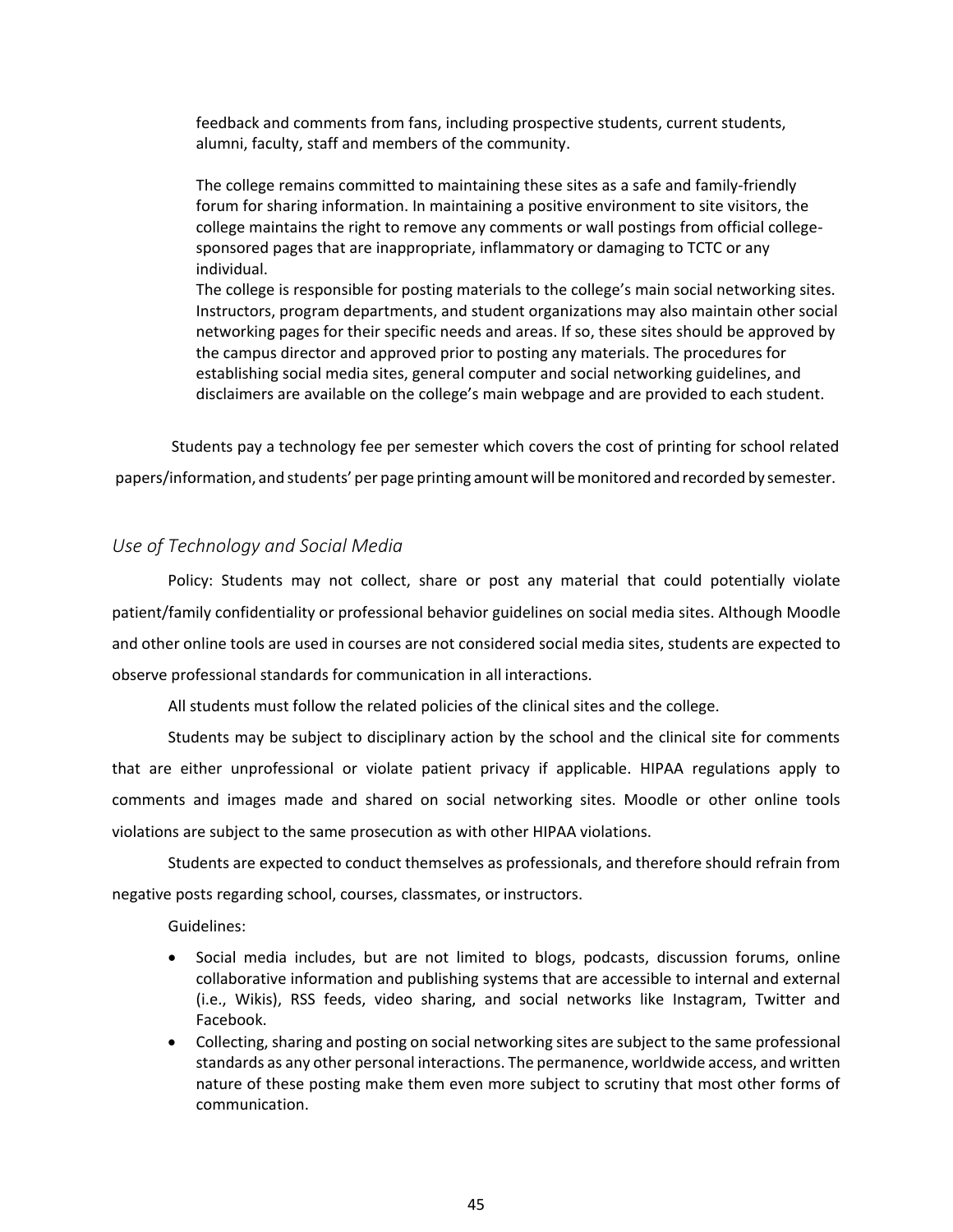- Restricted postings include but are not limited to protected health information individually identifiable information (oral, written, or electronic) about a patient's physical or mental health, the receipt of health care, or payment of that care.
- Online postings or discussions of specific patients are prohibited, even if all identifying information is excluded. It is possible that someone could recognized the patient to which someone is referring based on the context. Remember, individuals would not want their own health information being posted to the internet, do not post that of anyoneelse.
- Under no circumstances should photos, videos of patients, or photos depicting the body parts of patients be taken or displayed online.
- Statements made by students within online networks will be treated as if students verbally made the statement in a public place.

Electronic communication and information devices are a part of everyday life for most people today. However, learning to be a professional includes discriminating when, where, and how technologies are to be appropriately utilized. Students should use hospital or agency computers for patient care related tasks only. Students are not allowed to use hospital computers for Facebook, personal email, or any other use.

Staff use always take priority over student use of the computers. It is essential that faculty clarify with managers and staff, before students begin clinical, what access students will have to the computers with the manager and staff of the clinical site where students are placed.

Students are not allowed to electronic devices for personal reasons while in a clinical setting. Students may only use their phones on lunch or dinner break, or by special arrangement with the clinical instructor.

Instructors are to bring any violations to the attention of the course coordinator immediately.

## **Source: Modified from Wegmans School of Nursing-St. John Fisher College, Rochester, NY, Clinical Instructor Guidelines & Information (2013).**

#### <span id="page-52-0"></span>*Family Educational Rights and Privacy Act of 1974*

Under the authority of the Family Educational Rights and Privacy Act of 1974 (FERPA), students have the right to examine certain files, records, or documents maintained by the school that pertain to them. Texas County Technical College must permit students to examine such records with forty-five (45) days after submission of a written request and to obtain copies of such records upon payment of the reproduction cost. Students may request the school amend their educational records on the grounds that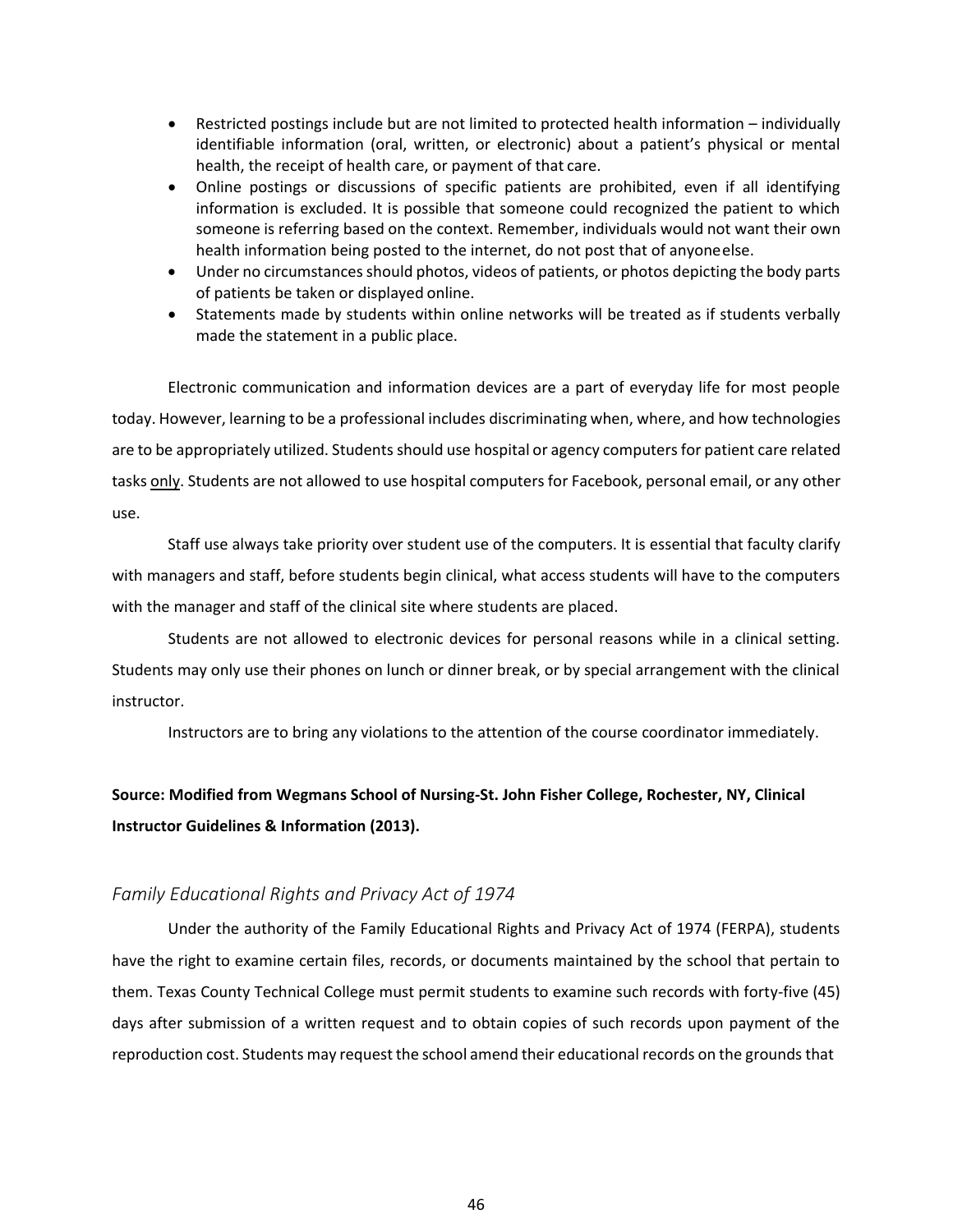they are inaccurate, misleading, or in violation of their rights of privacy. In the event that the school refuses to amend the records, students may utilize the college's grievance procedure to request a hearing.

Texas County Technical College complies with the Family Educational Rights and Privacy Act (FERPA) of 1974. Annually, Texas County Technical College informs students of their rights relating to FERPA. The act was designed to protect the privacy of education records and to provide for the correction of inaccurate or misleading data through formal and informal hearings.

Students have the right to file a complaint with the Family Educational Rights and Privacy Act Office, Department of Education, 400 Maryland Avenue, S.W., Washington, D.C. 20202 concerning this institution's alleged failure to comply with FERPA.

The college has designated certain information contained in the educational records of its students as **directory information** for purposes of the Family Educational Rights and PrivacyAct (FERPA).

The following information regarding students is considered directory information: (1) name, (2) address, including email address, (3) telephone number, (4) date and place of birth, (5) major field of study, (6) part-time/full-time enrollment status, (7) dates of attendance (including matriculation and withdrawal dates), (8) academic classification by year, (9) degrees and awards received, (10) the most recent previous educational agency or institution attended by the student, and (11) student's photograph.

**Directory information may be disclosed** by this institution for any purpose at its discretion without the consent of the student. Students have a right, however, to refuse to permit the designation of any or all of the above information as directory information. In that case, this information will not be disclosed except with the consent of a student or as otherwise allowed by FERPA.

Any student refusing to have any or all of the designated directory information disclosed must file written notification to this effect with the administrative office during regular business hours with the first week of a program/classes. The written notification does not apply retroactively to previous releases of directory information.

In the event a refusal is not filed, this institution assumes a student does not object to the release of the designated directory information. Questions or inquiries should be addressed to the administrative office.

#### <span id="page-53-0"></span>*Campus Crime Report*

In compliance with the Jeanne Clery Disclosure of Campus Security Policy and Campus Crime Statistics Act (Clery Act), a current copy of the Texas County Technical College Annual Security Report which contains information about campus security and campus security regulations, is available at the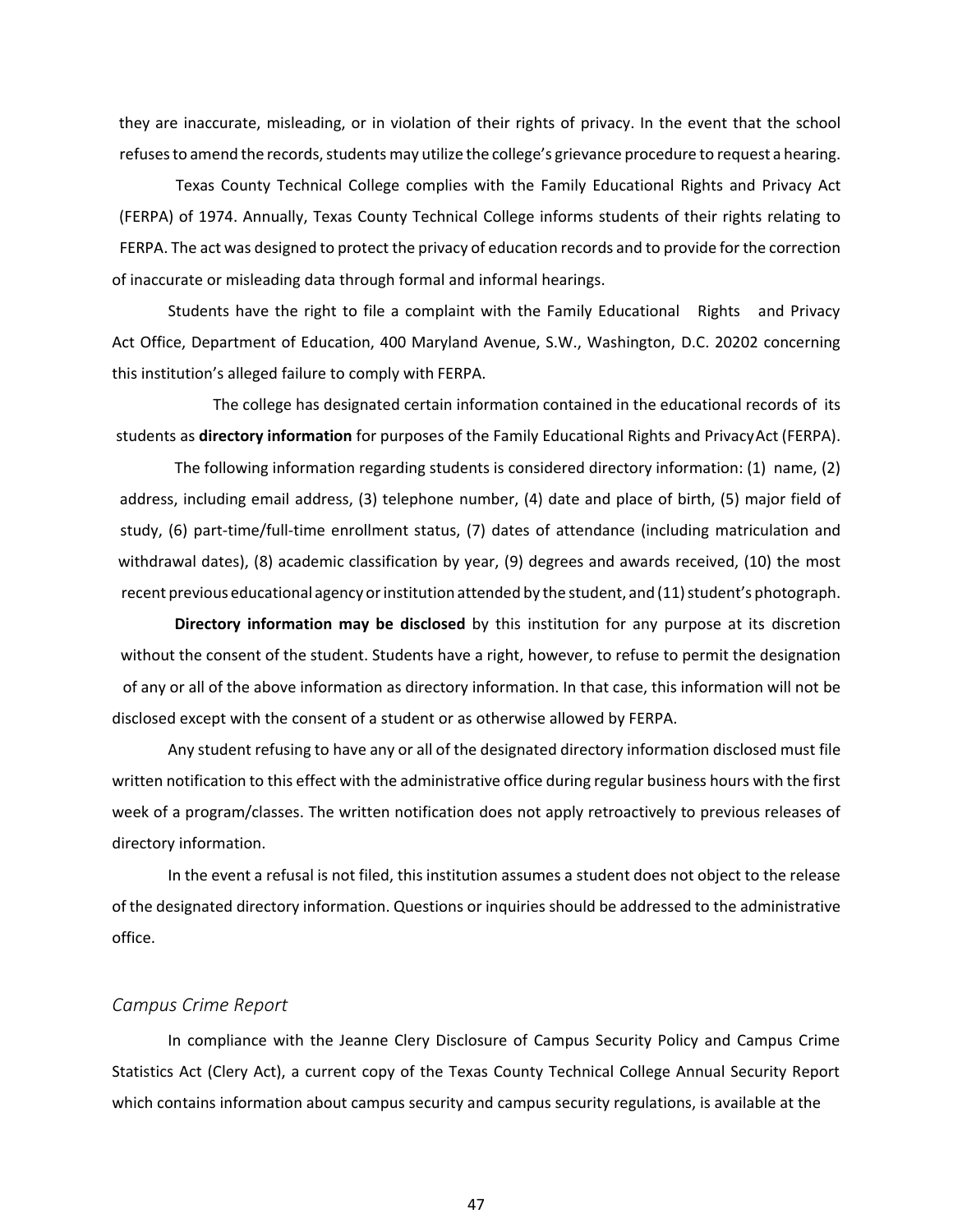TCTC website ([https://www.texascountytech.edu/consumer-information\)](http://www.texascountytech.edu/consumer-information)) or upon request from the administrative office. This report is updated annually and includes a summary of all crimes which have occurred on campus. This report is also available in hard copy to any prospective student, parent, or other interested person, upon request, from the administrative office.

#### <span id="page-54-0"></span>*Sexual Assault Prevention*

The college educates the student community about dating violence, domestic violence, sexual assault, and stalking in the mandatory orientation held before the start of each nursing program and on the first day of class for all other programs. Programs include guest speakers from local and area support organizations, power point presentations, and contact information. The staff of TCTC may also choose to use Sexual Violence Training Modules made available through the Saint Louis University's Heartland Center for Public Health and Preparedness.

If you are a victim of sexual assault at this institution, your first priority should be to get to a place of safety. You should then obtain necessary medical treatment as it is extremely important for the survivor's well-being. For the physical evidence to be present and useful, the medical/legal exam must be obtained within 48 hours of the assault. If the survivor pursues this course of action, he/she must be informed that the appropriate agency must be contacted. Filing a report with a school official will not obligate the survivor to prosecute, nor will it subject the survivor to scrutiny or judgmental opinions.

The college is committed to maintaining an environment that is free from all forms of discrimination, including discrimination based on sex. Moreover, the college is committed to maintaining an environment that is free from domestic violence, dating violence, sexual assault, and stalking, as contemplated by the Jeanne Clery Act, as amended by the Violence Against Women reauthorization Act of 2013 (VAMA).

Since Texas County Technical College does not have an on-campus law enforcement official, all sexual offenses should be reported to local law enforcement and directly to a school official. Filing a police report will:

- Ensure that a survivor of sexual assault receives the necessary medical treatment andtests.
- Provide the opportunity for collection of evidence helpful in prosecution, which cannot be obtained later.
- Assure the survivor has the access to free confidential counseling from counselors specifically trained in the area of sexual assault crisis intervention.

Houston Police Department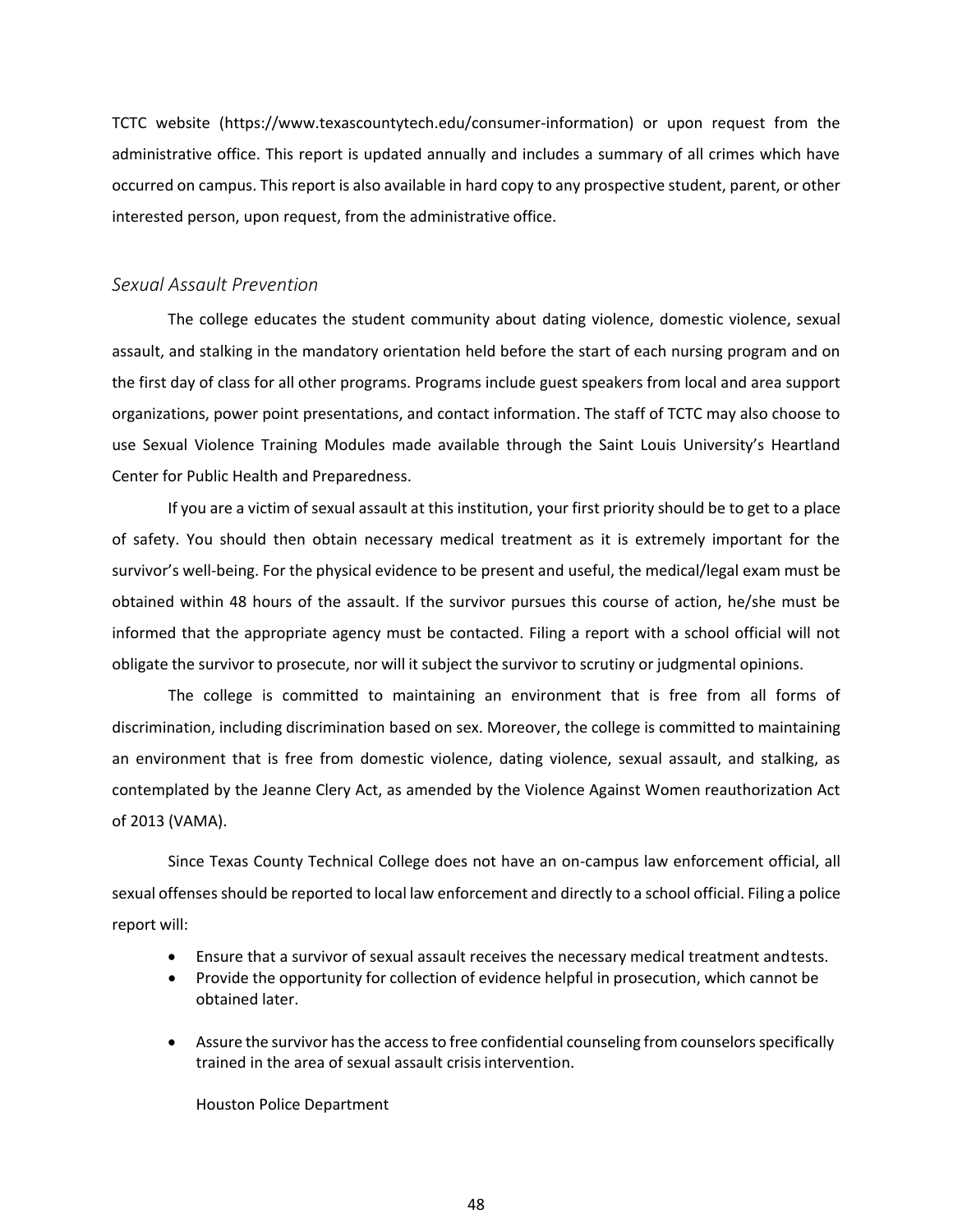417-967-3348 Texas County Sheriff'sOffice 417-967-4165

When a sexual assault survivor contacts the local police department, a representative of the school should be notified as well. The survivor of a sexual assault may choose for the investigation to be pursued through the criminal justice system and the college or only the latter. A representative from the police department or the school will guide the survivor, upon request, through the available options and support the survivor in his/her decisions. Though there are no on campus counseling and support services, outside counseling may be obtained through the following:

- Emergency Room of the Texas County Memorial Hospital in Houston, MO 417-967-3311 (Main) or 417-967-1269 (Emergency Room)
- The Shelter and Advocacy Services of Agape House, Inc. Mountain View, MO Hotline: 800-667-1811 or 417-934-1811
- The Shelter and Advocacy Services of Christos House, Inc. West Plains, MO Hotline: 800-611-5853
- Ozarks Medical Center Behavioral Health Care, West Plains, MO 800-356-5395

Since TCTC does not provide campus-based housing or facilities other than those offered for educational purposes, we cannot assist survivors of a sexual offense with changes in their living situation but will assist in changes to academic situation if changes are requested by the student and are reasonably available.

A student must contact a school official to begin disciplinary proceedings. Should a disciplinary proceeding against the alleged perpetrator be pursed, both the accuser and the accused are entitled to the same opportunitiesto have other present during the disciplinary proceeding. After TCTC has a reached a final determination following the disciplinary proceeding with respect to the alleged offense, both the accuser and the alleged accused, will be informed of any sanction that is imposed against the accused. Sanctions may include suspension, expulsion and/or referral to law enforcement authorities for possible criminal prosecution.

### <span id="page-55-0"></span>*Harassment Policy*

Texas County Technical College is committed to providing a workplace and learning environment that is free from harassment to any group protected by basic laws. Harassment is conduct that is unprofessional, unproductive, and illegal. Consequently, all conduct ofthis nature is expressly prohibited.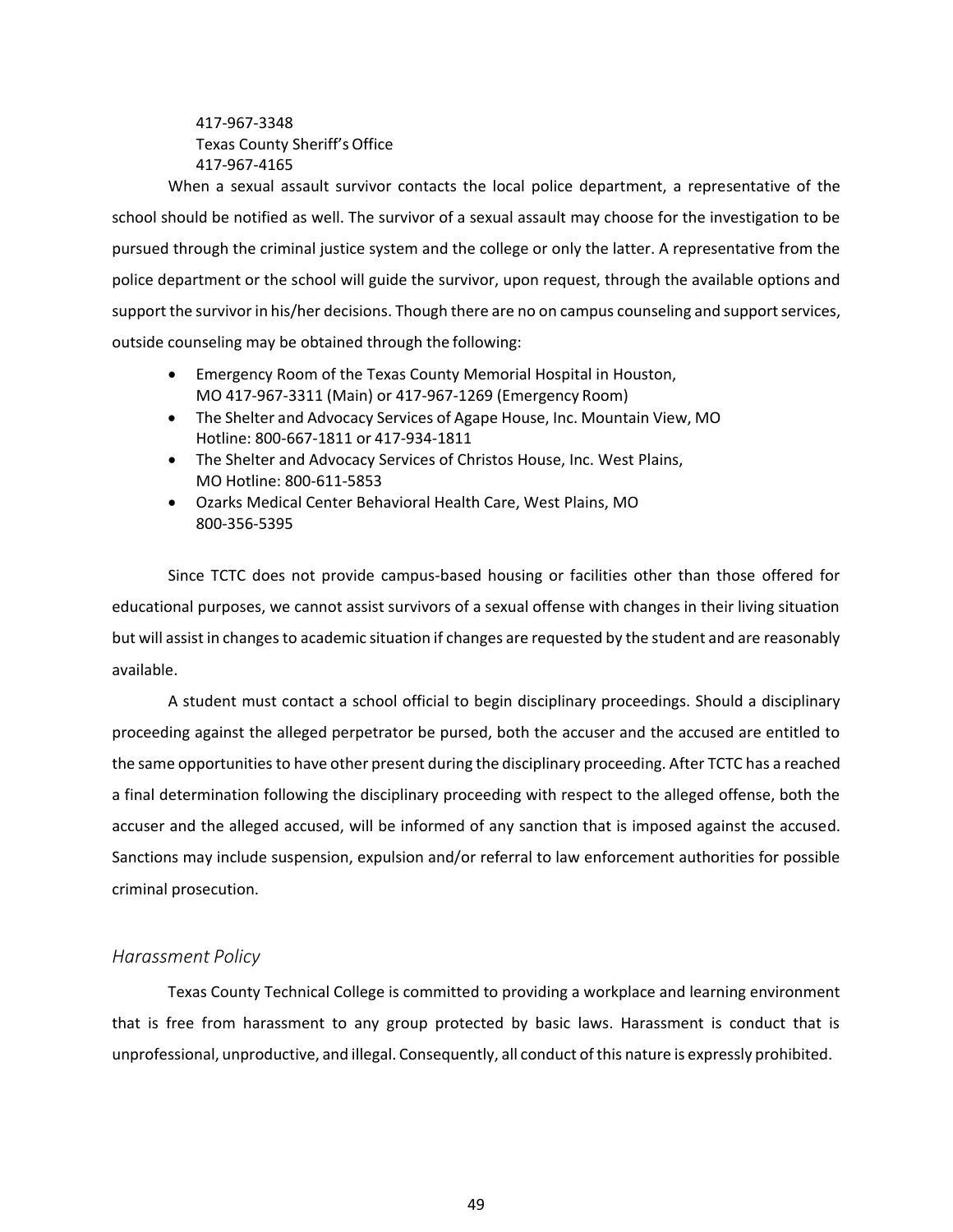**Sexual Harassment** is the use of personal authority or power to coerce or influence another person into unwanted sexual relations or to create a sexually intimidating, hostile or offensive academic or work environment.

Sexual harassment is defined as unwelcome sexual advances or comments, requests for sexual favors, and other verbal or physical conduct of a sexual nature.

**Other forms of harassment** include (but are not limited to) verbal abuse, insulting comments, gestures, and bullying when directed at any individual. It is the responsibility of each employee and each student to conduct himself or herself in a professional manner at all times and to refrain from such adverse behavior.

**Sanctions:** Violators of this policy will be subject to sanction ranging from letters of reprimand to dismissal, according to the severity of the offense.

Complaints should be made as soon as possible after the alleged incident of discrimination has occurred to an immediate supervisor or administrator with no worry of recrimination. Complaints should be presented in writing and signed by the complainant. Each complaint will be investigated in a timely manner with confidentiality and recourse.

In most cases, the person accused of discrimination will be notified of the complaint by the president of the college. Texas County Technical College will take prompt corrective action, if an investigation confirms the allegations, which may include discipline, up to and including immediate dismissal.

**Implementation:** In support of this policy, the college shall conduct periodic orientation and educational programs for faculty, students and staff on the nature of harassment in order to ensure an academic and work environment free of harassment.

#### <span id="page-56-0"></span>*Transcript Requests*

Requestsfor transcripts must be in writing. Forms are available from the administrative office and website and should include student's name, social security number, dates attended, program completed, address to where the transcript should be sent and the signature of the student. One official transcript is provided with the degree or certificate upon program completion; additional copies(official or faxed) are \$14.00 each. Transcripts will be available only when all financial obligations to the college have been met and/or Direct Loan Exit Counseling (if applicable) has been completed at:https://studentaid.gov.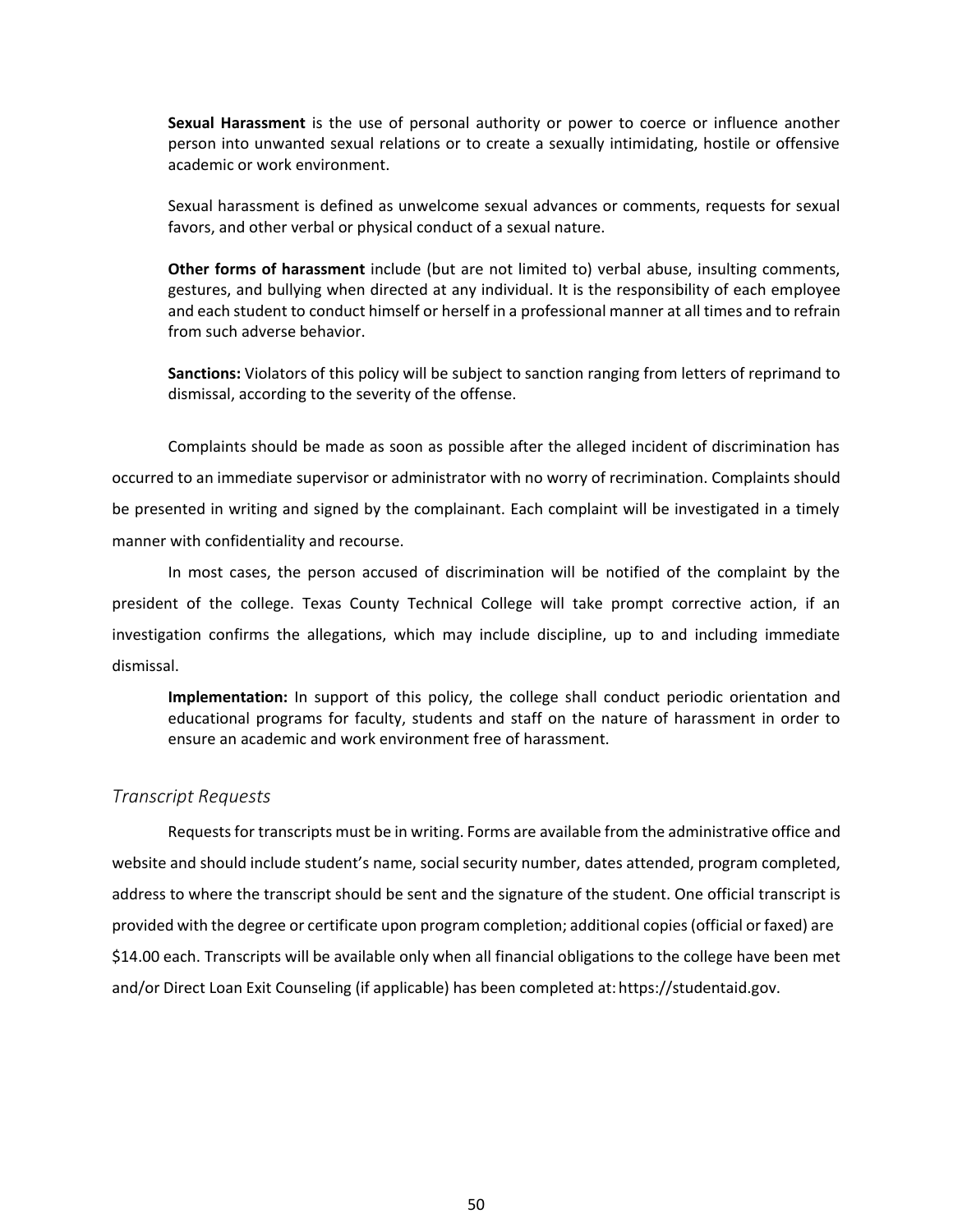#### <span id="page-57-0"></span>*NCLEX Review Requirement*

Nursing Students: The College schedules an NCLEX Live Review for all nursing students the week following program completion, and students are required to attend the entire NCLEX review. Once verification of attendance at the review has been turned in to the administrative office staff, and all other graduation/financial obligations are met, those students who attend ALL sessions of the NCLEX review offered through the college will have official transcripts sent to the Board ofNursing.

Students who cannot or choose not to attend all of the scheduled NCLEX review at the college may select from a list of pre-approved NCLEX reviews (list available in the administrative office). Upon successful completion of an alternate review course, students must provide documentation to the registrar showing proof of completion. Students taking an alternate NCLEX review are responsible for cost incurred.

#### <span id="page-57-1"></span>*Transportation*

It is necessary for students to have their own reliable transportation. Students will need to travel between classroom, college sponsored events/activities, and clinical sites.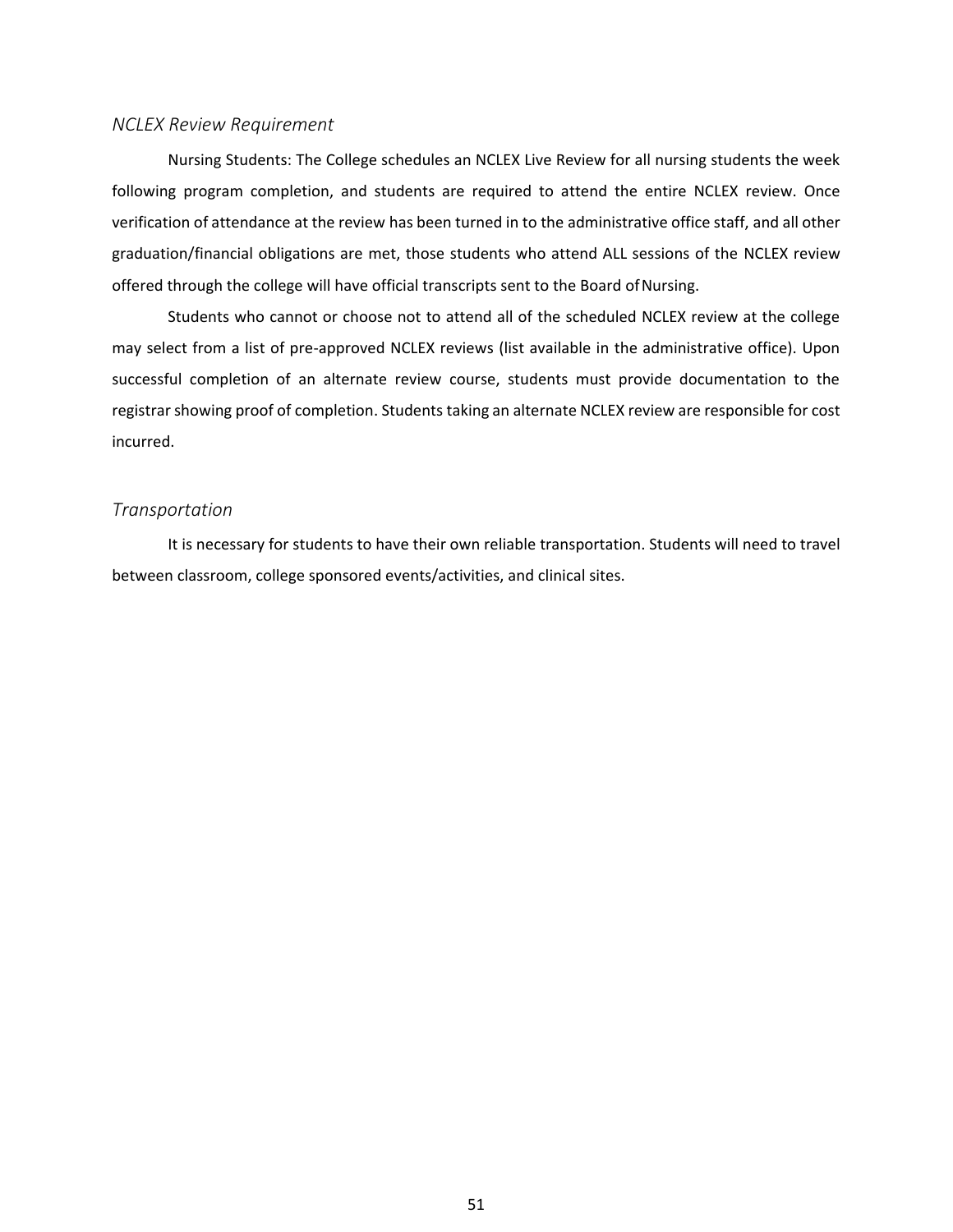## Program Descriptions

#### *Accelerated LPN to RN*

#### Associate of Science Degree in Nursing

<span id="page-58-1"></span><span id="page-58-0"></span>The Accelerated LPN to RN program is designed for Missouri Licensed Practical Nurses (LPN) who want to pursue a career as a Registered Nurse. Graduates are eligible to apply to take the NCLEX-RN licensure examination, and upon successful completion of the NCLEX-RN and with approval from the Missouri State Board of Nursing, become a Registered Nurse. Successful completion of the Accelerated LPN to RN program does not guarantee licensure (see section 335.066RSMO).

The course numbering system is as follows: pre-fixes with RN are specific nursing classes. All other general education courses follow TCTC's course numbering system. The Accelerated LPN to RN program requires 12 months/3 semesters/47 weeks to complete.

Instructional delivery method: Residential

Learning Objectives: Students will be presented with content to provide basic knowledge in the following:

Historical and present views of professional practice

Physical assessment and client interview Health promotion and current health trends Critical thinking as part of the nursing process Evidence-based practice and the role of the professional nurse Nursing research and care issues Integration of theoretical content of general education classes with nursing theory and practice

Program Prerequisites: Anatomy & Physiology with lab 8 credit hours minimum, English Composition 3 credit hours, Human Nutrition 3 credit hours, Introduction to Psychology 3 credit hours. **Total prerequisites required: 17 credit hours/285 contact hours.**

| <b>Course Number</b><br><b>First Semester</b> |                                           | <b>Course Name</b>                                        |                                                                | <b>Credit Hours</b> |
|-----------------------------------------------|-------------------------------------------|-----------------------------------------------------------|----------------------------------------------------------------|---------------------|
| <b>BIO</b>                                    | 208                                       | Microbiology**                                            |                                                                | 4                   |
| <b>RN</b>                                     | 125                                       | Nursing Informatics $\diamond$                            |                                                                | $\overline{2}$      |
| <b>RN</b>                                     | 200                                       | Transition from Practical to Professional Nursing         |                                                                | 6                   |
| <b>RN</b>                                     | 215                                       | Professional Nursing: Maternal/Neonate0                   |                                                                | $\overline{4}$      |
|                                               |                                           |                                                           | <b>Semester Total</b>                                          | 16                  |
| <b>Second Semester</b>                        |                                           |                                                           |                                                                |                     |
| <b>RN</b>                                     | 230                                       | Professional Nursing: Adult Medical Surgical I $\Diamond$ |                                                                | 6                   |
| <b>RN</b>                                     | 245                                       | Professional Nursing: Mental Health 0                     |                                                                | 4                   |
| <b>RN</b>                                     | 260                                       | Professional Nursing: Pediatric◊                          |                                                                | $\overline{4}$      |
|                                               |                                           |                                                           | <b>Semester Total</b>                                          | 14                  |
| <b>Third Semester</b>                         |                                           |                                                           |                                                                |                     |
| <b>CHE</b>                                    | 103                                       | Fundamentals of Chemistry**                               |                                                                | 4                   |
| <b>RN</b>                                     | 280                                       | Professional Nursing: Adult Medical Surgical Ⅱ ♦          |                                                                | 7                   |
| <b>RN</b>                                     | 290                                       | Professional Nursing: Management & Leadership◊            | <b>Semester Total</b>                                          | $\frac{3}{14}$      |
|                                               | <b>Total Program Contact Hours: 1,275</b> | <b>Total Contact Hours: 990</b>                           | <b>Total Credit Hours</b><br><b>Total Program Credit Hours</b> | 44<br>61            |
|                                               | $\diamond$ indicates core classes         |                                                           | **indicates general education classes                          |                     |

Registered Nursing Employment Opportunities (with licensure) Hospital Nursing Home Clinic RN School Nurse Home Health Most Medical Facilities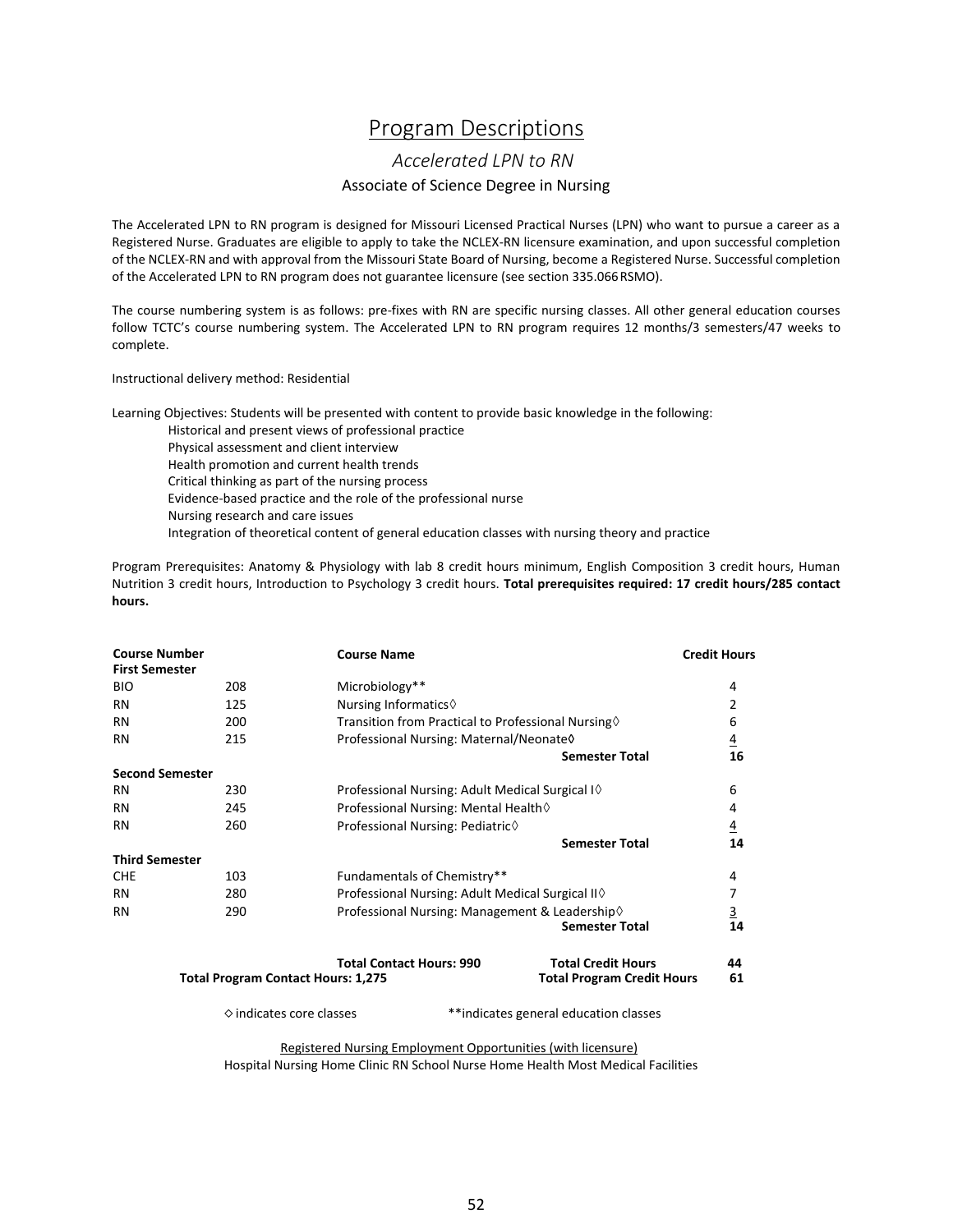## *Practical Nursing*  Certificate Program

<span id="page-59-0"></span>The Practical Nursing program is designed to develop attitudes, skills and theoretical basis for competent entry-level practice as a Practical Nurse. The curriculum is developed and implemented with the goal of successful graduate attainment of the program terminal objectives. Graduates are eligible to apply to take the NCLEX-PN licensure examination, and upon successful completion of the NCLEX-PN and with approval from the Missouri State Board of Nursing, become a Licensed Practical Nurse. Successful completion of the Practical Nursing program does not guarantee licensure (see section 335.066 RSMO). Texas County Technical College's Practical Nursing program will provide students with 62 credit hours of theory, laboratory, and clinical practice. The Practical Nursing program requires 12 months/3 semesters/47 weeks to complete.

#### Program Prerequisites: None

Learning Objectives: Theory offered in biologic and behavioral sciences, developmental and cognitive theories throughout the lifespan as well as nursing concepts and clinical nursing practice provides the basis for the graduates to:

- Utilize critical thinking skills
- Assume responsibilities appropriately in stable situations
- Demonstrate attitudes and behaviors respectful to the client and his/her significant others
- Apply appropriate communication skills
- Implement skillful competency

Apply scientific principles while implementing safe, effective, therapeutic and holistic nursing care

Function cooperatively as a member of the health care team while reflecting caring, conscientious, ethical and legally accountable actions reflective of the Practical Nursing scope of practice

Instructional delivery method: Residential

| <b>Course Number</b>   |     | <b>Course Name</b>                               |                           | <b>Credit Hours</b> |
|------------------------|-----|--------------------------------------------------|---------------------------|---------------------|
| <b>First Semester</b>  |     |                                                  |                           |                     |
| <b>BIO</b>             | 111 | Anatomy & Physiology I**                         |                           | 4                   |
| <b>COMM</b>            | 103 | Personal & Vocational Concepts ♦                 |                           | 3                   |
| <b>NURS</b>            | 103 | Introduction to Pharmacology $\Diamond$          |                           | 2                   |
| <b>NURS</b>            | 112 | Fundamentals of Nursing $\diamond$               |                           | 9                   |
| <b>PSY</b>             | 230 | Life Span Development**                          |                           | $\overline{3}$      |
|                        |     |                                                  | <b>Semester Total</b>     | 21                  |
| <b>Second Semester</b> |     |                                                  |                           |                     |
| <b>BIO</b>             | 211 | Anatomy & Physiology II**                        |                           | 4                   |
| <b>BIO</b>             | 302 | Principles of Human Nutrition**                  |                           | 3                   |
| <b>NURS</b>            | 202 | Pharmacology II <sup><math>\diamond</math></sup> |                           | $\overline{2}$      |
| <b>NURS</b>            | 204 | Maternal Child Nursing I $\diamond$              |                           | $\overline{3}$      |
| <b>NURS</b>            | 213 | Medical Surgical Nursing I $\diamond$            |                           | <u>10.5</u>         |
|                        |     |                                                  | <b>Semester Total</b>     | 22.50               |
| <b>Third Semester</b>  |     |                                                  |                           |                     |
| <b>NURS</b>            | 302 | Pharmacology III♦                                |                           | $\overline{2}$      |
| <b>NURS</b>            | 304 | Maternal Child Nursing II 0                      |                           | 3                   |
| <b>NURS</b>            | 313 | Medical Surgical Nursing II $\diamond$           |                           | 6.5                 |
| <b>NURS</b>            | 323 | Mental & Community Health                        |                           | 3                   |
| <b>NURS</b>            | 344 | Leadership ♦                                     |                           | $\overline{4}$      |
|                        |     |                                                  | <b>Semester Total</b>     | 18.50               |
|                        |     | Total Contact Hours: 1,249.50                    | <b>Total Credit Hours</b> | 62                  |

◇indicates core classes \*\*indicates general education classes

Practical Nursing Employment Opportunities (with licensure) Nursing Home **Clinic LPN** Most Medical Facilities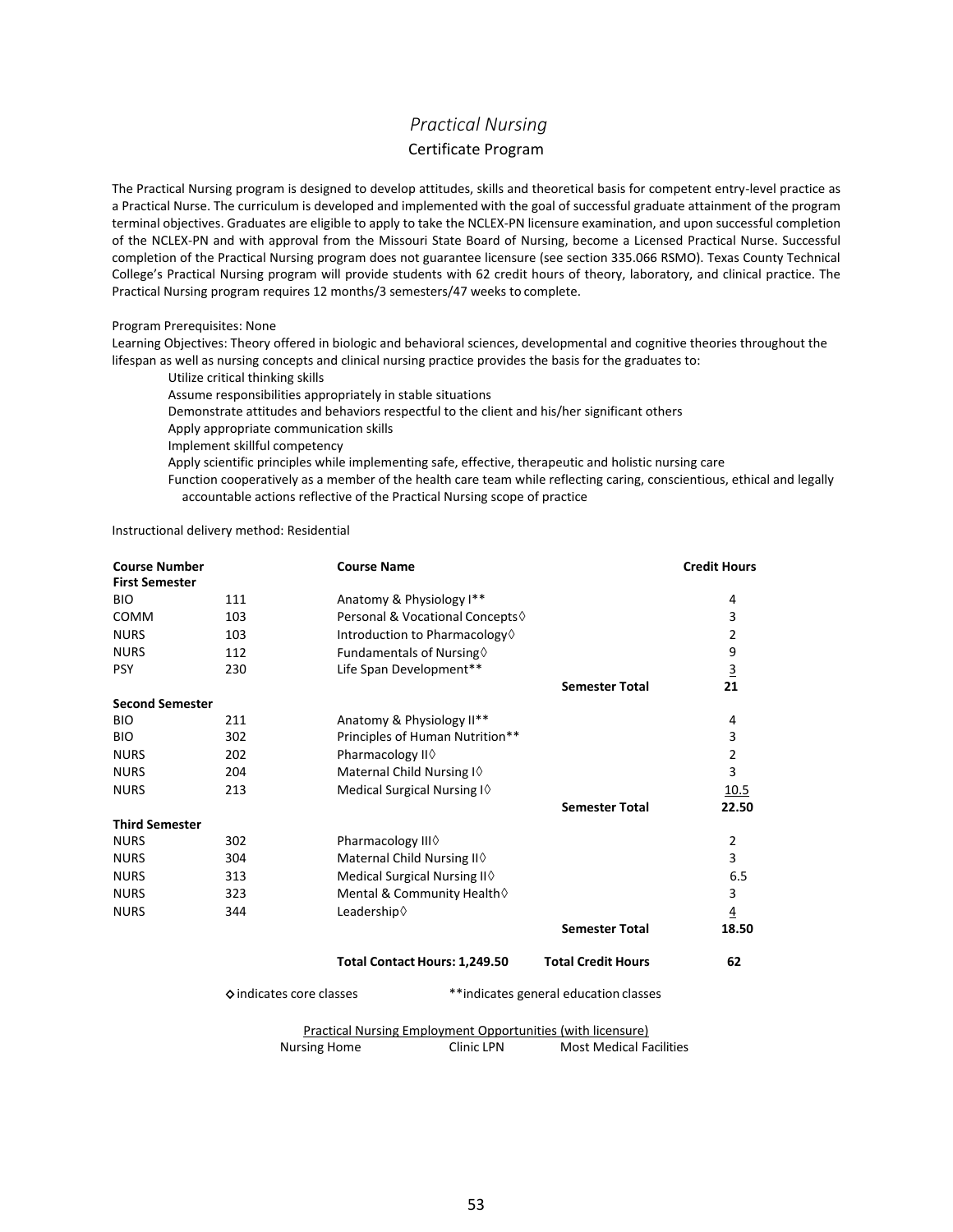## <span id="page-60-0"></span>Course Identifiers

Texas County Technical College uses a three letter course identifier\*. The letter prefix identifies the type of course:

| BIO | <b>Biology</b> |
|-----|----------------|
| CHE | Chemistry      |
| ENG | English        |
| PSY | Psychology     |

\*Accelerated LPN to RN and Practical Nursing classes do not follow the three letter course identifier (see Course Descriptions).

## <span id="page-60-1"></span>Course Descriptions

Students can expect to devote a minimum of 37.5 hours of classroom, lab, practicum, and out-ofclass work (or combination of) for a 1 credit hour class in the Practical Nursing certificate program. Certificate program courses listed below are designated with an asterisk (\*).

Students can expect to devote a minimum of 45 hours of classroom, lab, practicum, and out-ofclass work (or combination of) for a 1 credit hour class in the associate degree programs and general education classes.

This course will introduce the survey of structures and functions of the human body. This course will cover the following topics: cells, fluid and electrolytes, musculoskeletal system, integumentary system, cardiovascular system, and respiratory system. This course includes a one hour laboratory that will give students the ability to see and synthesize material presented in lecture. *Prereqs: None*

#### **BIO 208 Microbiology 4 credit hours(75.00 contact hours)**

The practical relations of microorganisms to human welfare. An introduction to standard laboratory methods of study of bacteria and bacteriological examinations of materials; effects of environment on bacteria. Lecture and laboratory. *Prereqs: None*

This course will provide further study of the structures and function of the human body. This course will cover the following systems: reproductive, immune, nervous, endocrine, digestive, urinary, and hematopoietic and lymphatic. This course includes a one hour laboratory that will give students the ability to see and synthesize material presented in lecture. *Prereqs:None*

### **BIO 302 Principles of Human Nutrition 3 credit hours(45.00 contact hours)**

A study of food as it functions to meet body need with emphasis on utilization, food sources, selection of adequate diets, community and world health problems. *Prereqs:None*

#### **BIO 111 Anatomy & Physiology I 4 credit hours (75.00 contact hours)**

#### **BIO 211 Anatomy & Physiology II 4 credit hours(75.00 contact hours)**

54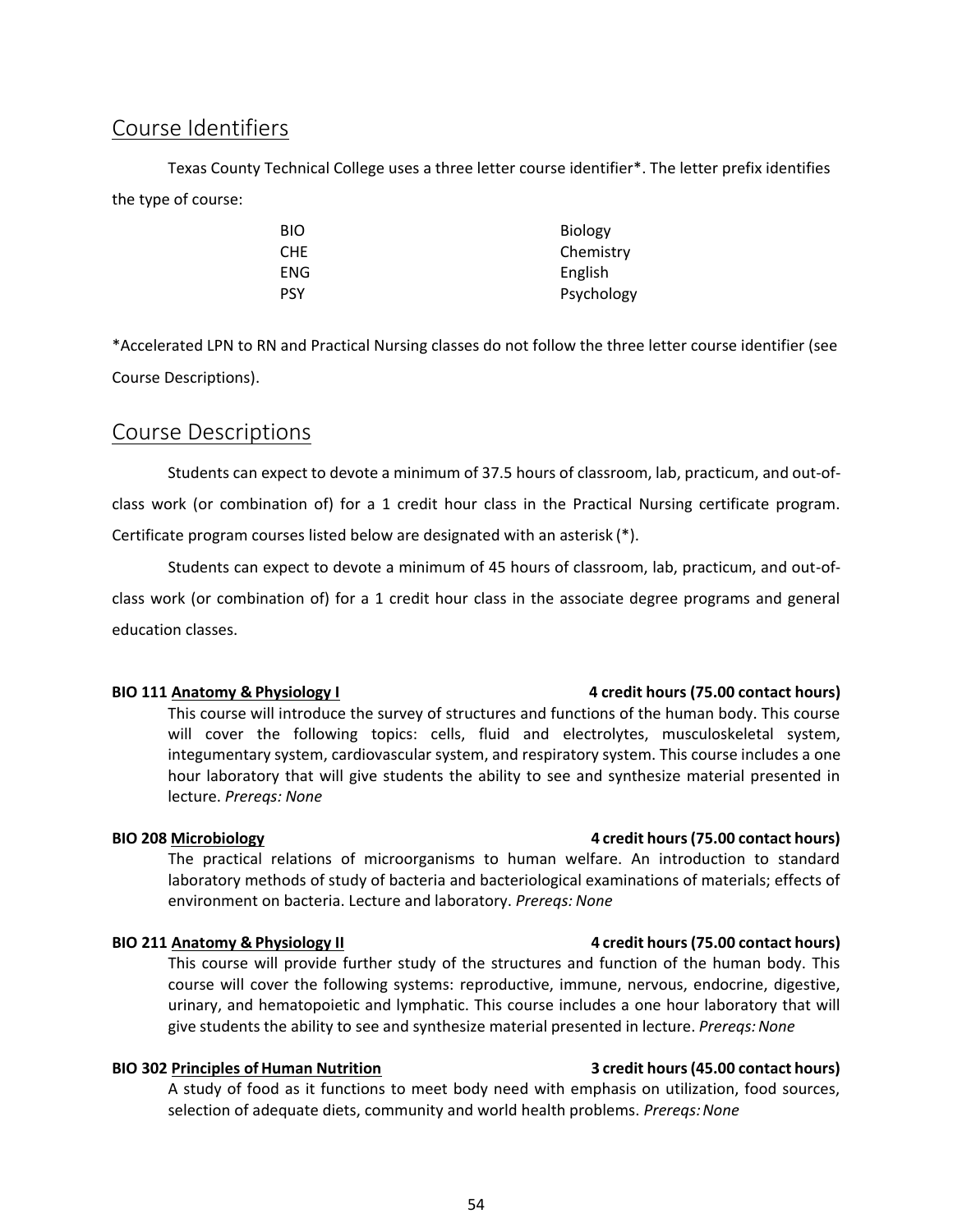### **CHE 103 Fundamentals of Chemistry 4 credit hours(75.00 contact hours)**

A terminal course dealing with fundamentals and basic concepts of chemistry primarily designed for general college students, as well as those is specialized programs such as nursing. Includes lab. *Prereqs: None*

#### **\*COMM 103 Personal &Vocational Concepts 3 credit hours(45.00 contact hours)**

This course will introduce the practical nursing student to his/her role as a member of the health care team. Course content identifies specific factors necessary for personal and vocational adjustments. Students are introduced to the Missouri Nurse Practice Art and cultural/spiritual issues in nursing. It emphasizes the legal and ethical responsibilities of nursing. Theoretical principles and concepts are correlated with basic nursing subjects and clinicalpractice. *Prereqs: None*

#### **ENG 150 Composition 3 credit hours(45.00 contact hours)**

A writing course designed to develop students' abilities to write in a variety of modes for a wide range of purposes. *Prereqs: None*

### **\*NURS 103 Introduction to Pharmacology 2 credit hours(30.00 contact hours)**

This course introduces that student to systems of metric, household, and apothecary measurement, abbreviations, and symbols. The nursing responsibilities in the administration of medications are stressed. *Prereqs: None*

#### **\*NURS 112 Fundamentals of Nursing 9 credit hours (195.00 contact**

**hours)** The Fundamentals of Nursing course is a comprehensive course designed to provide the student with the knowledge and skills essential to meeting the basic needs of any patient. Materials from related subjects will be integrated into the content. Principles and rationales that are a foundation of nursing care will be emphasized, thus, enabling that student to develop skills to make appropriate nursing judgments. The nursing process format will be utilized to enable the student to develop a systematic and organized method of implementing basic nursing care. A theoretical base, individualized demonstration of technique, practice, and demonstration return in a supervised laboratory setting. The clinical experience is gained by caring for patients in the cooperative health care facilities under the guidance and supervision of the clinical instructor. *Prereqs: None*

### **\*NURS 202 Pharmacology II 2 credit hours(30.00 contact hours)**

Pharmacology II is designed to provide the student with the theory and skills necessary to safely administer medications and assess client response. Specific medications, actions, interactions, side and toxic effect, desired responses and indications are presented. Developing a basic knowledge to utilize the nursing process to assess, plan, implement, and evaluate medication administration appropriate to Semester II students will be the course focus. Specific classification of medication covered in this course will correspond with the Medical Surgical Nursing I course syllabus. *Prereqs: NURS 103, NURS 112*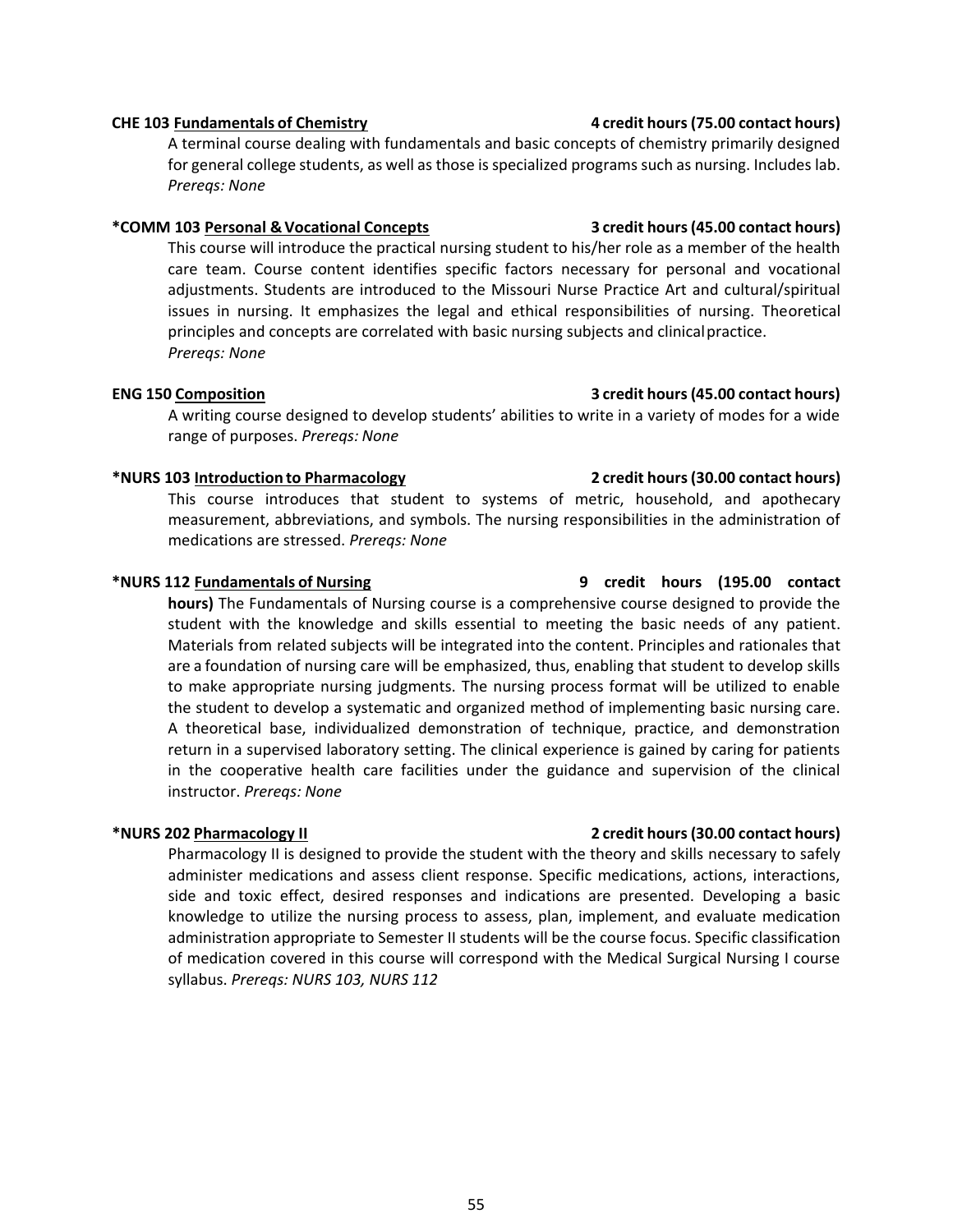Maternal and Child Nursing I will provide a basic theoretical background on which the student can utilize the nursing process to assist, to plan and implement and evaluate nursing care during pregnancy, labor and delivery, postpartum; including newborn and family care. Family dynamics as related to the obstetrical experience and aftercare will be explored. Content is organized moving from normal to deviations from normal. Principles of pharmacology and growth and development are integrated in this course. *Prereqs: NURS 112*

#### **\*NURS 213 Medical SurgicalNursing I 10.5 credit hours(262.50 contact hours)**

Medical Surgical Nursing I presents concepts, principles, techniques and skills applicable to meeting the client's needs for health promotion and health maintenance in adulthood with an emphasis on the elderly population. Care is provided in a variety of settings. The course encompasses implementing a basic understanding and implementation of the nursing process and its application to providing safe and therapeutic care to clients. Selected Medical Surgical conditions will be presented. Skills laboratory content and practice for IV Therapy meets the Missouri State Board of Nursing requirements for Practical Nursing graduates to be certified. Medical Surgical clinical will include IV therapy application in patient care settings. Mental Health and Pharmacology/Medication Administration are integrated into clinical practice. *Prereqs: NURS 112*

#### **\*NURS 302 Pharmacology III 2 credit hours(30.00 contact hours)**

Pharmacology III presents the theoretical base upon which to competently apply principles of medication administration in the clinical practice setting. Specific medications, their actions, interactions, side and toxic effects, desired outcomes and indications will be presented. Specific medication classifications included in this course will correspond to the Medical Surgical II course syllabus. Students are expected to utilize the nursing process including critical thinking skills appropriate to Semester III in all areas applicable to the administration of medications. *Prereqs: NURS 103, NURS 112, NURS 202*

#### **\*NURS 304 Maternal ChildNursing II 3 credit hours(61.50 contact hours)**

This comprehensive course will provide the student with theoretical background and skills essential to meet the needs of the child. The ultimate goal is promotion of optimum health and development of children at any stage of health or illness. Building upon the knowledge and skills acquired in foundation subjects and in Maternal Child Nursing I, the student will learn to specialize in basic care needs of children in growth and development, health, and safety. Principles of nutrition, growth and development, and pharmacology are integrated into the course. *Prereqs: NURS 112, NURS 204*

#### **\*NURS 313 Medical SurgicalNursing II 6.5 credit hours (142.50 contact hours)**

Presents theoretical data, concepts, techniques and skills related to the safe and therapeutic care of medical surgical nursing clients. Course theory builds upon Medical Surgical Nursing I. Students will gain increased knowledge along with advanced technical and critical thinking skills to utilize the nursing process in assessing, planning, implementing, and evaluating nursing care. Individualized care planning, client teaching, assessment skills, and advanced comprehension and application of data, included appropriate research is emphasized. *Prereqs: NURS 112, NURS 213*

#### **\*NURS 204 Maternal ChildNursing I 3 credit hours(61.50 contact hours)**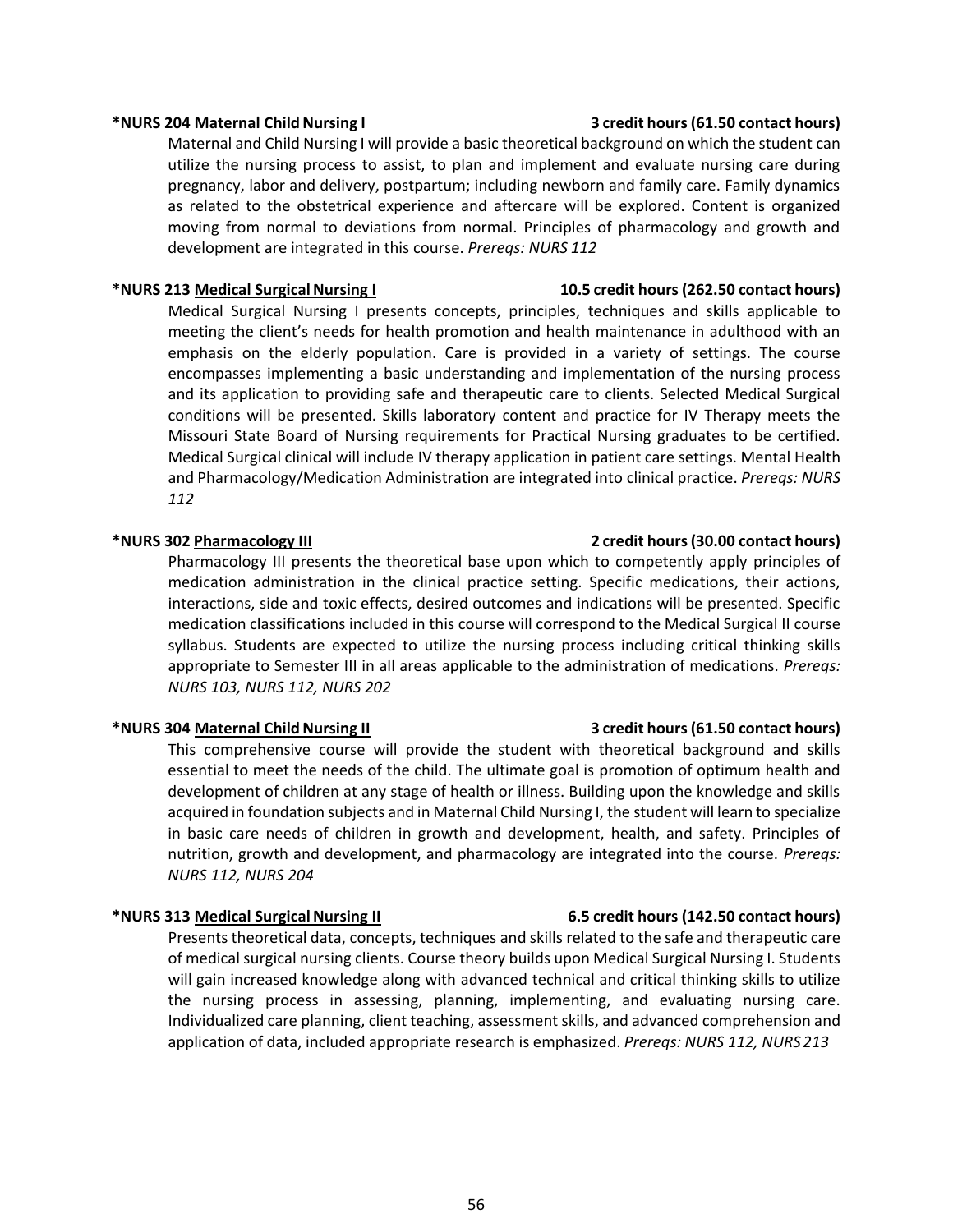#### **\*NURS 323 Mental &Community Health 3 credit hours(61.50 contact hours)**

This course will focus on the practical nurses' responsibility in assessing, planning, implementing, and evaluating measures to encourage mental awareness and to utilize therapeutic nursing intervention when care for patients/clients exhibiting maladaptive behavior or the mentally ill patient/client. The introductory phase of the course includes basic information on the theories of psychological development and behavioral patterns in the healthy person as well as in the ill person. The relationship of growth and development to behavior as well as social and cultural influences will be explored. Behavioral characteristics, diagnostic measures, treatment modalities, and nursing interventions for individuals displaying metal illness behaviors will be considered during the second phase. *Prereqs: NURS 112, PSY 230*

#### **\*NURS 344 Leadership 4 credit hours (90.00 contact hours)**

Advanced Leadership and Management nursing knowledge and skills will provide students with a foundation to participate in these roles within a practical nursing scope of practice. *Prereqs: NURS 112*

### **PSY 101 Introduction to Psychology 3 credit hours(45.00 contact hours)**

This is a survey course providing study of the behavior of living organisms, particularly human behavior. Typical problems are methods and measurements in psychology, theoretical systems, learning, motivation, perception, personality, and psychopathology. *Prereqs: None* 

Study of the entire human life span, beginning with conception and prenatal period. Psychological, sociological and biological determinants of development and change processes are considered. *Prereqs: None*

#### **RN 125 Nursing Informatics 2 credit hours(30.00 contact hours)**

This course is designed to give the student insight and experience in the application of information science to nursing practice. The electronic environment is explored as a resource for the enhancement of communication, clinical decision making, professional role development, and knowledge discovery with relevance to patient care and healthcare management. Students will demonstrate the use of software applications to include: email, internet browser applications, literature databases, and electronic documentation systems. Focus will include the ethical and legal issues concerning health records, confidentiality, and release of information. *Prereqs: None* 

**RN 200 Transition from Practical toProfessional Nursing 6 credit hours (150.00 contact hours)** This course covers the transitioning role of the licensed practical nurse to the professional nurse. The content of this course builds upon the knowledge gained during previous licensed practical nursing experience and begins to build advanced level skills. Pharmacology, IV therapy, and adult medical surgical concepts will be addressed. Critical thinking, research, evidence based practice, and culturally competent care is introduced. The impact of spiritual and religious dimensions of care is reviewed. The course combines classroom study with theory, skills validation, and clinical experiences. Instructors will evaluate the clinical skill competency and nursing knowledge of the students. *Prereqs: None*

### **PSY 230 Life Span Development 3 credit hours(45.00 contact hours)**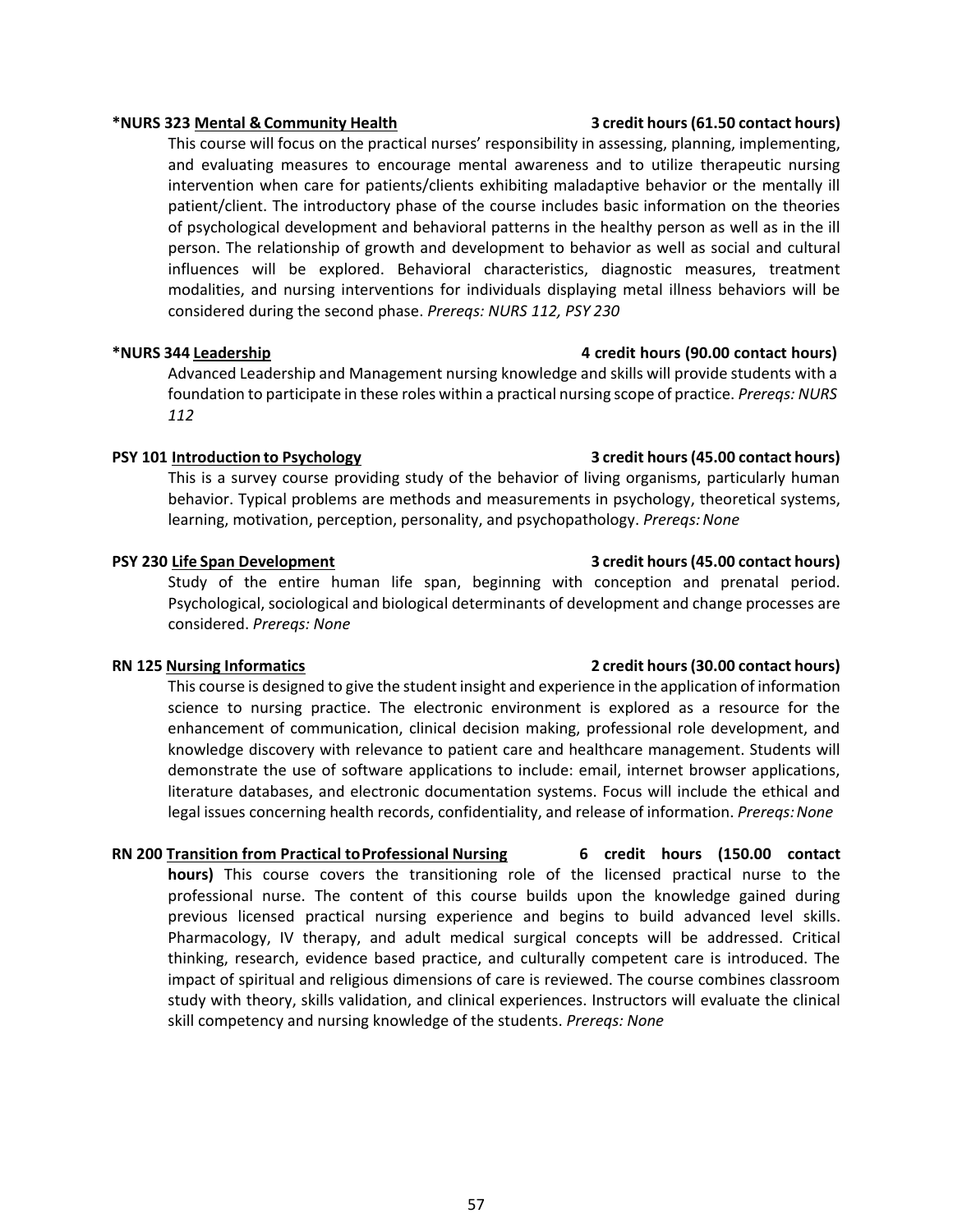#### **RN 215 ProfessionalNursing: Maternal/Neonate 4 credit hours(90.00 contact hours)**

This course will identify the role of the nurse in the assessment, diagnosis, planning, delivery, and evaluation of care to the childbearing family from preconception thru the postpartum and neonatal period. The differing family components and structures will be investigated. Physiological and psychological aspects of pregnancy including the stages of fetal development, labor, delivery and postpartum care will be reviewed. The nursing process will be utilized to critically evaluate realistic outcomes based on client priorities. Composite nursing theory is used as the students continue to build skill in utilizing the nursing process. *Prereqs:None*

**RN 230 Professional Nursing: AdultMedical-Surgical I 6 credit hours (150.00 contact hours)** Students will gain increased knowledge along with advanced technical and critical thinking skills to utilize the nursing process in assessing, diagnosing, planning, implementing, and evaluating nursing care. Individualized care planning, client teaching, assessment skills, and advanced comprehension and application of data, including appropriate research is emphasized. Emphasis will be placed on review of current knowledge with the additional information needed to function as a registered professional nurse. Pharmacology is incorporated in each system studied.

*Prereqs: None*

### **RN 245 Professional Nursing: Mental Health 4 credit hours(90.00 contact hours)**

This course presents concepts of mental health nursing including current and historical modes of therapy, in-patient and community care settings, and substance abuse. It emphasizes techniques of interpersonal communication and integrates legal and ethical nursing behavior, knowledge of thought and behavioral disorders. *Prereqs: None*

#### **RN 260 Professional Nursing: Pediatric 4 credit hours (90.00 contact hours)**

This course will identify the role of the nurse in the assessment, diagnosis, planning, delivery, and evaluation of care to the child and family. Physiological and psychological principles of growth and development are discussed in relation to issues along the wellness/illness continuum. Methods of providing holistic care to the child and family with an emphasis on health promotion, maintenance, restoration or support of death with dignity are discussed. *Prereqs:None*

### **RN 280 Professional Nursing: AdultMedical-Surgical II 7 credit hours (165.00 contact**

**hours)** Students will continue to build knowledge and skills in caring for complex adult clients. The nursing process is used to critically evaluate realistic outcomes based on client priorities. Students will gain increased knowledge along with advanced technical and critical thinking skills to utilize the nursing process in assessing, diagnosing, planning, implementing, and evaluating nursing care. Individualized care planning, client teaching, assessment skills, and advanced comprehension and application of data, including appropriate research is emphasized. *Prereqs: None*

#### **RN 290 Professional Nursing: Management& Leadership 3 credit hours(75.00 contact hours)**

This course presents content about leadership and management. Students will review issues related to leadership and management and utilize critical thinking to make leadership decisions. Advanced leadership and management in nursing will provide students with a sufficient working knowledge that will allow them to participate in leadership/management roles related to the professional nursing role. *Prereqs: None*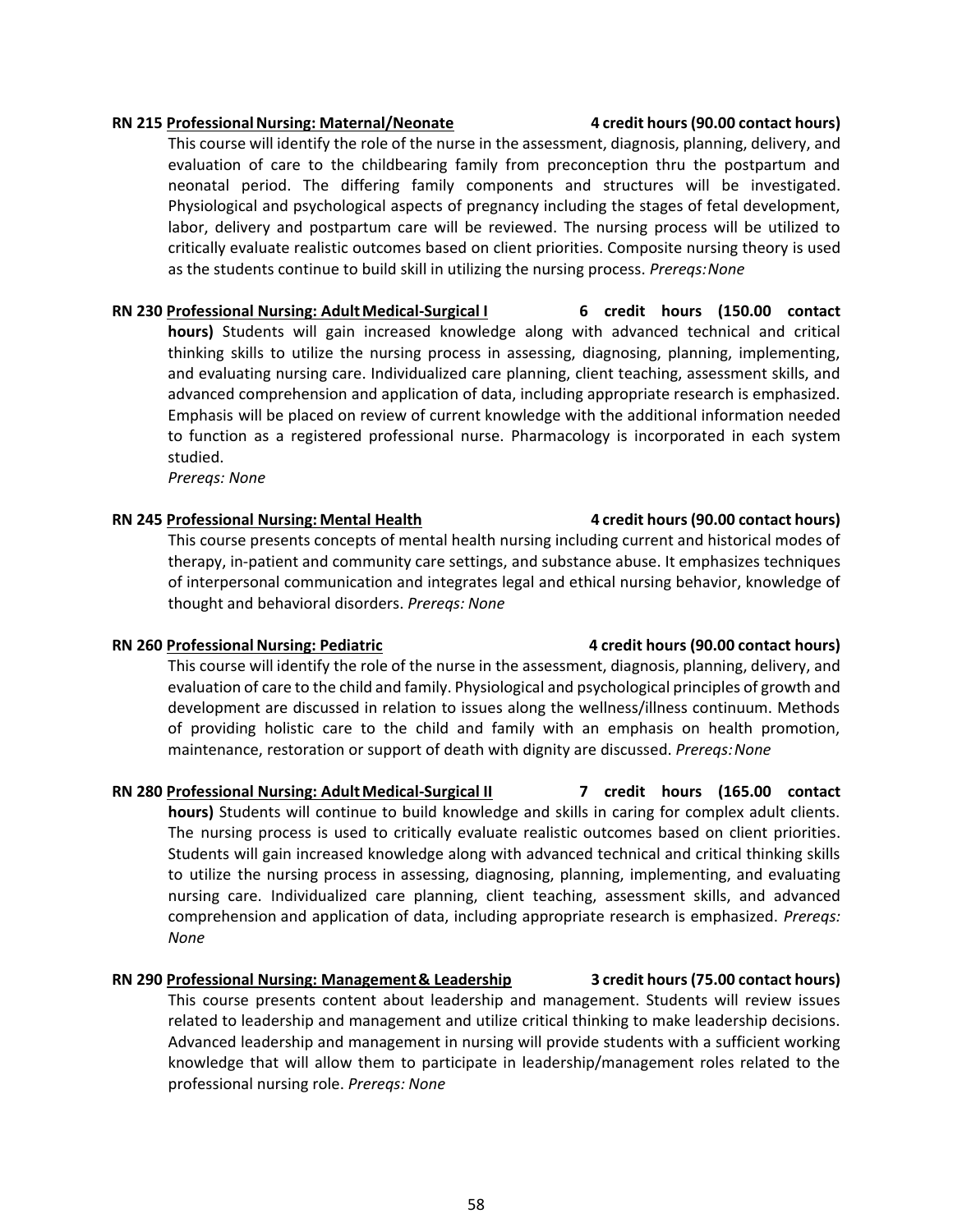# <span id="page-65-1"></span>Tuition and Fees

## *Accelerated LPN to RN*  2021-2022 Effective 07/01/2021

#### <span id="page-65-0"></span>**Program Fees:**

| Nursing Core Tuition (per credit hour)                                                                                                                             |                                         |                                                                  | \$440.00 |
|--------------------------------------------------------------------------------------------------------------------------------------------------------------------|-----------------------------------------|------------------------------------------------------------------|----------|
| General Education Tuition (per credit hour)                                                                                                                        |                                         |                                                                  | \$260.00 |
| Books (vary by course)                                                                                                                                             |                                         |                                                                  |          |
| Supplies (estimate):<br>Name Badge (available only through TCTC)<br>School Patch (2) (available only through TCTC)<br>School T-Shirt (available only through TCTC) | Lab Coat<br>Stethoscope<br>Uniforms (1) | Pen Light<br><b>Straight Bandage Scissors</b><br>**Shoes **Watch | \$350.00 |

\*\*Items must be approved by the program coordinator. These items are required, but the fees are not collected by the college; the students must purchase them on their own. Supplies purchased on their own must be inspected and approved by the program coordinator.

| Per Semester                             |          |
|------------------------------------------|----------|
| Skills Lab Fee                           | \$175.00 |
| <b>Technology Fee</b>                    | \$190.00 |
| Science Lab Fee (per Gen. Ed.)           | \$100.00 |
| <b>Student Fee</b>                       | \$25.00  |
| Achievement & Diagnostic Testing         | \$650.00 |
| <b>Clinical Fee</b>                      | \$685.00 |
| <b>First Semester</b>                    |          |
| <b>Online Access Fee</b>                 | \$170.00 |
| Student Professional Liability Insurance | \$25.00  |
| <b>Drug Screening</b>                    | \$40.00  |
| <b>Second Semester</b>                   |          |
| <b>Online Access Fee</b>                 | \$85.00  |
| NCLEX/Fingerprinting Fee                 | \$250.00 |
| <b>Third Semester</b>                    |          |
| <b>Graduation Fee</b>                    | \$150.00 |

(Resale items such as books and supplies are subject to sales tax)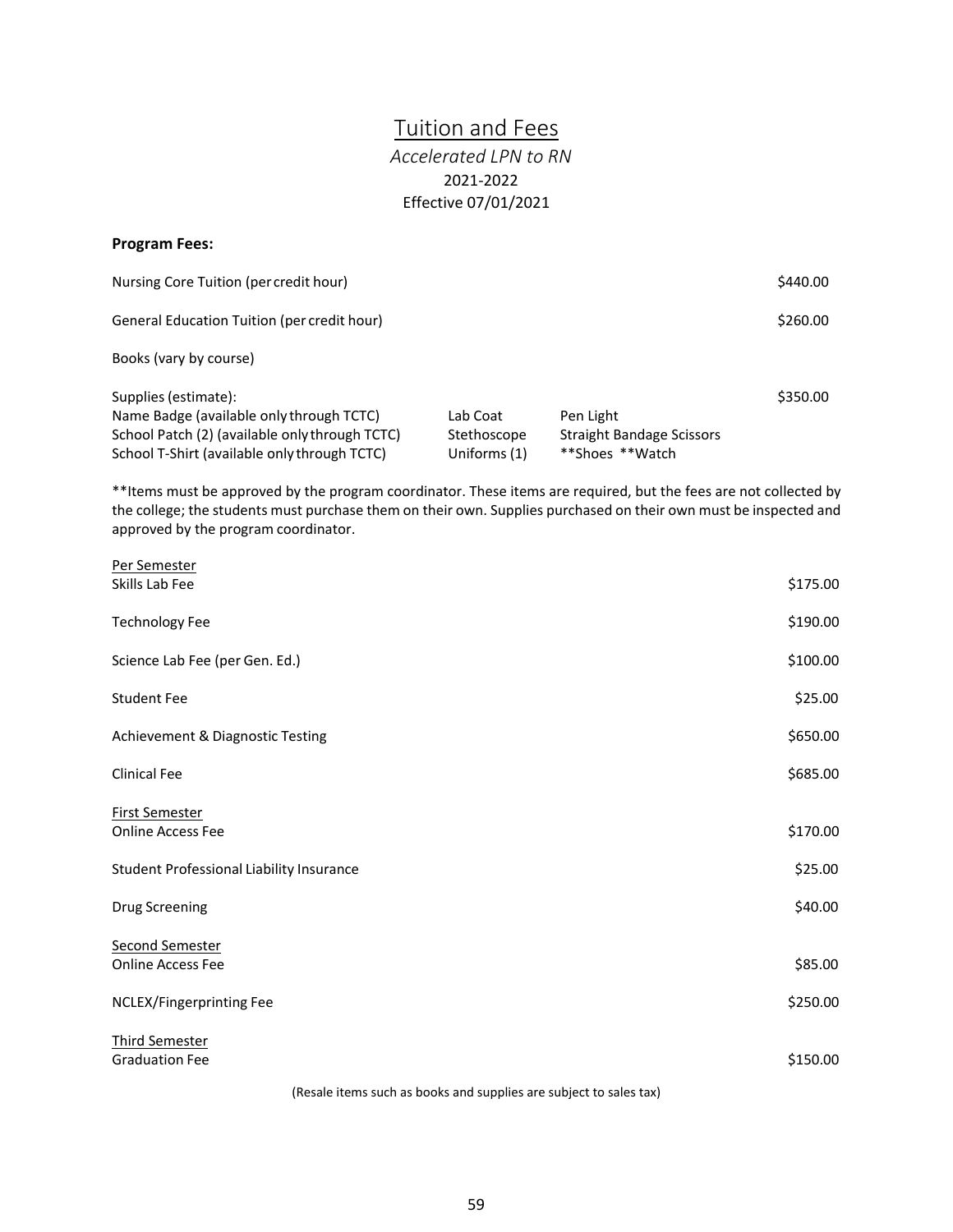### *Practical Nursing*  2021-2022 Effective 07/01/2021

#### <span id="page-66-0"></span>**Program Fees:**

| Nursing Core Tuition (per credit hour)                                                                          |                            | \$220.00                         |
|-----------------------------------------------------------------------------------------------------------------|----------------------------|----------------------------------|
| General Education Tuition (per credit hour)                                                                     |                            | \$260.00                         |
| Books (vary by course)                                                                                          |                            |                                  |
| Supplies (estimate):                                                                                            |                            | \$450.00                         |
| Name Badge (available only through TCTC)                                                                        | Tote Bag (includes):       |                                  |
| School Patch (3) (available only through TCTC)                                                                  | <b>Hemostats</b>           | <b>Suction Catheter Kit</b>      |
| School T-shirt (available only through TCTC)                                                                    | Penlight                   | Trach Care Kit                   |
| Stethoscope                                                                                                     | <b>Blood Pressure Cuff</b> | Central Line Dressing Change Kit |
| Lab Coat                                                                                                        | <b>Bandage Scissors</b>    | <b>Foley Catheter Kit</b>        |
| Uniforms (2)                                                                                                    | Gait Belt                  | Nasogastric Tube                 |
| **Watch                                                                                                         | Sterile Gloves (2)         | Inj. Sol 10mL NaCl               |
| **Shoes                                                                                                         | <b>IV Start Pack</b>       | Personal Protection Equipment    |
| $***$ watch with a second band and solid white shoes peed to be annroyed by the pregram seordinator. These item |                            |                                  |

\*A watch with a second hand and solid white shoes need to be approved by the program coordinator. These items are required, but the fees are not collected by the college; the students must purchase them on their own. Supplies purchased on their own must be inspected and approved by the programdirector.

| Per Semester                             |          |
|------------------------------------------|----------|
| Skills Lab Fee                           | \$175.00 |
| <b>Technology Fee</b>                    | \$190.00 |
| Science Lab Fee (per Gen. Ed.)           | \$100.00 |
| <b>Student Fee</b>                       | \$25.00  |
| Achievement & Diagnostic Testing         | \$650.00 |
| <b>First Semester</b>                    |          |
| Online Access Fee                        | \$85.00  |
| Student Professional Liability Insurance | \$25.00  |
| <b>Drug Screening</b>                    | \$40.00  |
| <b>Second Semester</b>                   |          |
| NCLEX/Fingerprinting Fee                 | \$250.00 |
| <b>Third Semester</b>                    |          |
| <b>Graduation Fee</b>                    | \$150.00 |
| Online Access Fee                        | \$170.00 |
|                                          |          |

(Resale items such as books and supplies are subject to sales tax)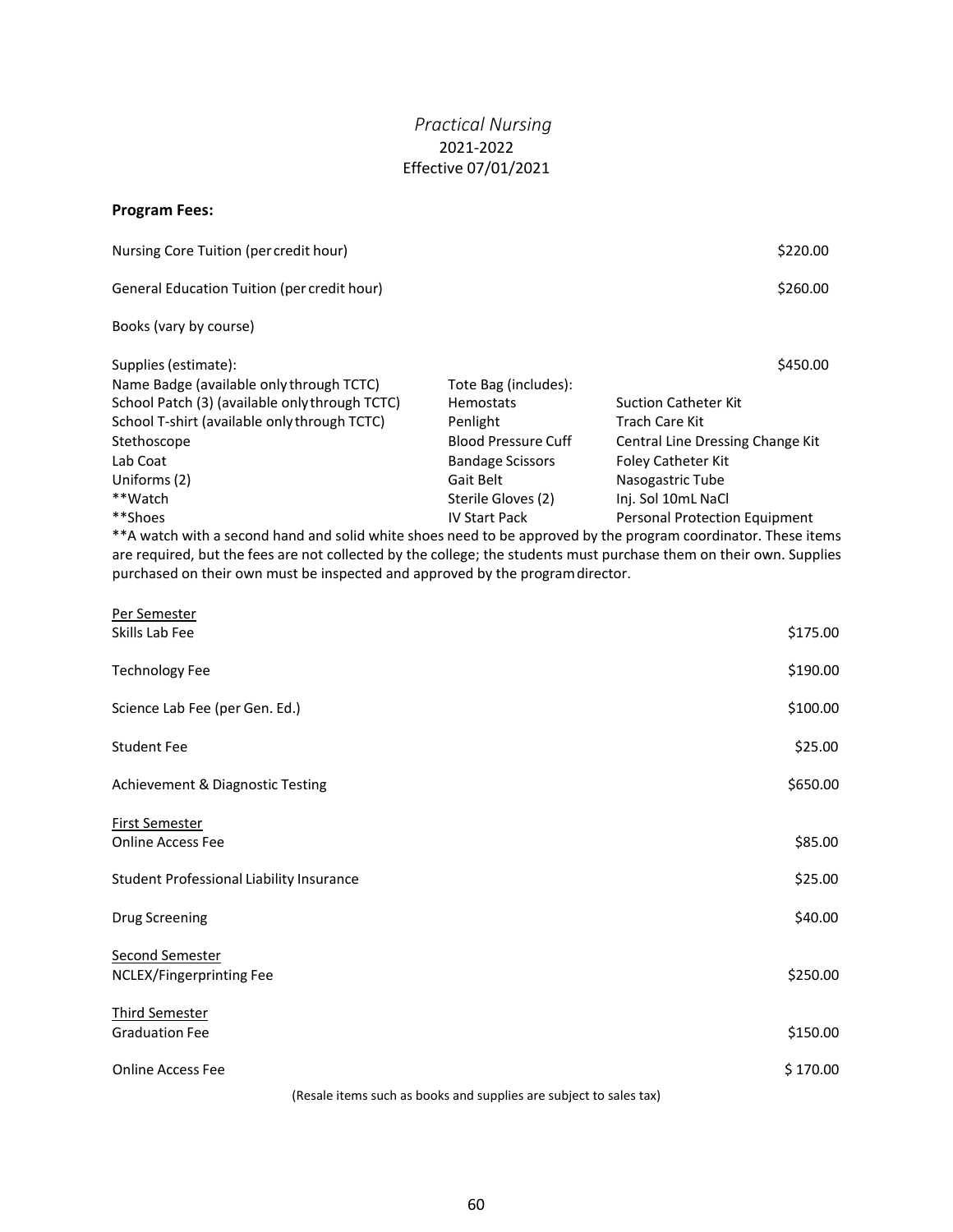# Administrative Staff and Faculty

Effective 01/01/2022

## *Administrative Staff*

<span id="page-67-0"></span>

| Chelsye Scantlin         | Executive Director of Academic Operations (Full time)<br>Bachelor of Science in Human Services, Drury University,<br>Springfield, MO.                                                                                                                                                                                                                                                                     |  |
|--------------------------|-----------------------------------------------------------------------------------------------------------------------------------------------------------------------------------------------------------------------------------------------------------------------------------------------------------------------------------------------------------------------------------------------------------|--|
| <b>Faculty</b>           |                                                                                                                                                                                                                                                                                                                                                                                                           |  |
| Connie Brooks, BSN, RN   | <b>Simulation Coordinator</b><br>Practical Nursing Certificate, Texas County Technical College,<br>Houston, MO<br>Associate of Science in Nursing, Texas County Technical<br>College, Houston, MO<br>Bachelor of Science in Nursing, Central Methodist University,<br>Fayette, MO                                                                                                                         |  |
| April Hale, BSN, RN      | <b>Nursing Faculty (Part Time)</b><br>Associate of Science in Medical Administrative Assistant, Texas<br>County Technical College, Houston, MO<br>Practical Nursing Certificate, Texas County Technical College,<br>Houston, MO<br>Associate of Science in Nursing, Texas County Technical<br>College, Houston, MO<br>Bachelor of Science in Nursing, Western Governors University,<br>Salt Lake City, UT |  |
| Kary Harrah              | <b>General Education Faculty (Adjunct)</b><br>Bachelor of Science in Education, Southwest Baptist University,<br>Bolivar, MO.                                                                                                                                                                                                                                                                             |  |
| Christy Henry, MSN, RN   | Practical Nursing Coordinator/Nursing Faculty (Full time)<br>Licensed Practical Nurse, Rolla Technical College, Rolla, MO.<br>Associate of Science in Nursing, Park College, Parkville, MO.<br>Bachelor of Science in Nursing, University of Missouri, St. Louis,<br>MO.<br>Master of Science in Nursing, University of Central Missouri,<br>Warrensburg, MO.                                             |  |
| Byran Lester, BSN, RN    | <b>Nursing Faculty (Part Time)</b><br>Associate Degree in Nursing, Northeast Mississippi Community<br>College, Booneville, MS<br>Bachelor of Science in Nursing, Franklin University, Columbus, OH                                                                                                                                                                                                        |  |
| Joanna Patillo, MSN, RNC | Program Director<br><b>Nursing Faculty</b><br>Associate of Science in Nursing, Missouri State University, West                                                                                                                                                                                                                                                                                            |  |